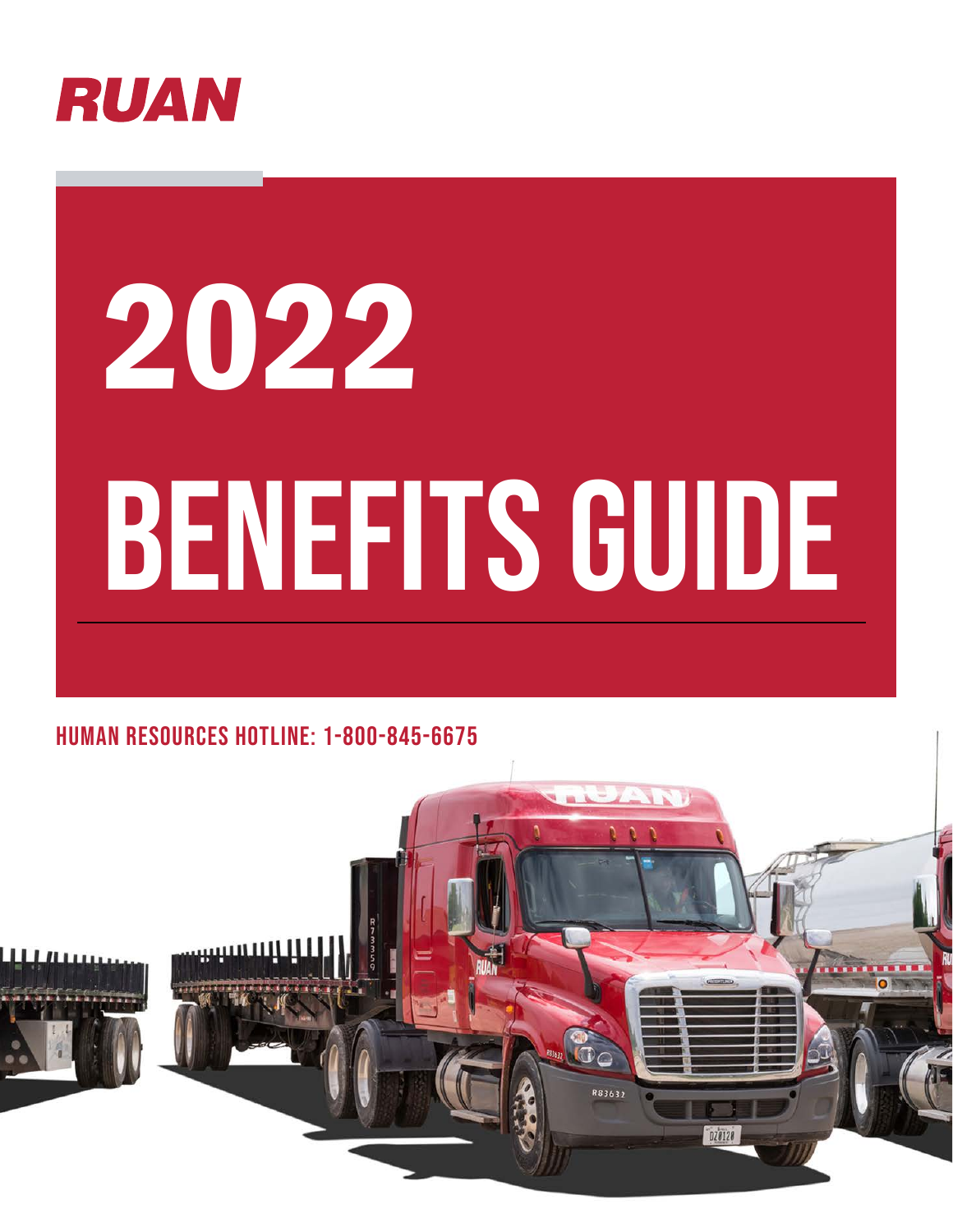#### Here's where to find ...

| Contact Information                                                                                                                                                                                                                  | 3               |
|--------------------------------------------------------------------------------------------------------------------------------------------------------------------------------------------------------------------------------------|-----------------|
| Enrollment___________________________________                                                                                                                                                                                        | $\overline{4}$  |
| Qualified Life Events <b>Contract Contract Contract Contract Contract Contract Control</b>                                                                                                                                           | 5               |
| <b>Frequently Asked Questions</b>                                                                                                                                                                                                    | $6\phantom{1}6$ |
|                                                                                                                                                                                                                                      |                 |
| Dental Coveragestally and the 13                                                                                                                                                                                                     |                 |
| Vision Coverage <b>Contains the Coverage Coverage Coverage</b>                                                                                                                                                                       | 14              |
| COBRA Continuation <b>Manual COBRA</b> Continuation 14                                                                                                                                                                               |                 |
| Summary of Your Privacy Rights 15                                                                                                                                                                                                    |                 |
| Medical Savings Plans 16                                                                                                                                                                                                             |                 |
| Dependent Daycare Savings Plan 21                                                                                                                                                                                                    |                 |
| Income Protection Benefits 22                                                                                                                                                                                                        |                 |
| Paid Time Off <b>Container the Contract of Time</b>                                                                                                                                                                                  | 24              |
|                                                                                                                                                                                                                                      | 25              |
| 401(k) Retirement Plan                                                                                                                                                                                                               | 27              |
| Glossary of Terms <b>Contract Contract Contract Contract Contract Contract Contract Contract Contract Contract Contract Contract Contract Contract Contract Contract Contract Contract Contract Contract Contract Contract Contr</b> | 30              |
| 2022 Price List (Full-Time)                                                                                                                                                                                                          | 33              |

Ruan appreciates your commitment to our success. We're equally committed to providing you with competitive, affordable health and wellness benefits to help you take care of yourself and your family.

Please read this guide carefully. It has a summary of your plan options and helpful tips for getting the most value from your benefit plans. We understand that you may have questions about your enrollment, and we'll do our best to help you understand your options and guide you through the process.

This guide is not your only resource, of course. Any time you have questions about benefits or the enrollment process, you can contact your human resources department. Although this guide contains an overview of benefits, for complete information about the plans available to you, please see the summary plan descriptions (SPDs) on the Hub. Each insurance plan has a written certificate describing the program in detail and reflect the most current plan provisions. You may also request an SPD from Human Resources at **1-800-845-6675.**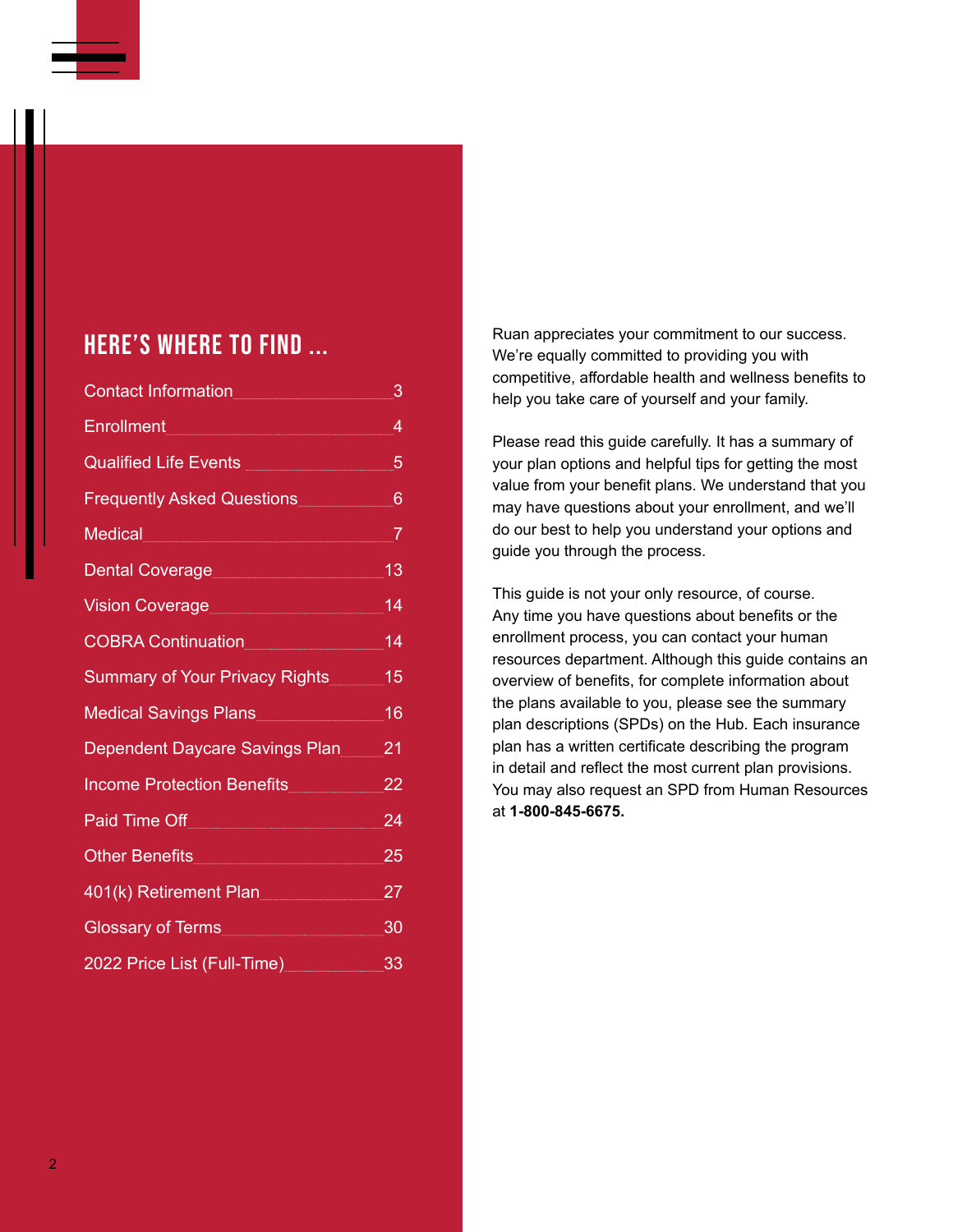

## <span id="page-2-0"></span>Contact Information

#### WELLMARK BLUE CROSS BLUE SHIELD

Customer Service: **1-800-211-6773** or **www.wellmark.com** BlueCard PPO Network: **1-800-810-BLUE** or **www.bcbs.com** CVS/Caremark Mail Order Drug: **1-866-611-5961** or **www.caremark.com** CVS Specialty Pharmacy Program: **1-800-237-2767** or **www.wellmark.com/prescription,** then click Specialty Drugs Personal Health Assistant 24/7: **1-800-724-9122**

#### Voya Financial

Flexible Spending Accounts and Health Savings Accounts: **1-833-232-4673** or **voya.benstrat.com**

#### Delta Dental

Customer Service: **1-800-544-0718** or **www.deltadentalia.com**

#### VSP Vision

Customer Service: **1-800-877-7195** or **www.vsp.com**

#### Lincoln Financial Life and Disability

Portal Access: **www.mylincolnportal.com**

Portal Access Code: **Ruan-EE**

Claims: **1-800-210-0268**

Employee Assistance Program: **1-800-628-4824 or www.guidanceresources.com** (Username: LFGSupport; password: LFGSupport1)

#### Principal Financial Group

401(k) TeleTouch: **1-800-547-7754** or **www.principal.com**

#### Ruan Human Resources

Toll-Free: **1-800-845-6675** Fax: **515-558-3497**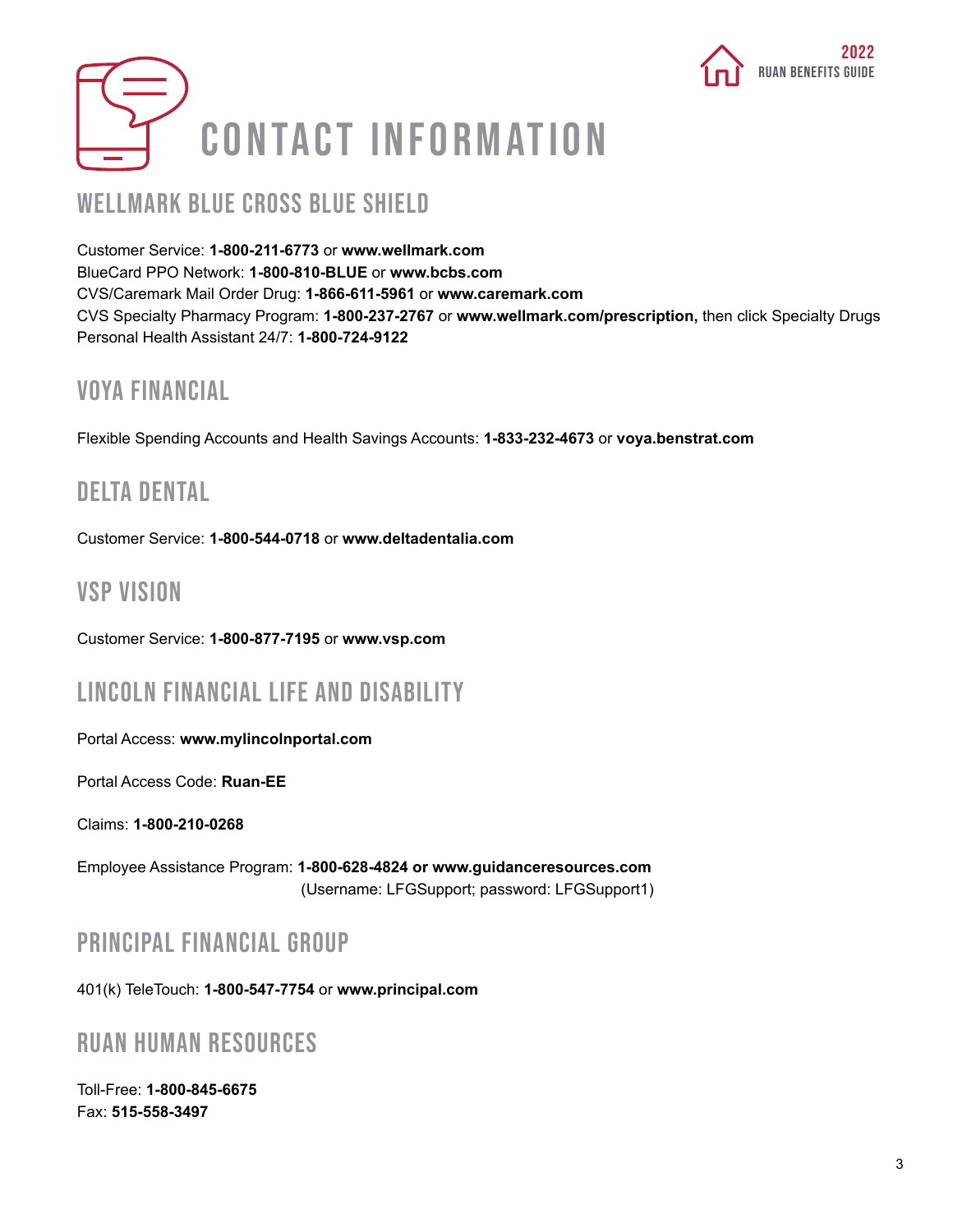## <span id="page-3-0"></span>Enrollment

Newly hired eligible employees have **30 days from their hire/re-hire date to enroll** in Ruan benefits with coverage effective on the 31st day. Once you elect benefits and coverage It is your responsibility to enroll within the appropriate deadlines. Failure to enroll in a timely manner may limit your options or require you to wait for the next Open Enrollment period. If you have any questions regarding enrollment into the plan, please contact Human Resources at **1-800-845-6675.**

begins, **your elections must remain in place for the remainder of the calendar year.** You will have the option each fall during Open Enrollment to add, drop or change your elections for the following year.

If you sign up after your 30-day enrollment period (late enrollee), you may only elect dental and vision benefits at that time. Coverage will be effective on the day you enroll. Late enrollees must wait for Open Enrollment to sign up for other benefits.

#### **ELIGIBILITY**

Regular full-time employees who have completed 30 days of service are eligible to participate in the Ruan benefits program. Employees may also enroll dependents in medical, dental, vision and life insurance coverage. Eligible dependents include your:

- Spouse, non-working (see below)
- Dependent children under age 26
- **n** Incapacitated, dependent adult children (subject to medical approval)

**Note: You will need the birth dates and social security numbers of each dependent you wish to cover when you complete your enrollment.**

Part-time employees who work an average of 130 hours per month over a six-month measurement period will be eligible to enroll themselves and qualified dependents in the Light Medical plan only. The Benefits Department will monitor hours worked, and once a part-time team member meets the eligibility rules, he/she will be notified of their new eligibility status and be invited to enroll.

#### Working Spouse Exclusion

A working spouse who has other coverage available through their own employer will not be eligible to enroll in a Ruan medical plan. A working spouse is defined as:

- Working outside the home
- Meets the "full-time" definition as established by the Affordable Care Act
- Is offered "minimum essential benefits" through their employer, and
- The premium cost for single coverage does not exceed 9.5 percent of income

To cover a non-working spouse, you must attest to their non-working status at the time of your initial enrollment and then re-certify each year during Open Enrollment in order to maintain their coverage. Note that this exclusion only applies to medical coverage; spouses may still be enrolled in other plans such as dental and vision.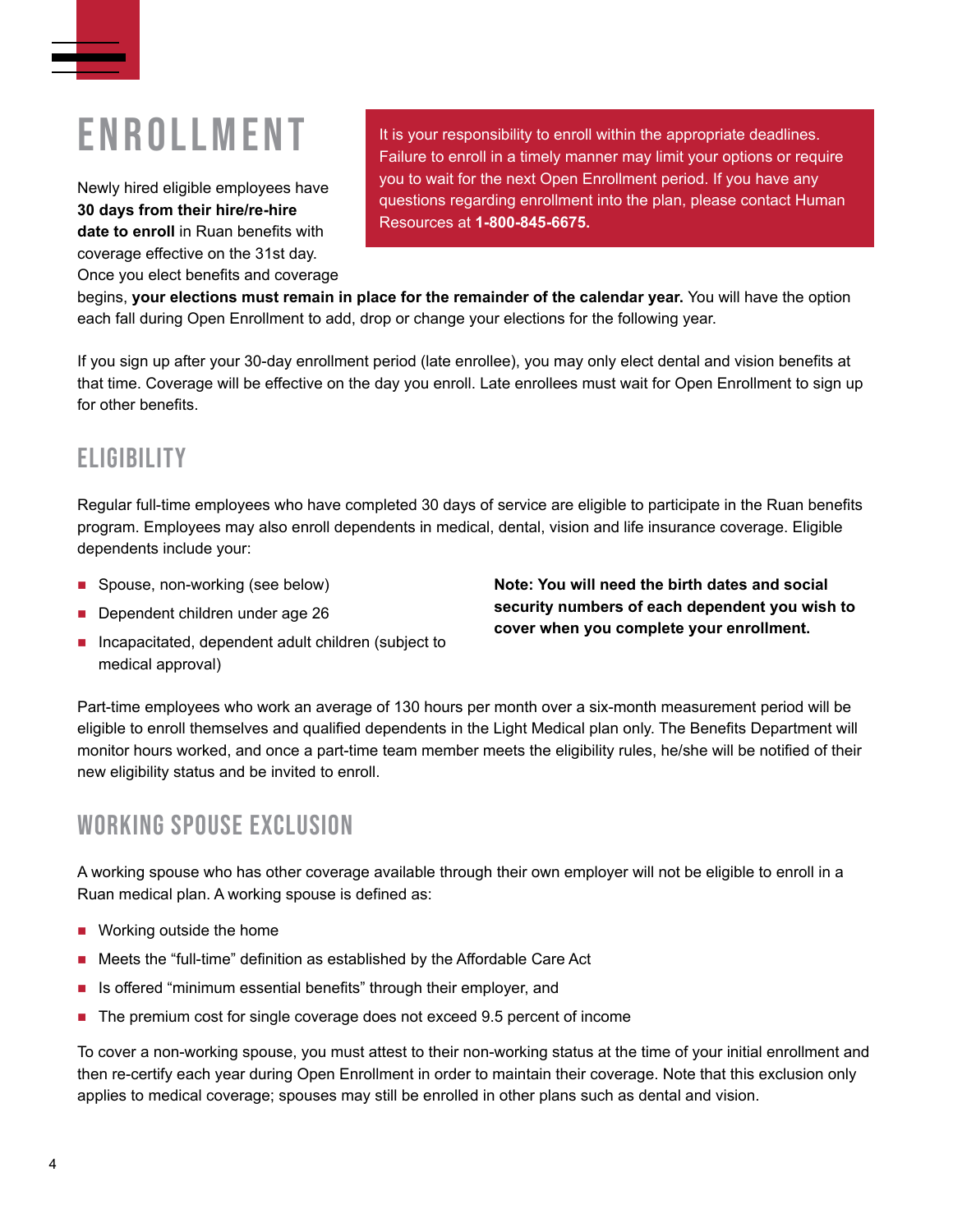

<span id="page-4-0"></span>

| Ο               |  |
|-----------------|--|
| 1 F F<br>$\Box$ |  |

## QUALIFIED LIFE EVENTS

Certain life events may allow you to enroll in the plan, or add/drop dependents to an existing election, other than when first hired or at Open Enrollment. These life events, or special

enrollment periods, allow you to make related changes within 30 days of the family event unless otherwise indicated.

Here are some examples of qualifying life events:

- **Marriage or divorce**
- Birth or adoption of a child (submit change within  $90$ days to enroll a newborn)
- Death of a spouse or child
- **Loss of a dependent or gain of a dependent** for tax purposes
- A change in your spouse's employment
- **Loss of other group coverage, including COBRA**
- **Eligibility for Medicare**
- An unpaid leave of absence by you or your spouse
- A change from full-time to part-time employment status or vice versa by you or your spouse (eligibility requirements may still apply)
- A significant plan change to the coverage your spouse received due to his/her work
- The employee's or dependent's Medicaid or state children's health insurance program coverage is terminated as a result of loss of eligibility (submit change up to 60 days from loss of coverage)
- $\blacksquare$  The employee or dependent becomes eligible for a premium assistance subsidy under Medicaid or a state children's health insurance program (submit change within 60 days of when eligibility is determined)

**You may need to provide proof of the event, such as a marriage certificate, divorce decree, birth certificate or loss-of-coverage letter.**

#### How do I enroll/sign up for Ruan Benefits?

All enrollments are completed online through a secure account at www.benxpress.com/ruan or the BenXpress mobile app. Each team member has a unique username and password following the pattern below:

- **Username: first initial of your first name plus your** last name\*
- Password: last six digits of your Social Security number
- **Example: John Doe Jr., Social Security number:** 123-45-6789
	- Username: jdoe
	- $\bullet$  Password: 456789

\*If your last name is followed by Sr., Jr., III, etc., please omit this suffix. Or, if your last name is hyphenated, please remove the hyphen when typing your username.

These instructions are posted on the Hub along with a link to the BenXpress Enrollment site.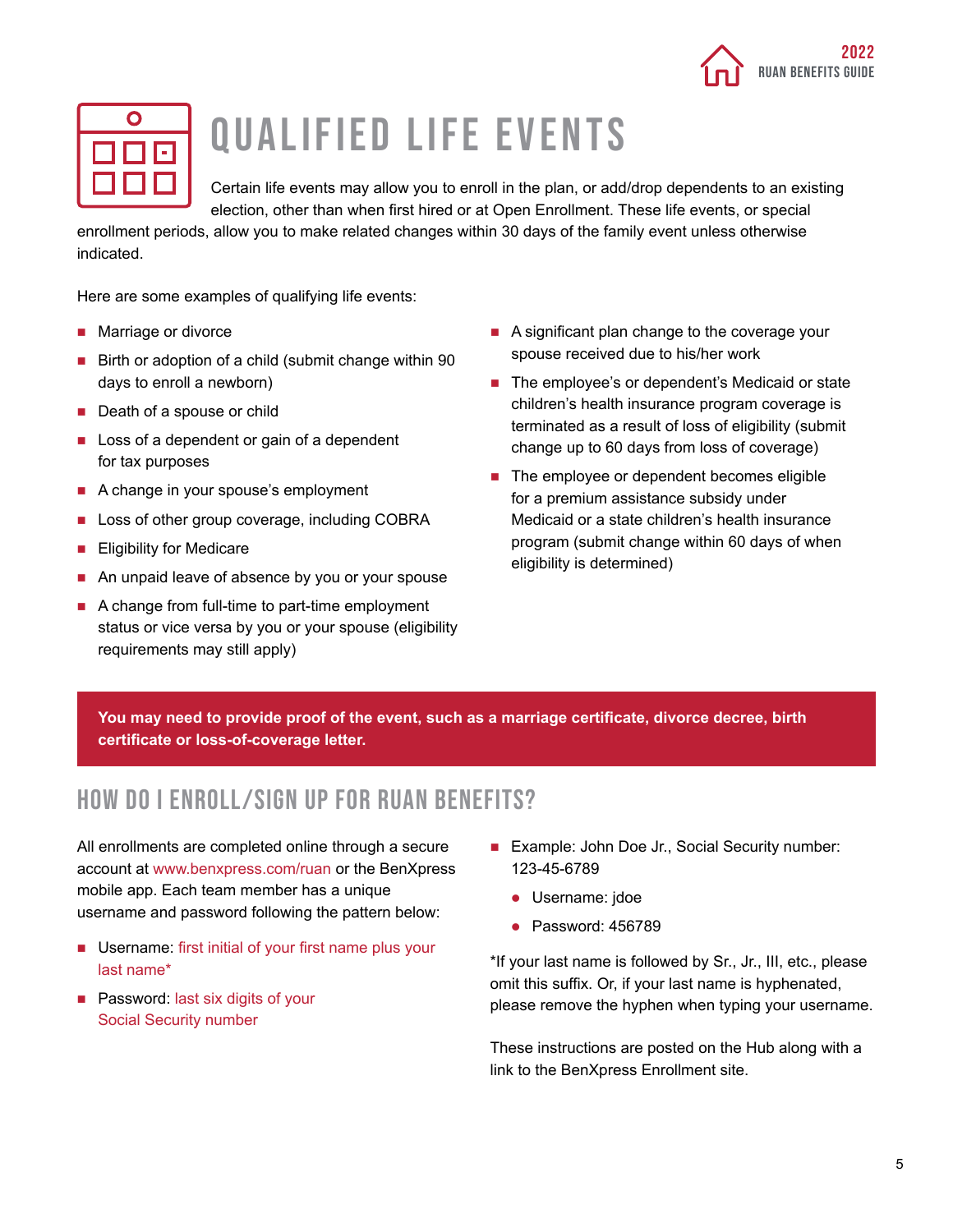## <span id="page-5-0"></span>FREQUENTLY ASKED QUESTIONS

#### Where can I find additional details, forms and/or provider listings regarding my benefits?

#### There are several ways to access information, including:

- **www.ruan.com/benefits —** educational tools and a link to online enrollment are available for you and eligible family members to view and/or print 24 hours a day, seven days a week.
- **Ruan Hub —** this employee intranet portal provides enrollment materials, claim forms, insurance carrier information and links to provider networks. From the dashboard, simply click on "Benefits" from the top navigation bar and follow the menu topic links.
- **Insurance companies —** ask detailed questions about a specific plan. Each insurance company's name, phone number and website are listed on the inside cover of this booklet and on the Hub under Benefits > Insurance Contacts.
- **Summary Plan Descriptions (SPDs)** each insurance plan has a written certificate describing the program in detail. All SPDs are located on the Hub and reflect the most current plan provisions. You may also request an SPD from Human Resources at 1-800-845-6675.
- **Ruan Human Resources —** to ask general questions or request printed materials, simply call the Human Resources Hotline at 1-800-845-6675 during business hours or email benefits@ruan.com.

#### If I elect a medical plan, do I also have to elect dental and vision?

No. Under Ruan's benefit program, each benefit option is an independent election. This allows you to pick and choose the coverages you need to create a custom benefits program to meet the needs of you and your family.

#### If my employment status changes, when will my benefits end?

If your employment terminates for any reason, your benefit coverage will cease at the end of the pay period in which you last worked as a full-time employee. At that time, you have the right to elect COBRA continuation benefits. If you are on an approved leave of absence, your benefits may continue for up to 12 weeks provided you pay the employee portion of your benefits. If you change from full-time to part-time status, you may be eligible for the Light Medical plan only, provided you maintain an average of 130 hours per month. All other benefits will stop at the end of the pay period in which you last worked as a full-time employee.

#### How do my benefit elections affect my taxes?

Many of your Ruan benefit elections are paid for on a pre-tax basis. This means the cost of certain benefits will come out of your paycheck before any federal or state income taxes or Social Security taxes are withheld. This reduces the amount of your taxable income, meaning you owe less tax. Pre-tax benefit deductions are indicated on your paystub with an asterisk (\*).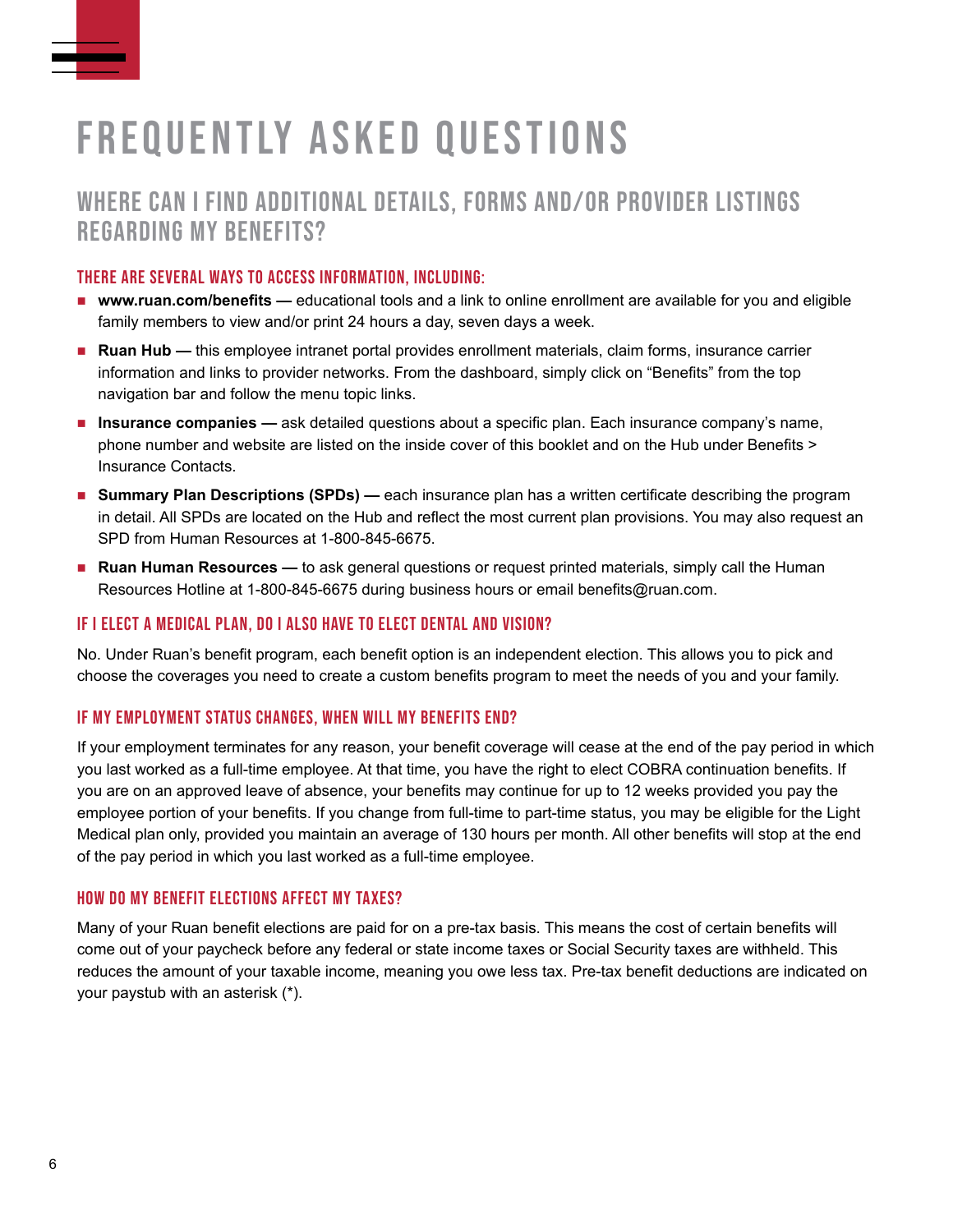

## <span id="page-6-0"></span>Medical

Here are some terms you'll see in this guide:

**CO-INSURANCE:** Your share of the costs of a healthcare service, usually figured as a percentage of the amount charged for services. You start paying coinsurance after you've paid your plan's deductible. Your plan pays a certain percentage of the total bill, and you pay the remaining percentage.

**CO-PAY:** A fixed amount you pay for a specific medical service (typically an office visit) at the time you receive the service. The co-pay can vary depending on the type of service. Co-pays may not be included as part of your annual deductible, but they do count toward your out-ofpocket maximum.

**DEDUCTIBLE:** The amount you pay for healthcare services before your health insurance begins to pay. For example, if your plan's deductible is \$3,000, you'll pay 100% of eligible healthcare expenses until the bills total \$3,000 for the year. After that, you share the cost with your plan by paying co-insurance or a co-pay.

**IN-NETWORK:** A group of doctors, clinics, hospitals and other healthcare providers that have an agreement with your medical plan provider. You'll pay less when you use in-network providers.

**OUT-OF-NETWORK:** Care received from a doctor, hospital or other provider that is not part of the medical plan agreement. You'll pay more when you use out-ofnetwork providers.

**OUT-OF-POCKET MAXIMUM:** This is the most you must pay for covered services in a plan year. After you spend this amount on deductibles, co-payments and co-insurance, your health plan pays 100% of the costs of covered benefits. However, you must pay for certain out-of-network charges above reasonable and customary amounts.

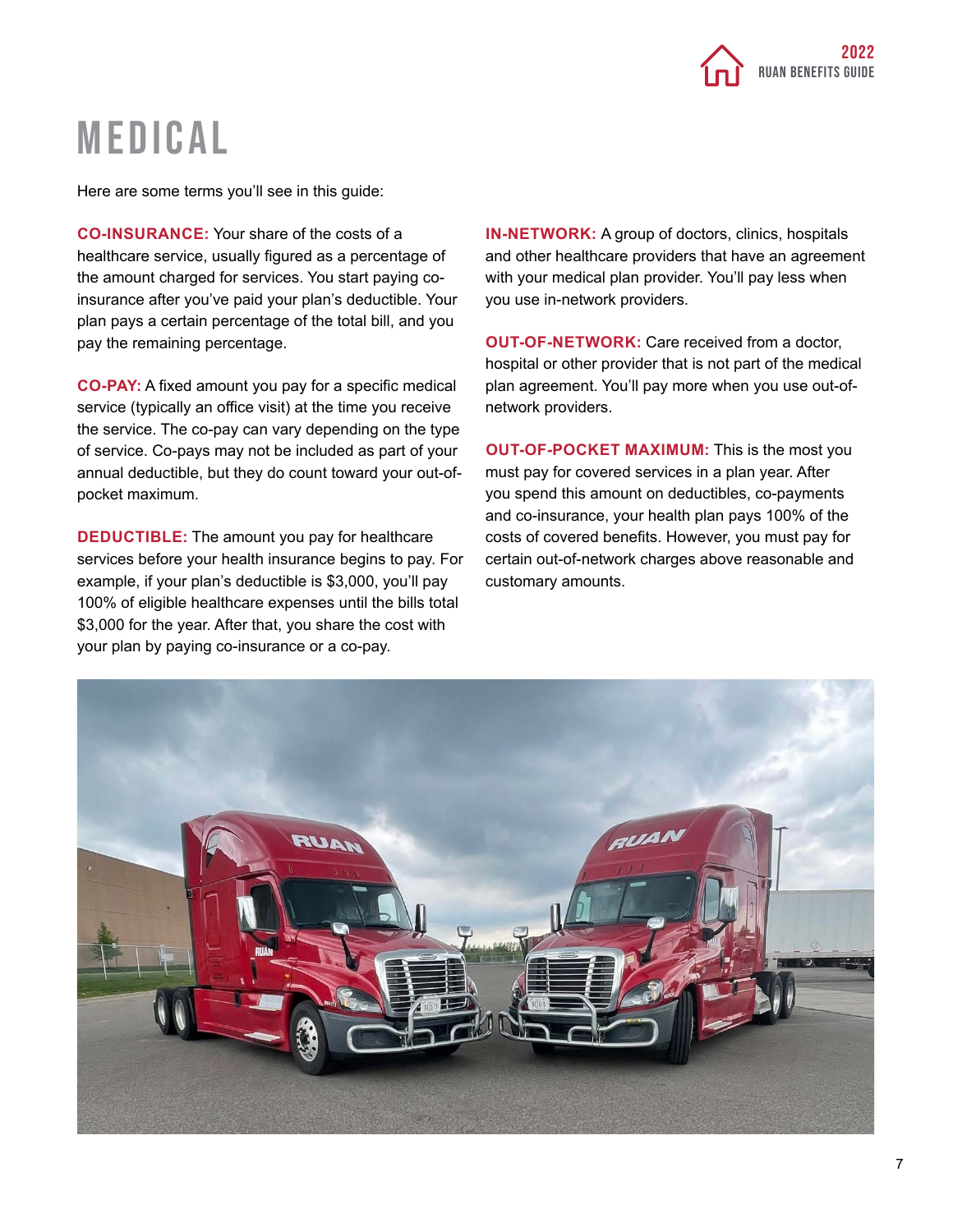#### Medical and prescription drug plan summary

#### SIDE BY SIDE

#### Ruan offers several medical options, allowing employees to choose the plan that best meets their needs.

|                                                         |                                  | <b>Premier</b>                     |                                                                                             | <b>Choice Savings Single</b>                                               | <b>Choice Savings Family</b>                                                                                                                                                                                                                                                                                                                                                                                             |                                                                            |  |
|---------------------------------------------------------|----------------------------------|------------------------------------|---------------------------------------------------------------------------------------------|----------------------------------------------------------------------------|--------------------------------------------------------------------------------------------------------------------------------------------------------------------------------------------------------------------------------------------------------------------------------------------------------------------------------------------------------------------------------------------------------------------------|----------------------------------------------------------------------------|--|
|                                                         | You Pay<br>In-Network PPO        | You Pay<br>Out-of-Network          | You Pay<br>In-Network PPO                                                                   | You Pay<br>Out-of-Network                                                  | You Pay<br>In-Network PPO                                                                                                                                                                                                                                                                                                                                                                                                | You Pay<br>Out-of-Network                                                  |  |
| <b>Office Visits</b>                                    | $$25$ co-pay                     | 30%                                | \$0<br>after deductible/OPM                                                                 | 0%<br>after deductible/OPM                                                 | \$0<br>after deductible/OPM                                                                                                                                                                                                                                                                                                                                                                                              | 0%<br>after deductible/OPM                                                 |  |
| Doctor on Demand*<br><b>Virtual Visit</b>               | \$0 mental health                | \$0 routine visit                  |                                                                                             | \$0 routine visit<br>\$0 mental health                                     |                                                                                                                                                                                                                                                                                                                                                                                                                          | \$0 routine visit<br>\$0 mental health                                     |  |
|                                                         |                                  |                                    | like a traditional office visit and apply toward the plan's deductible and/or co-pay.       |                                                                            | *Deductible is waived for virtual visits through the Doctor on Demand service. Virtual visits outside of Doctor on Demand will be treated                                                                                                                                                                                                                                                                                |                                                                            |  |
| <b>Preventive Services*</b>                             |                                  |                                    |                                                                                             |                                                                            |                                                                                                                                                                                                                                                                                                                                                                                                                          |                                                                            |  |
| <b>Annual Exam</b>                                      | \$0                              | 30%                                | \$0                                                                                         | \$0                                                                        | \$0                                                                                                                                                                                                                                                                                                                                                                                                                      | \$0                                                                        |  |
| Mammogram/PSA                                           | \$0                              | 30%                                | \$0                                                                                         | after deductible/OPM                                                       | \$0                                                                                                                                                                                                                                                                                                                                                                                                                      | after deductible/OPM                                                       |  |
| Colonoscopy                                             | \$0                              | 30%                                | \$0                                                                                         |                                                                            | \$0                                                                                                                                                                                                                                                                                                                                                                                                                      |                                                                            |  |
|                                                         |                                  |                                    | colonoscopy that finds and removes a polyp or a mammogram that discovers a lump.            |                                                                            | *This benefit applies to services provided based on evidence-informed preventive care, including those rated A or B in the current<br>recommendations of the U.S. Preventive Services Task force. Does not apply to services not directly related to preventive care, even if<br>provided during the same visit. A preventive exam or procedure that becomes diagnostic must apply to the deductible. Examples include a |                                                                            |  |
| <b>Annual Deductible</b>                                | \$0                              | \$0                                | $$2,500$ single<br>all inclusive                                                            | \$3,000 single<br>all inclusive                                            | \$5,000 family<br>all inclusive                                                                                                                                                                                                                                                                                                                                                                                          | \$6,000 family<br>all inclusive                                            |  |
| <b>Hospital Inpatient*</b><br><b>Physician Services</b> | 10%                              | 30%                                | \$0                                                                                         | \$0                                                                        | \$0                                                                                                                                                                                                                                                                                                                                                                                                                      | \$0                                                                        |  |
| <b>Hospital Services</b>                                | 10%                              | 30%                                | after deductible/OPM<br>\$0<br>after deductible/OPM                                         | after deductible/OPM<br>\$0<br>after deductible/OPM                        | after deductible/OPM<br>\$0<br>after deductible/OPM                                                                                                                                                                                                                                                                                                                                                                      | after deductible/OPM<br>\$0<br>after deductible/OPM                        |  |
|                                                         |                                  |                                    |                                                                                             |                                                                            | *Must obtain Pre-Admission Certification. Failure to do so will result in a 50% benefit payment.                                                                                                                                                                                                                                                                                                                         |                                                                            |  |
| <b>Hospital Outpatient</b>                              |                                  |                                    |                                                                                             |                                                                            |                                                                                                                                                                                                                                                                                                                                                                                                                          |                                                                            |  |
| <b>Physician Services</b>                               | 10%                              | 30%                                | \$0                                                                                         | \$0                                                                        | \$0                                                                                                                                                                                                                                                                                                                                                                                                                      | \$0                                                                        |  |
|                                                         |                                  |                                    | after deductible/OPM                                                                        | after deductible/OPM                                                       | after deductible/OPM                                                                                                                                                                                                                                                                                                                                                                                                     | after deductible/OPM                                                       |  |
| <b>Hospital Services</b>                                | 10%                              | 30%                                | \$0                                                                                         | \$0                                                                        | \$0                                                                                                                                                                                                                                                                                                                                                                                                                      | \$0                                                                        |  |
|                                                         |                                  |                                    | after deductible/OPM                                                                        | after deductible/OPM                                                       | after deductible/OPM                                                                                                                                                                                                                                                                                                                                                                                                     | after deductible/OPM                                                       |  |
| <b>Emergency Room*</b>                                  | \$50 co-pay,<br>then 10%         | \$50 co-pay,<br>then 10%           | \$0                                                                                         | \$0 co-pay<br>after deductible/OPM   after deductible/OPM                  | \$0<br>after deductible/OPM                                                                                                                                                                                                                                                                                                                                                                                              | \$0 co-pay<br>after deductible/OPM                                         |  |
|                                                         |                                  |                                    |                                                                                             |                                                                            | * Emergency Room co-pay waived if admitted to hospital. You must obtain Pre-Admission Certification within two working days following<br>admission. Out-of-network provider claim(s) may be processed at in-network level if a true medical emergency.                                                                                                                                                                   |                                                                            |  |
| Ambulance*                                              | 10%                              | 30%                                | \$0<br>after deductible/OPM                                                                 | \$0<br>after deductible/OPM                                                | \$0                                                                                                                                                                                                                                                                                                                                                                                                                      | \$0<br>after deductible/OPM after deductible/OPM                           |  |
|                                                         |                                  |                                    | * Out-of-network claim(s) may be processed at in-network level if a true medical emergency. |                                                                            |                                                                                                                                                                                                                                                                                                                                                                                                                          |                                                                            |  |
| <b>Chiropractic Care</b><br>(20 visits/year)            | $$25$ co-pay                     | 30%                                | \$0<br>after deductible/OPM                                                                 | \$0<br>after deductible/OPM                                                | \$0<br>after deductible/OPM                                                                                                                                                                                                                                                                                                                                                                                              | \$0<br>after deductible/OPM                                                |  |
| <b>Maternity Care</b><br>Inpatient/Outpatient           | 10%                              | 30%                                | \$0                                                                                         | \$0                                                                        | \$0                                                                                                                                                                                                                                                                                                                                                                                                                      | \$0                                                                        |  |
|                                                         |                                  |                                    | after deductible/OPM                                                                        | after deductible/OPM                                                       | after deductible/OPM                                                                                                                                                                                                                                                                                                                                                                                                     | after deductible/OPM                                                       |  |
| <b>Office Visits</b>                                    | \$25 co-pay                      | 30%                                | \$0<br>after deductible/OPM                                                                 | \$0<br>after deductible/OPM                                                | \$0<br>after deductible/OPM                                                                                                                                                                                                                                                                                                                                                                                              | \$0<br>after deductible/OPM                                                |  |
| <b>Well Child Care</b><br>(Up to age $7$ )              | \$0                              | Not covered                        | \$0                                                                                         | Not covered                                                                | \$0                                                                                                                                                                                                                                                                                                                                                                                                                      | Not covered                                                                |  |
| Out-of-Pocket<br><b>Maximum</b>                         | \$2,000 single<br>\$4,000 family | \$2,500 single<br>\$5,000 family   | \$2,500 single                                                                              | \$3,000 single                                                             | \$5,000 family                                                                                                                                                                                                                                                                                                                                                                                                           | \$6,000 family                                                             |  |
| Tax-Advantaged<br><b>Savings Options</b>                |                                  | Healthcare FSA:<br>member optional |                                                                                             | Health Savings Account (HSA): company<br>contribution plus member optional |                                                                                                                                                                                                                                                                                                                                                                                                                          | Health Savings Account (HSA): company<br>contribution plus member optional |  |
|                                                         |                                  |                                    |                                                                                             |                                                                            |                                                                                                                                                                                                                                                                                                                                                                                                                          |                                                                            |  |

#### **Notations:**

1) Mental Health and Chemical Dependency claims are processed under the medical plan and are subject to the same office co-pays, deductibles and/or co-insurance.

2) Even though a facility may be in-network, some of the providers within may be out-of-network.

3) A complete listing of all plan benefits and exclusions is available in the Summary Plan Description (SPD).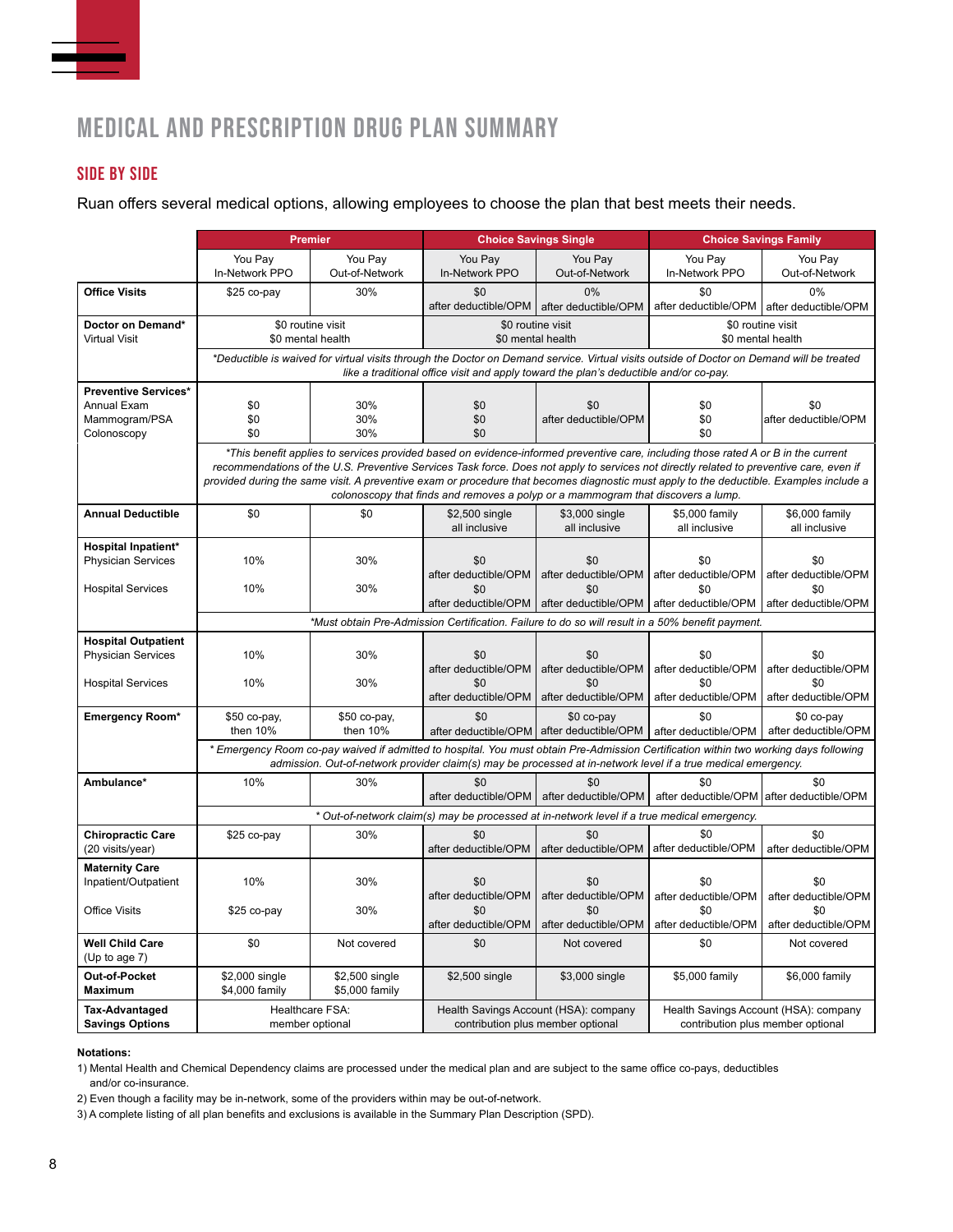|  |                            | 2022 |
|--|----------------------------|------|
|  | <b>RUAN BENEFITS GUIDE</b> |      |

|                                                                                     | You Pay<br>In-Network PPO                                  | You Pay<br>Out-of-Network                                                                                                                                                                                                                                                                                                                                                                                                                                                                                    | You Pay<br>In-Network PPO                          | You Pay<br>Out-of-Network                          |  |  |  |
|-------------------------------------------------------------------------------------|------------------------------------------------------------|--------------------------------------------------------------------------------------------------------------------------------------------------------------------------------------------------------------------------------------------------------------------------------------------------------------------------------------------------------------------------------------------------------------------------------------------------------------------------------------------------------------|----------------------------------------------------|----------------------------------------------------|--|--|--|
| <b>Office Visits</b>                                                                | \$30 co-pay<br>after deductible                            | 30%<br>after deductible                                                                                                                                                                                                                                                                                                                                                                                                                                                                                      | \$20 co-pay                                        | 60%<br>after deductible                            |  |  |  |
| Doctor on Demand*<br><b>Virtual Visit</b>                                           | \$0 mental health                                          | \$0 routine visit                                                                                                                                                                                                                                                                                                                                                                                                                                                                                            | \$0 routine visit<br>\$0 mental health             |                                                    |  |  |  |
|                                                                                     |                                                            | *Ded. is waived for virtual visits through the Doctor on Demand service. Virtual visits outside<br>of Doctor on Demand will be treated like a traditional office visit and apply toward the plan's<br>ded. and/or co-pay.                                                                                                                                                                                                                                                                                    |                                                    |                                                    |  |  |  |
| <b>Preventive Services*</b>                                                         |                                                            |                                                                                                                                                                                                                                                                                                                                                                                                                                                                                                              |                                                    |                                                    |  |  |  |
| Annual Exam                                                                         | \$0                                                        | 30%<br>after deductible                                                                                                                                                                                                                                                                                                                                                                                                                                                                                      | \$0                                                | 60%<br>after deductible                            |  |  |  |
| Mammogram/PSA                                                                       | \$0                                                        | 30%                                                                                                                                                                                                                                                                                                                                                                                                                                                                                                          | \$0                                                | 60%                                                |  |  |  |
| Colonoscopy                                                                         | \$0                                                        | after deductible<br>30%<br>after deductible                                                                                                                                                                                                                                                                                                                                                                                                                                                                  | \$0                                                | after deductible<br>60%<br>after deductible        |  |  |  |
|                                                                                     |                                                            | *This benefit applies to services provided based on evidence-informed preventive care,<br>including those rated A or B in the current recommendations of the U.S. Preventive Services<br>Task Force. Does not apply to services not directly related to preventive care, even if<br>provided during the same visit. A preventative exam or procedure that becomes diagnostic<br>must apply to the ded Examples include a colonoscopy that finds and removes a polyp or a<br>mammogram that discovers a lump. |                                                    |                                                    |  |  |  |
| Annual Ded.                                                                         |                                                            | \$3,000 single, all inclusive<br>\$6,000 family, all inclusive                                                                                                                                                                                                                                                                                                                                                                                                                                               | \$5,000 single<br>\$10,000 family                  | \$6,850 single<br>\$13,700 family                  |  |  |  |
| <b>Hospital Inpatient*</b>                                                          |                                                            |                                                                                                                                                                                                                                                                                                                                                                                                                                                                                                              |                                                    |                                                    |  |  |  |
| <b>Physician Services</b>                                                           | 20%<br>after deductible                                    | 30%<br>after deductible                                                                                                                                                                                                                                                                                                                                                                                                                                                                                      | 50%<br>after deductible                            | 60%<br>after deductible                            |  |  |  |
| Hospital Services                                                                   | 20%<br>after deductible                                    | 30%<br>after deductible                                                                                                                                                                                                                                                                                                                                                                                                                                                                                      | 50%<br>after deductible                            | 60%<br>after deductible                            |  |  |  |
|                                                                                     |                                                            | *Must obtain Pre-Admission Certification. Failure to do so will result in a                                                                                                                                                                                                                                                                                                                                                                                                                                  |                                                    |                                                    |  |  |  |
|                                                                                     |                                                            | 50% benefit payment.                                                                                                                                                                                                                                                                                                                                                                                                                                                                                         |                                                    |                                                    |  |  |  |
| <b>Hospital Outpatient</b><br><b>Physician Services</b><br><b>Hospital Services</b> | 20%<br>after deductible<br>20%<br>after deductible         | 30%<br>after deductible<br>30%<br>after deductible                                                                                                                                                                                                                                                                                                                                                                                                                                                           | 50%<br>after deductible<br>50%<br>after deductible | 60%<br>after deductible<br>60%<br>after deductible |  |  |  |
| Emergency Room*                                                                     | \$100 co-pay after                                         | \$100 co-pay after                                                                                                                                                                                                                                                                                                                                                                                                                                                                                           | 50%                                                | 50%                                                |  |  |  |
|                                                                                     | deductible, then 20%                                       | deductible, then 20%                                                                                                                                                                                                                                                                                                                                                                                                                                                                                         | after deductible                                   | after deductible                                   |  |  |  |
|                                                                                     |                                                            | * Emergency Room co-pay waived if admitted to hospital. You must obtain Pre-Admission<br>Certification within two working days following admission. Out-of-network provider claim(s)<br>may be processed at in-network level if a true medical emergency.                                                                                                                                                                                                                                                    |                                                    |                                                    |  |  |  |
| Ambulance*                                                                          | 20%<br>after deductible                                    | 30%<br>after deductible                                                                                                                                                                                                                                                                                                                                                                                                                                                                                      | 50%<br>after deductible                            | 60%<br>after deductible                            |  |  |  |
|                                                                                     |                                                            | *Out-of-network claim(s) may be processed at in-network level if a<br>true medical emergency.                                                                                                                                                                                                                                                                                                                                                                                                                |                                                    |                                                    |  |  |  |
| <b>Chiropractic Care</b><br>(20 visits/year)                                        | \$30 co-pay<br>after deductible                            | 30%<br>after deductible                                                                                                                                                                                                                                                                                                                                                                                                                                                                                      | \$20 co-pay                                        | 60%<br>after deductible                            |  |  |  |
| <b>Maternity Care</b><br>Inpatient/Outpatient<br>Office Visits                      | 20%<br>after deductible<br>\$30 co-pay<br>after deductible | 30%<br>after deductible<br>30%<br>after deductible                                                                                                                                                                                                                                                                                                                                                                                                                                                           | 50% со-рау<br>after deductible<br>$$20$ co-pay     | 60%<br>after deductible<br>60%<br>after deductible |  |  |  |
| <b>Well Child Care</b><br>(Up to age $7$ )                                          | \$0                                                        | Not covered                                                                                                                                                                                                                                                                                                                                                                                                                                                                                                  | \$0                                                | Not covered                                        |  |  |  |
| Out-of-Pocket<br>Maximum                                                            | \$4,500 single<br>\$9,000 family                           | \$6,000 single<br>\$12,000 family                                                                                                                                                                                                                                                                                                                                                                                                                                                                            | \$6,850 single<br>\$13,700 family                  | \$10,000 single<br>\$20,000 family                 |  |  |  |
| Tax-Advantaged<br><b>Savings Options</b>                                            |                                                            | Health Savings Account (HSA) or<br>Healthcare FSA: member optional                                                                                                                                                                                                                                                                                                                                                                                                                                           | Healthcare FSA:                                    | member optional                                    |  |  |  |
|                                                                                     |                                                            |                                                                                                                                                                                                                                                                                                                                                                                                                                                                                                              |                                                    |                                                    |  |  |  |

**Basic Light**

#### Important Facts About All Inclusive Deductibles

While the Basic and Choice Savings plans look similar to a traditional PPO plan, there are significant differences in the way the deductible is applied. Under these plans, **ALL medical services and prescription drugs are subject to the deductible, with the exception of preventive care services or medications.** 

The Choice Savings plan goes a step farther in that an Employee + Spouse/ Child(ren)/Family election must share the higher family amount. This means that even if just one member receives medical services, he/she must meet the higher family deductible and out-of-pocket maximum before benefits are paid under the plan. Once the family limits have been met, all remaining family members' eligible claims would be paid 100% for the remainder of the calendar year.

#### **Notations:**

1) Mental Health and Chemical Dependency claims are processed under the medical plan and are subject to the same office co-pays, deductibles and/or co-insurance.

2) Even though a facility may be in-network, some of the providers within may be out-of-network.

3) A complete listing of all plan benefits and exclusions is available in the Summary Plan Description (SPD).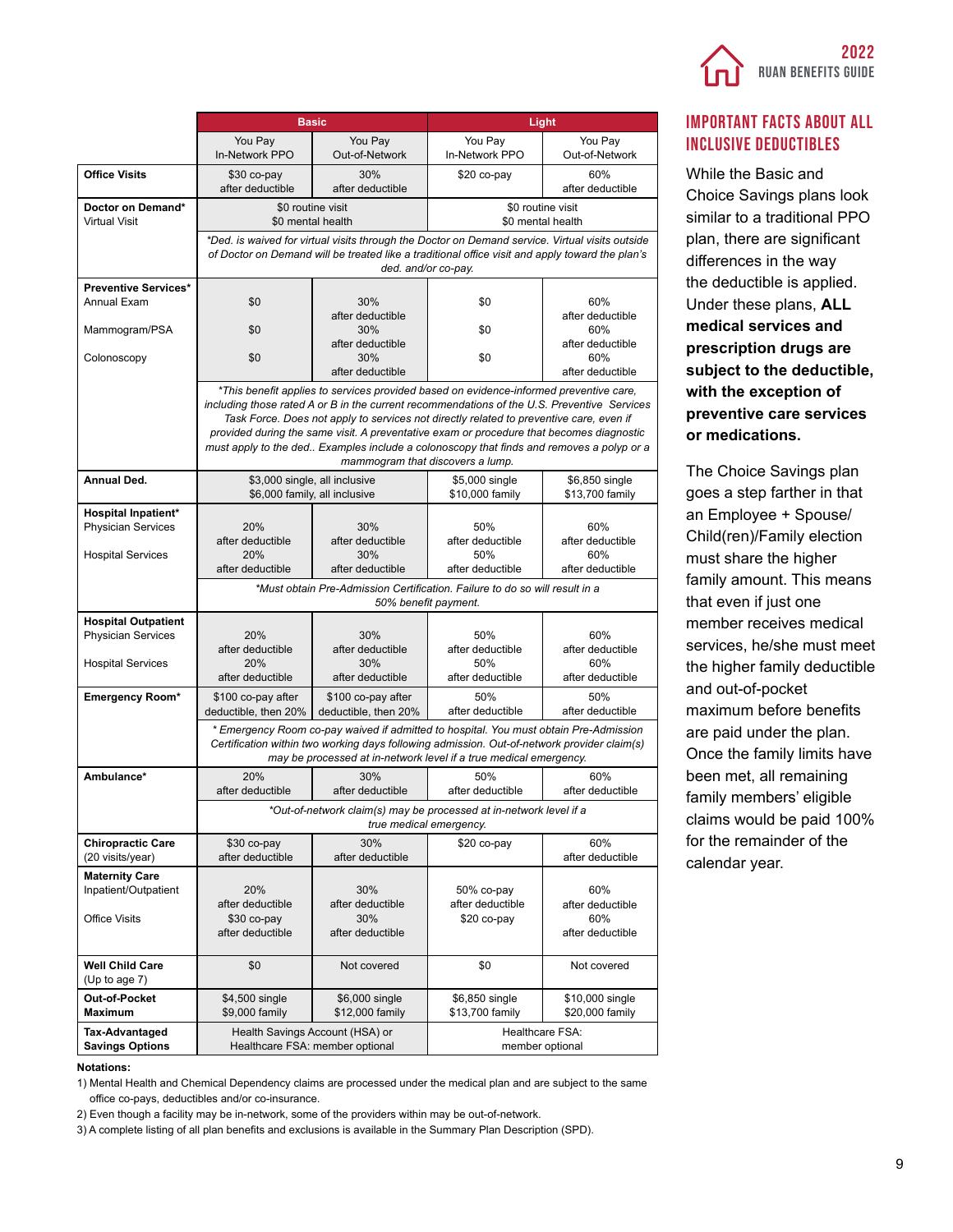#### Provider Networks

Employees who are covered under a Ruan medical plan have a special link to Blue Cross Blue Shield's network throughout the world. Therefore, should you or covered dependents require medical care while away from home, you may still conveniently access the network. All of Ruan's medical plans utilize the **BlueCard PPO** network.

By using a network provider, you receive in-network savings, a higher benefit paid by the company, and claims are filed automatically. Non-network providers may charge above Usual, Customary and Reasonable (UCR) prices and will most likely require that you pay the entire amount up front and seek reimbursement yourself. In some instances, providers participate by filing claims for you but do not provide network discounts. Even though a facility may be in-network, some of the providers within the facility may not be network providers. Therefore, before receiving services, you should verify that your doctor, hospital or health care provider is in-network.

#### Locating Your Network Providers

Directories are not printed for each employee; however, a current listing is easy to access. Simply call **1-800-810-BLUE** for a verbal listing or visit the Blue Cross Blue Shield website at **www.bcbs.com** to view and/ or print a custom directory. Both provide 24 hours a day access to the most current listing of in-network providers in your area. **Search tip:** When asked for a three-letter alpha prefix (the first three letters of your insurance ID number), use "RUA."

#### Maintenance of Benefits

If an employee or dependent is covered by more than one plan, the plan that covers the individual as primary pays its benefits first. Any unpaid portion of the claim can be submitted to Ruan's plan. The total amount paid by Ruan will be reduced by the benefits provided by the primary plan. **Under no circumstance will the Ruan plan pay more than it would have paid if there was no other coverage.** For example, if the primary plan pays 80 percent and the Ruan option you chose pays 90 percent, the Ruan plan would pay 10 percent of the charges (bringing the total paid to 90 percent). Therefore, if you are considering using the Ruan group plan as a secondary medical plan, you should thoroughly review the maintenance or coordination of benefits rules for both plans to determine if the additional coverage, if any, outweighs the added premium costs and administrative burden.

#### Women's Health and Cancer Rights Act

All health plans that cover a mastectomy must also cover reconstructive surgery. Based on consultation between the attending physician and patient, the health plan covers:

- All stages of reconstruction of the breast on which the mastectomy was performed
- **Surgery and reconstruction of the other breast to produce a symmetrical appearance**
- **Prostheses**
- **Treatment of physical complications in all stages of mastectomy, including lymphedema**

Coverage of breast reconstruction benefits may be subject to the same deductibles and co-insurance limitations that are consistent with other plan benefits. For additional information on your rights under the WHCRA, please contact Wellmark Blue Cross Blue Shield at **1-800-211-6773**.

#### Quality Transplant Centers

Quality Transplant Centers are prestigious medical centers throughout the country that specialize in transplants. They have proven track records regarding survival rates and minimal complications resulting from transplants. Transplant patients covered under the plan will be required to utilize these quality centers.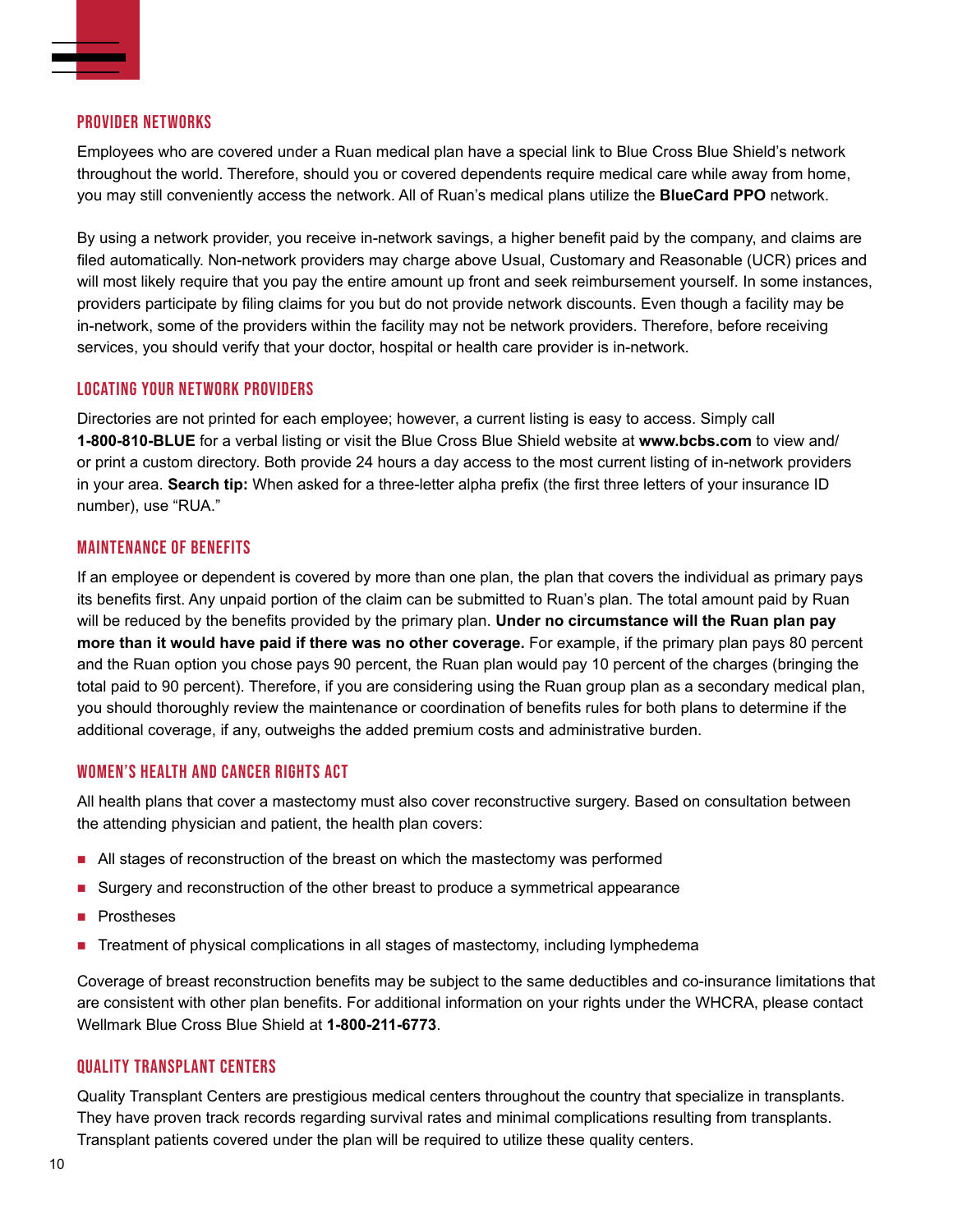

#### Prescription Drug Coverage

All Ruan medical plans provide prescription coverage under the **Blue Rx Complete** network. Your prescription costs depend on your medical plan and the drug classification of the medication you are taking. Covered medications are classified into tiers. In many situations, there is more than one drug available to treat a medical condition. Therefore, as a consumer, you should consult with your provider to determine which medication is not only the most effective but also the most affordable.

The Wellmark Drug List, sometimes referred to as a formulary or preferred list, identifies medications that provide the most appropriate treatment for the best price. Your lowest cost is to use Tier 1 generic medications, which contain the same active ingredients, strength, purity and stability as their brand name counterpart. If there is no generic available, speak to your doctor about specially selected brand name drugs that are on Tier 2. If you and your health care provider elect a brand name drug under Tier 3, you may still use that drug, but your costs will be higher. **The drug list is subject to change without notice.** Therefore, prior to filling any brand name prescription, you should verify the tier of your drug by calling Wellmark Customer Service at **1-800-211-6773** or visiting **www.wellmark.com**.

Your prescriptions may be filled with generic drugs unless indicated "dispense as written" by your doctor. **In addition, if there is a generic drug available and you choose to receive a brand name drug, you will be responsible for the higher co-pay and the difference in price.** 

#### Retail Pharmacy Program

Under the Light and Premier plans, you pay a co-payment or co-insurance at the time you pick up your prescription. Pharmacy co-pays or co-insurance under Premier do not apply to the medical plan's out-of-pocket maximum. The medical and pharmacy plans are kept separate, and each has its own out-of-pocket limits.

Under the Basic and Choice Savings plans, the medical deductible is waived IF the prescription is classified as preventive care and you just pay a pharmacy co-pay or co-insurance. Drugs not listed as "preventive" are subject to the medical plan's annual deductible. **This means that until your deductible has been met, you will pay the full price of the medication minus any network discounts.** After meeting your Light, Basic or Choice Savings plan's out-of-pocket maximum, prescriptions will be paid at 100 percent. To see if your medication is considered preventive, visit **www.wellmark.com,** click Prescription Drug Info, then under Drug List select the "Blue Rx Complete" formulary list. Medications marked as preventive will show a "PV."

To locate a network pharmacy, please call the number on your medical ID card. Prescriptions filled at foreign pharmacies are not covered; however, they may be reimbursed through a health care FSA or health savings account (HSA).

|                             | Premier <sup>3</sup>                | <b>Choice Savings</b><br>Preventive <sup>1</sup> | <b>Choice Savings</b><br><b>All Others</b> | <b>Basic</b><br>Preventive <sup>1</sup> | <b>Basic</b><br><b>All Others</b>                       |                         |
|-----------------------------|-------------------------------------|--------------------------------------------------|--------------------------------------------|-----------------------------------------|---------------------------------------------------------|-------------------------|
|                             | In-Network <sup>2</sup>             | In-Network <sup>2</sup>                          | In-Network <sup>2</sup>                    | In-Network <sup>2</sup>                 | In-Network <sup>2</sup>                                 | In-Network <sup>2</sup> |
| Tier 1<br>Generic           | \$10 or 25%<br>whichever is greater | \$15 or 25%<br>whichever is greater              | \$0<br>after deductible/OPM                | \$20 or 25%<br>whichever is greater     | \$20 or 25%<br>whichever is greater<br>after deductible | \$15                    |
| Tier 2<br>Select brands     | 25%                                 | \$30 or 25%<br>whichever is greater              | \$0<br>after deductible/OPM                | \$35 or 25%<br>whichever is greater     | \$35 or 25%<br>whichever is greater<br>after deductible | 50% after deductible    |
| Tier 3<br>Non-select brands | 25%                                 | \$45 or 25%<br>whichever is greater              | \$0<br>after deductible/OPM                | \$50 or 25%<br>whichever is greater     | \$50 or 25%<br>whichever is greater<br>after deductible | 50% after deductible    |
| <b>Specialty Drugs</b>      | 10%                                 |                                                  | \$0 after deductible/OPM                   |                                         | 20% after deductible                                    |                         |

1) Preventive drugs are identified on the "Blue Rx Complete formulary" Drug List available at www.wellmark.com. 2) Out-of-network (or non-participating) pharmacy rates equal your co-pay or 50% (whichever is greater) and is subject to Usual, Customary and Reasonable charges. A complete listing of plan benefits and exclusions is available in the Summary Plan Description (SPD). 3) Under the Premier plan your Rx cost share does not apply to the medical plan's out-of-pocket maximum (OPM). A separate Rx OPM of \$2,000 single/\$4,000 family applies.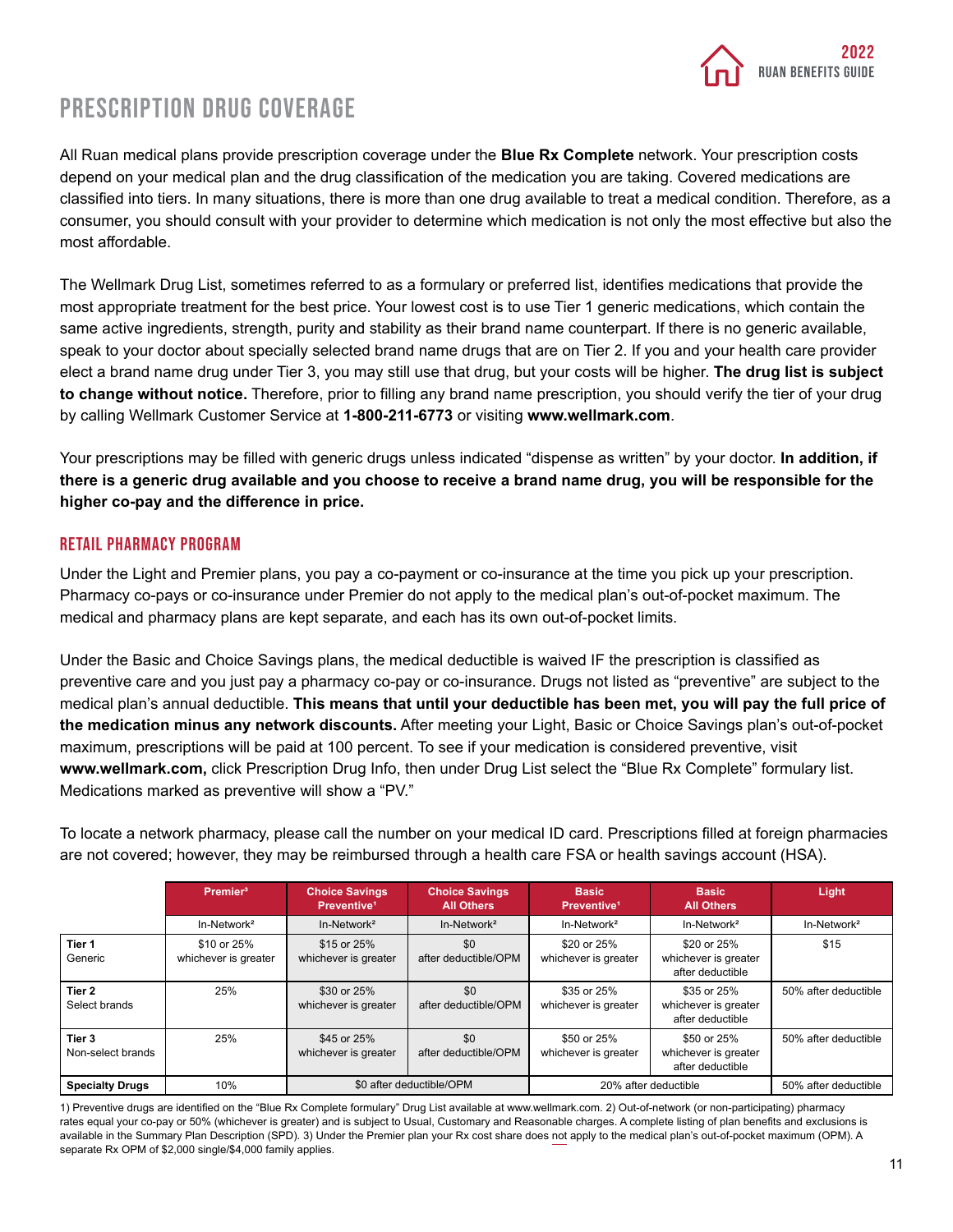#### Specialty Drugs

Specialty drugs are high-cost injectable, infused, oral or inhaled drugs typically used for treating or managing chronic illnesses. These drugs often require special handling (e.g., refrigeration) and administration. All Ruan medical plans require specialty drugs be purchased through the CVS Specialty pharmacy program. You must register as a specialty pharmacy program user in order to fill your prescriptions through the CVS Specialty pharmacy program. For information on how to register, call **1-800-237-2767** or go to **www.wellmark.com/prescription,** click Specialty Drugs, and click the Enroll Online link under Ordering Options. Your prescription can be delivered directly to you or you may pick it up at the CVS pharmacy of your choosing, whichever is most convenient.

#### Smoking Cessation Drugs

Prescription smoking cessation medications are covered 100 percent in-network. The plan also covers over-the-counter smoking drugs if the member has a prescription for the OTC medication. Note than OTC smoking cessation drugs are limited to two 90-day regimens, not to exceed 180 days.

#### Mail Order Program

The mail order program offers the convenience of filling your maintenance drugs less often and home delivery. In addition, mail order prescriptions are not subject to the "whichever is greater" clause, allowing for additional savings on high cost drugs. Maintenance medications are considered ongoing prescriptions (i.e., high blood pressure, cholesterol medication or birth control pills) that are taken on a regular basis. By using the maximum 90-day prescription (plus refills) under the Premier or Light plans, you simply pay your three-month supply co-pay or co-insurance.

You also pay a flat co-payment under the Basic and Choice Savings plans IF the prescription is classified as preventive care (deductible is waived). Drugs not listed as preventive are subject to the medical plan's annual deductible. Once the deductible has been met, members under Basic pay a co-payment. After meeting your out-of-pocket maximum under the Basic or Choice Savings plans, your prescription costs will be paid 100 percent.

|                      | Premier <sup>3</sup> | <b>Choice Savings —</b><br>Preventive <sup>1</sup> | <b>Choice Savings —</b><br><b>All Others</b> | $Basic -$<br>Preventive <sup>1</sup> | $Basic -$<br><b>All Others</b> | Light                |
|----------------------|----------------------|----------------------------------------------------|----------------------------------------------|--------------------------------------|--------------------------------|----------------------|
| Tier 1               | \$30                 | \$45                                               | \$0 after deductible/OPM                     | \$60                                 | \$60 after deductible          | \$45                 |
| Generic              | up to 90 day supply  | up to 90 day supply                                | up to 90 day supply                          | up to 90 day supply                  | up to 90 day supply            | up to 90 day supply  |
| Tier 2               | \$75                 | \$90                                               | \$0 after deductible/OPM                     | \$105                                | \$105 after deductible         | 50% after deductible |
| <b>Select Brands</b> | up to 90 day supply  | up to 90 day supply                                | up to 90 day supply                          | up to 90 day supply                  | up to 90 day supply            | up to 90 day supply  |
| Tier 3               | \$120                | \$135                                              | \$0 after deductible/OPM                     | \$150                                | \$150 after deductible         | 50% after deductible |
| Non-select Brands    | up to 90 day supply  | up to 90 day supply                                | up to 90 day supply                          | up to 90 day supply                  | up to 90 day supply            | up to 90 day supply  |

1) Preventive drugs are identified on the "Blue Rx Complete formulary" Drug List available at www.wellmark.com. A complete listing of plan benefits and exclusions is available in the Summary Plan Description (SPD). 2) Under the Premier plan your Rx cost share does not apply to the medical plan's out-of-pocket maximum (OPM). A separate Rx OPM of \$2,000 single/\$4,000 family applies.

#### Medicare Part D: Prescription Drug Coverage

All Medicare prescription drug plans provide a standard level of coverage set by Medicare. Ruan's prescription coverage under the Premier, Choice Savings, Basic and Light plans are creditable coverage for purposes of Medicare's drug program. This means that the benefits received under the Ruan plan are, on average, as good as or better than the standard Medicare prescription drug coverage.

Should you lose your creditable coverage, or the coverage becomes no longer creditable, you may enroll in a Medicare drug plan without penalties. However, be advised that **if your creditable prescription coverage lapses for 63 days or longer and you do not immediately enroll in a Medicare prescription drug plan, your Medicare drug plan's monthly premium will increase at least 1 percent for each month you were not covered.** You will pay this higher premium as long as you have Medicare and may have to wait until the next Medicare enrollment period to apply.

This is a brief summary of how your Ruan prescription benefits affect Medicare drug coverage. For complete information, please reference the "Notice of Prescription Creditable Coverage" notice on the Hub. Notices will be sent annually, or you may view and/or print a copy from the Ruan Hub or call Human Resources at **1-800-845-6675** to request a written copy. 12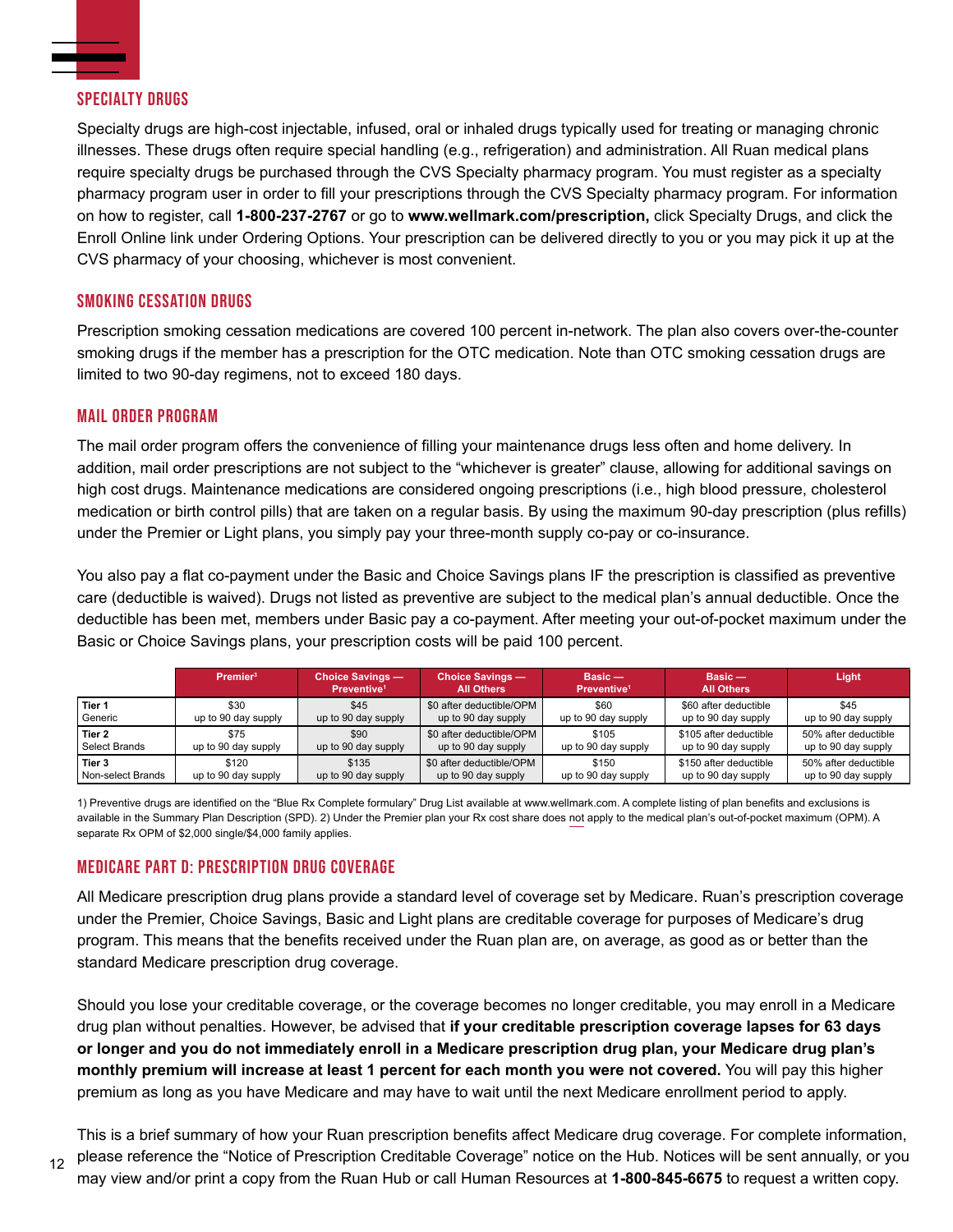## <span id="page-12-0"></span>Dental Coverage

Ruan's benefit program includes two options through Delta Dental. The two options vary in terms of the cost to you and the deductible, co-insurance, annual maximum and lifetime orthodontia maximum. Maintenance of benefits applies to both dental options.

|                                                                                                                  |                                                                     | <b>Premier</b>       |                                                                     | <b>Standard</b>      |
|------------------------------------------------------------------------------------------------------------------|---------------------------------------------------------------------|----------------------|---------------------------------------------------------------------|----------------------|
|                                                                                                                  | <b>Premier Network</b>                                              | <b>PPO Network</b>   | <b>Premier Network</b>                                              | <b>PPO Network</b>   |
| <b>Preventive Care</b> (includes two exams and cleanings, x-rays and<br>topical fluoride applications per year)  | You pay: \$0                                                        | You pay: \$0         | You pay: 20%                                                        | You pay: 10%         |
| <b>Annual Deductible</b>                                                                                         | \$25 per person                                                     | \$15 per person      | \$50 per person                                                     | \$25 per person      |
| <b>Basic Care</b> (includes cavity repair, tooth extraction, oral surgery, root<br>canals, gum and bone disease) | 20% after deductible                                                | 10% after deductible | 20% after deductible                                                | 10% after deductible |
| Major Care (includes restorations such as crowns, inlays and onlays,<br>dentures and bridges)                    | Coinsurance: 50% after deducible                                    |                      | Coinsurance: 50% after deducible                                    |                      |
| Annual coverage maximum                                                                                          | \$2,000 per person                                                  |                      | \$1,000 per person                                                  |                      |
| Orthodontia Care (dependent children under 19 only. Separate<br>orthodontia deductible.)                         | Ortho deductible: \$50<br>Coinsurance: 50%<br>Lifetime max: \$1,500 |                      | Ortho deductible: \$50<br>Coinsurance: 50%<br>Lifetime max: \$1.000 |                      |

1) Coverages listed are for services done by an in-network dentist. Services from a non-network provider may be subject to Usual, Customary and Reasonable charges. A complete listing of plan benefits and exclusions is available in the Summary Plan Description (SPD).

#### Carryover of Annual Coverage Maximum

Both dental options include a carryover feature referred to as "To Go." To Go allows you to carry over a portion of your unused annual coverage maximum benefits into the next plan year, providing more flexibility when planning for extensive and costly dental treatments. To Go guidelines include:

- **Member must be covered for one full calendar year before becoming eligible and not subject to any benefit plan** waiting periods for these services
- **Member must have incurred at least one claim throughout the year that would apply to the annual** coverage maximum
- **Carryover amount from the prior year may not exceed the amount of your current year annual coverage** maximum, and the total combined annual maximum (carryover + current) may not exceed twice your regular annual coverage maximum

#### Dental Network Options

Your **Delta Premier** network provides you access to quality dental services at a discounted price. These dentists have also agreed to file your claims. Using a **Delta PPO** provider, however, goes a step farther by providing a higher level of coverage through lower deductibles and co-insurance on basic dental care. Non-network dentists may have you pay the entire amount up front and then file your own claim for reimbursement. To protect yourself from paying charges that could be above Usual, Customary and Reasonable, it is best to use an in-network dentist.

#### Locating a Delta Premier Dentist

Printed books are not provided to employees; however, you can access the information by calling Delta Dental at **1-800-544-0718** or visiting **www.deltadentalia.com** for the most current listings available. From the website click "Find a Provider," then Delta Dental Network Dentist. Under the provider's name will list their Premier and/or PPO provider status. You should verify that your dentist is in-network before each visit.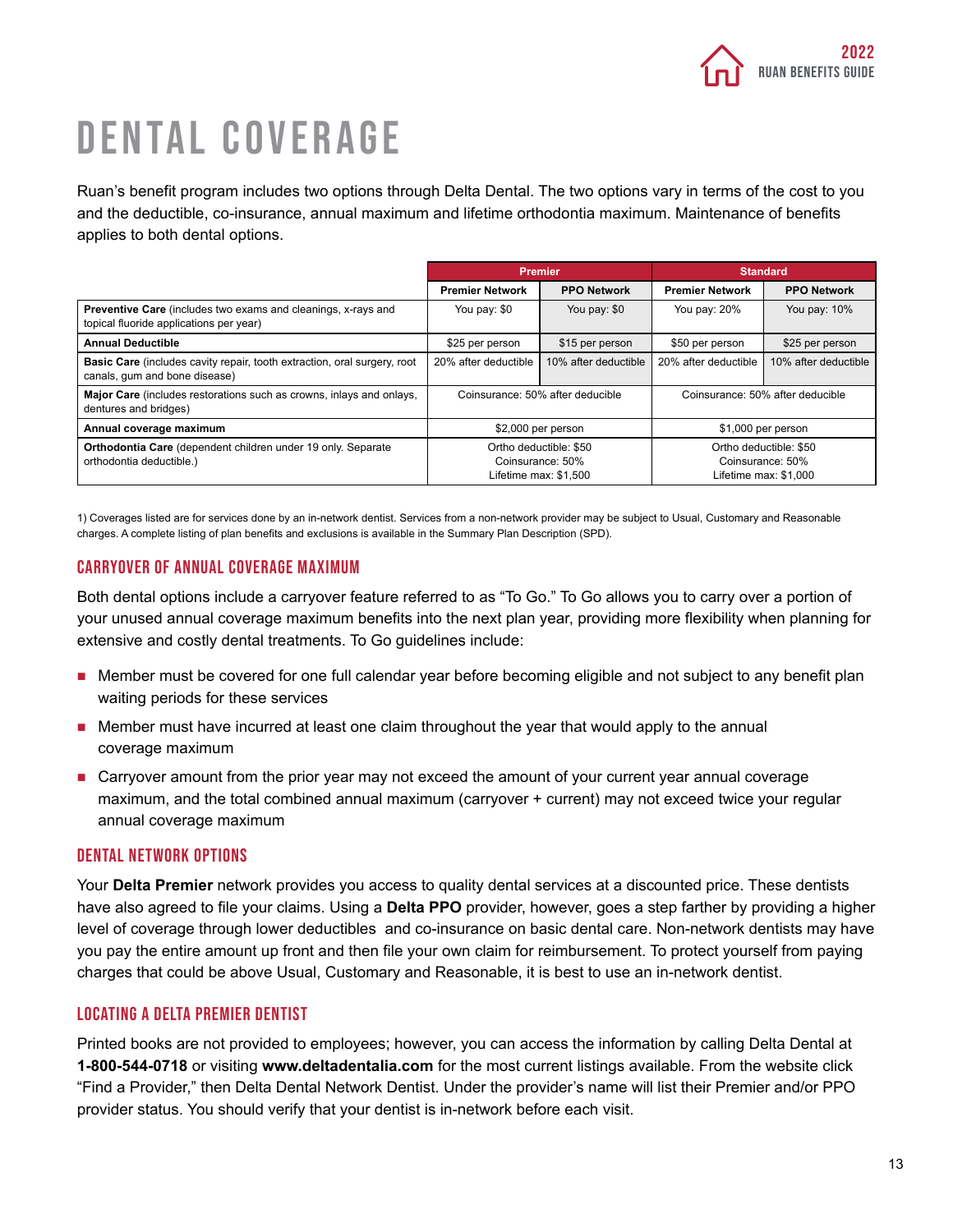## <span id="page-13-0"></span>Vision Coverage

Vision coverage provides benefits for the cost of a routine exam and supplies rendered or prescribed by an ophthalmologist or optometrist once per year. Maintenance of benefits applies.

|                                 | Maximum Benefit <sup>1</sup> |
|---------------------------------|------------------------------|
| Routine Exam                    | \$40 per person              |
| Frames/Lenses or Contact Lenses | \$125 per person             |

1) Any leftover or unused benefit will be forfeited. To ensure maximum hardware benefits, make all purchases at one time. A complete listing of plan benefits and exclusions is available in the Summary Plan Description (SPD).

#### Vision Network

Your **VSP Signature Network** provides nationwide access to quality vision care and supplies at discounted rates. In addition, in-network providers agree to file claims for you. Non-network providers may not offer discounts, may require you to pay for services or supplies at the time of your appointment, and make you file your own claim. You have six months from the date of service to submit an itemized paid receipt to VSP for reimbursement.

#### Locating a VSP Provider

Printed books are not provided to employees; however, you can access the information by calling VSP at **1-800-877-7195** or visiting **www.vsp.com.** Both resources provide the most current listings available. You should verify that your vision provider is in-network before each visit. **While ID cards are not issued for the vision plan, you may print off a summary flyer of the vision benefit plan at the Hub.** 

## COBRA Continuation

Ruan complies with all federal COBRA and/or state continuation laws, as required. Terminated employees or covered dependents who lose their health coverage may be eligible to buy group coverage for themselves and any qualified beneficiaries for limited periods of time. You have 60 days from the date of termination or from the date of the notice (whichever is later) to elect COBRA continuation coverage.

The length of your COBRA coverage depends on the qualifying event and the qualified beneficiary involved with the loss of coverage:

| <b>Qualifying Event</b>               | <b>Maximum COBRA</b>   | <b>Beneficiary</b>                |
|---------------------------------------|------------------------|-----------------------------------|
| <b>Termination of Employment</b>      | 18 months <sup>1</sup> | Employee, spouse, dependent child |
| <b>Reduction of Hours</b>             | 18 months <sup>1</sup> | Employee, spouse, dependent child |
| Divorce or Legal Separation           | 36 months              | Spouse, dependent child           |
| <b>Death of Covered Employee</b>      | 36 months              | Spouse, dependent child           |
| <b>Employee Entitled to Medicare</b>  | 36 months              | Spouse, dependent child           |
| <b>Loss of Dependent Child Status</b> | 36 months              | Dependent child                   |

<sup>1</sup>Disabled beneficiaries may extend the 18-month limit an additional 11 months. Individual must be determined to be totally disabled by the Social Security Administration (SSA), and the date for initial disability must be a) prior to the original COBRA effective date or b) within 60 days after the original COBRA effective date. Notice of disability determination from the SSA must be provided within 60 days of the determination and before the initial 18-month COBRA coverage ends. The extension will end if you are determined to be no longer disabled during the 11-month extension.

An employee and/or family member must notify Human Resources within 60 days of a divorce, legal separation or a child's loss of dependent status to be eligible for COBRA. Proper notification consists of completing online enrollment through www.benxpress.com/ruan. Secondary events occurring while on COBRA (death of employee or spouse, divorce, legal separation or Medicare entitlement) may allow you to extend coverage to 36 months. For more information, please reference the "Continuing of Health Coverage Notice" included in the Legal Notices

14 document posted at **www.ruan.com/benefits** and/or your Summary Plan Description.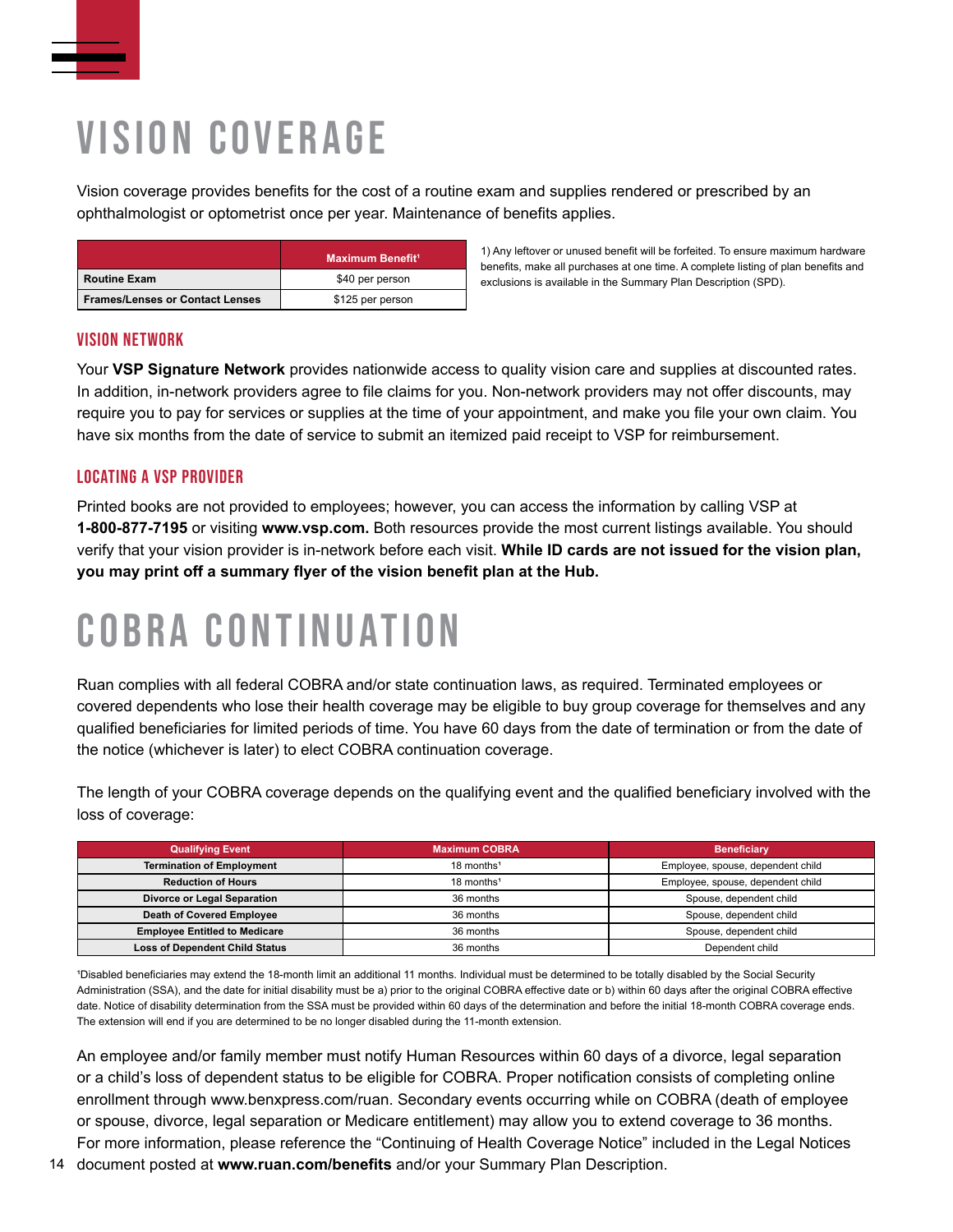

## <span id="page-14-0"></span>Summary of Your Privacy Rights

Ruan is required by law to maintain the privacy and security of your protected health information. Below is a summary of your privacy rights. For complete information, please refer to the "Notice of Privacy Practices" posted on the Hub or by contacting Human Resources at **1-800-845-6675.**

#### YOUR RIGHTS

You have the right to:

- Obtain a copy of your paper or electronic medical records
- Correct your paper or electronic medical records
- Request confidential communication
- Ask us to limit the information we share
- Obtain a list of those with whom we've shared your information
- Obtain a copy of the complete privacy notice
- Choose someone to act for you
- $\blacksquare$  File a complaint if you believe your privacy rights have been violated. Ruan will not retaliate against you for filing a complaint

#### YOUR CHOICES

For certain health information, you can tell us your choices as to how we:

- Share information with your family, friends or others involved in the care or payment for your care
- Share information in disaster relief situations

We will never share your information unless you give us written permission regarding:

- **Marketing or fundraising**
- Sale of your information

#### Our Uses and Disclosures

During the course of business, we may use and share your medical information as we:

- Help manage your healthcare treatment
- **Run our organization**
- $\blacksquare$  Pay for your health services
- Administer your medical, dental, vision or flex plan
- Help with public health and safety issues
- Do research
- Comply with the law
- Respond to organ and tissue donation requests
- Work with a medical examiner or funeral director
- Address workers' compensation, law enforcement and other government requests
- Respond to lawsuits and legal actions

#### Our Responsibilities

- $\blacksquare$  We must follow the duties and privacy practices as described in our Notice of Privacy Practices and give you a copy of it
- We will not share or use your information other than described in the notice unless you tell us we can in writing. You can change your mind at any time by letting us know in writing
- We will enter into contracts with third-party administrators (Business Associates) agreeing in writing to safeguard your protected health information
- $\blacksquare$  We will let you know promptly if a breach occurs that may have compromised the privacy or security of your information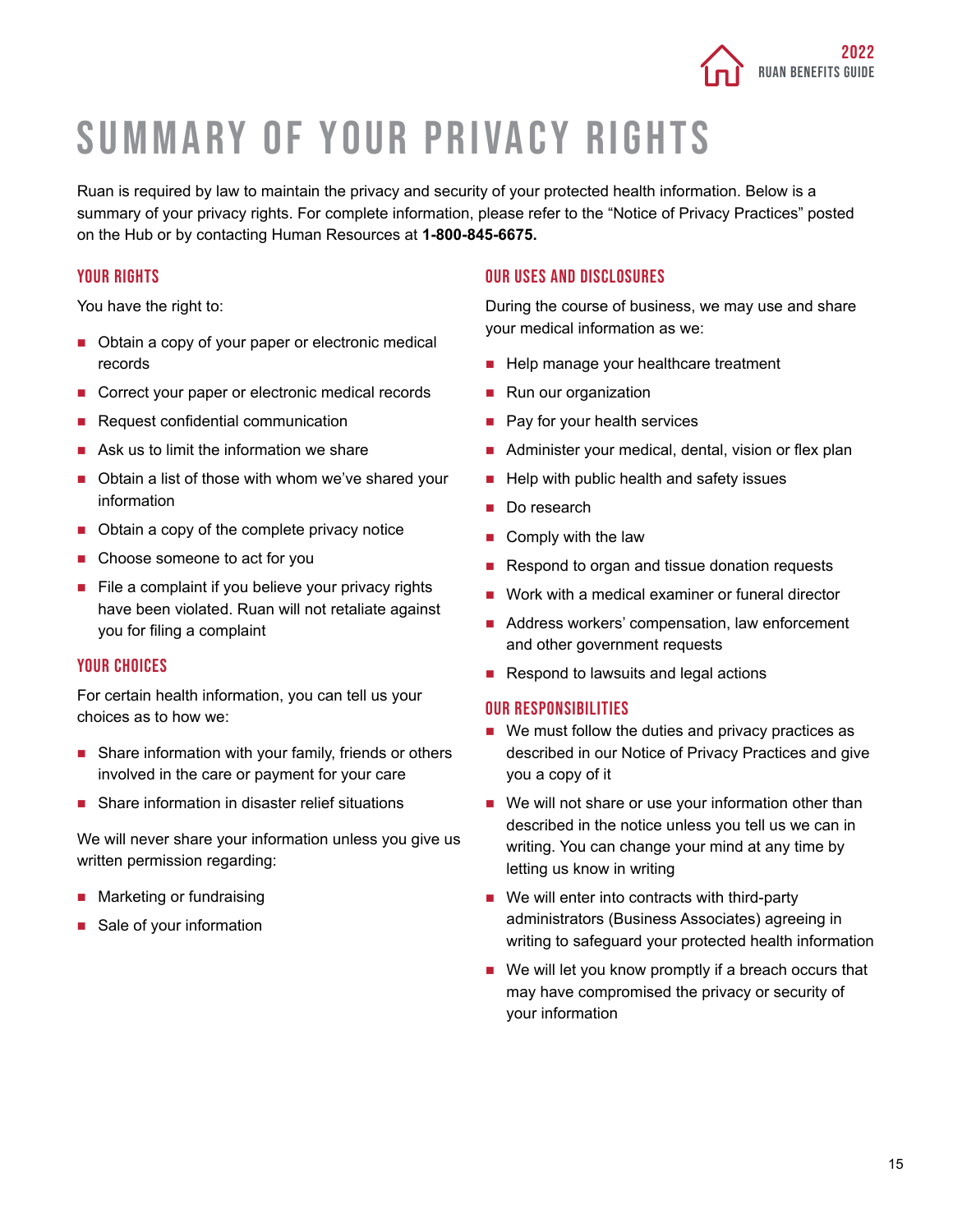## <span id="page-15-0"></span>Medical Savings Plans

#### Health Savings Accounts

This option is available to employees electing either the Basic or Choice Savings medical plans. For those who seek greater control of their healthcare dollars without sacrificing quality coverage, Ruan offers a health savings account (HSA) under the Ruan benefits program. When paired with a qualified high deductible health plan (HDHP), such as the Basic or Choice Savings plans, an HSA can provide you with a taxfavored health savings account that you personally manage. The benefits of an HSA include:

- Tax-free contributions to your account and on medically related withdrawals
- Control of how your money is spent and more responsibility for medical decisions
- Balances roll over from year to year money cannot be lost or forfeited
- $\blacksquare$  Portability you keep the account should you leave Ruan
- **Provides tax-advantaged retirement savings for** future medical expenses

With greater control of your health savings and spending comes greater responsibility. If you elect an HSA through the Ruan plan, the company will serve as a sponsor by providing a qualified high deductible health plan and allow employees to make pre-tax contributions through their payroll. You will be responsible for managing the account, providing documentation of withdrawals if audited by the IRS, and complying with all current and future regulations regarding HSAs. For the most current rules governing HSAs, you may visit **www.irs.gov** or consult your tax advisor.

#### HSA Eligibility

Before you may contribute to an HSA, you and any covered dependents must be enrolled in a qualified HDHP plan on the first day of the month. In addition, you may not have secondary coverage that is not a qualified HDHP (i.e., through a spouse's plan or a general purpose healthcare flexible spending account), be entitled to Medicare or be claimed as a dependent under another person's tax return. You must also agree to Voya's banking Terms and Conditions.

#### YOUR CONTRIBUTIONS

Your account will be administered by Voya Financial. Upon completion of your enrollment and passing Voya's identification process, an account will be opened and you will be provided a debit card to access your account.

You may increase, decrease or stop contributions to your account at any time by requesting an HSA change through the enrollment website. Contributions made through the Ruan benefits plan are deposited into your account, pre-tax. Total contributions to your 2022 account cannot exceed \$3,650 for single coverage or \$7,300 for Employee + Spouse/Child/Family coverage. If your medical coverage starts after January 1, you may still contribute the full annual maximum, provided you stay in the HSA-eligible medical plan the following year; otherwise, your limit may be prorated. Employees age 55 and over may make additional \$1,000 catchup contributions in excess of the annual limit. **Please note: Use of a grace period under a general purpose healthcare FSA will delay your eligibility to participate in an HSA, lowering your annual limit.**

#### **ROLLOVERS**

If you have an HSA at a different bank, you may roll over your account balance to another qualified plan once per 12-month period. Please contact your HSA banking administrator if you would like more information on this option.

#### Company Contributions

Employees who elect the Choice Savings medical plan and qualify for an HSA will automatically be enrolled in an HSA. Ruan will fund each active employee's account \$9.61 per week or \$19.23 for bi-weekly pay cycles, up to \$500 annually. COBRA participants are not eligible for company contributions. Note that company funds will apply towards the employee's annual IRS limit.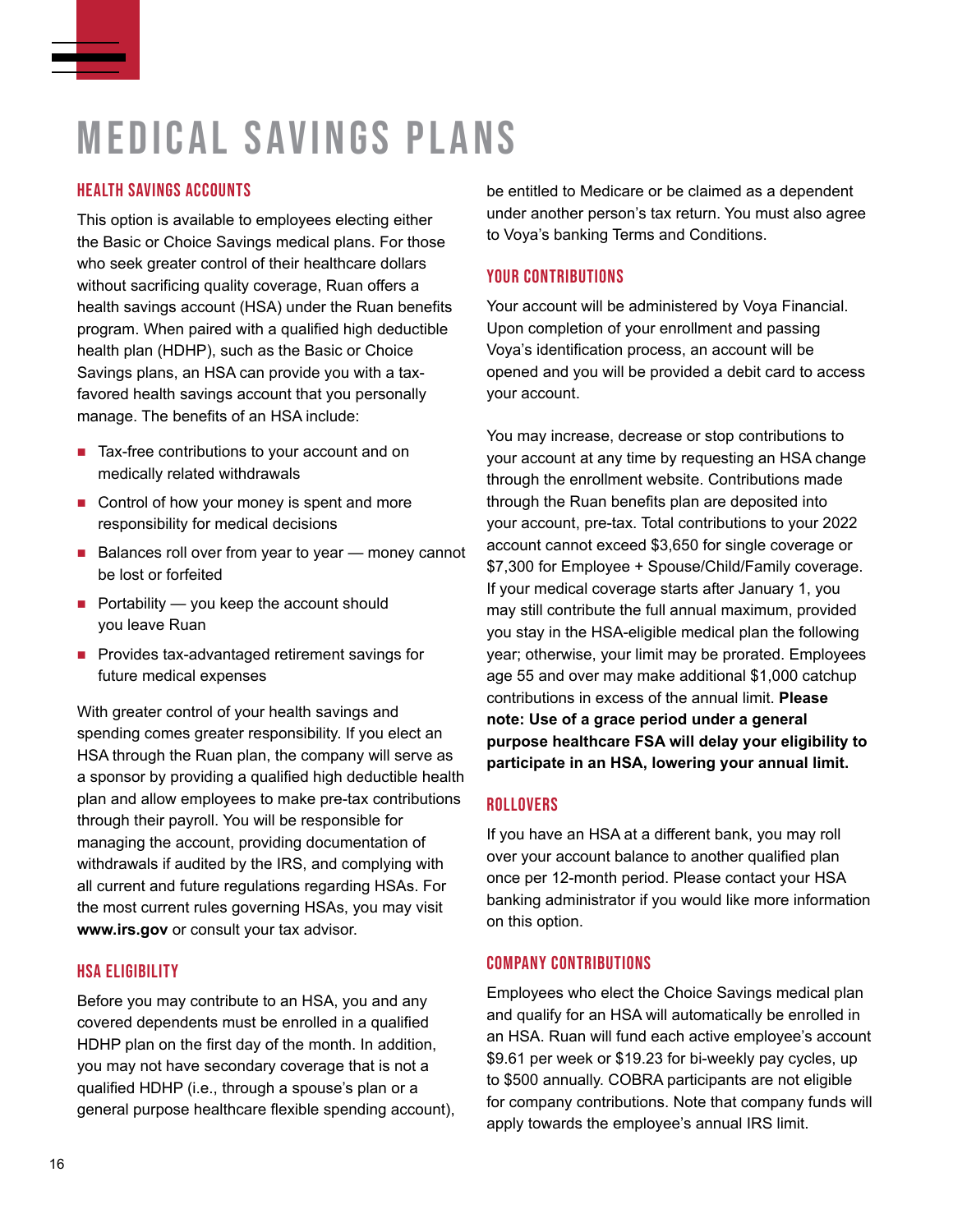#### HSA Investment Option

When a participant's HSA balance reaches \$1,000 he or she has the option to automatically sweep any deposits over and above this threshold into an investment portfolio. By Investing a portion of your HSA, you allow your account to grow at a potentially higher rate of return. You may select among 25+ mutual funds ranging from growth equity, fixed income and target date funds. You may manage your investment mix through your online Voya account or mobile app.

Should you spend part of your non-invested HSA funds for out-of-pocket healthcare expenses, an equal amount of your invested assets will be automatically moved back into your HSA spending pool in order to keep your available HSA dollars within your desired limits. In addition, those who wish to be a little more conservative, or have a higher deductible or out-of-pocket limit to reach, may elect to raise the investment threshold to a higher amount. For more details on the HSA investment option, please contact Voya at **1-833-232-4673.**

#### Withdrawals From Your Account

Qualified healthcare expenses may be paid through your HSA tax-free. You are not required to submit receipts, invoices or bills to claim money from your account — simply use your debit card or online bank transfer to access your account up to the current balance. However, you should keep such documentation on file should you be audited by the IRS.

Qualified healthcare expenses include out-of-pocket costs for most medically necessary items. This includes: deductibles, co-insurance, co-pays, prescription drugs, dental expenses, vision exams and hardware, doctor's bills, medical supplies and equipment, hospital services, laboratory fees, nursing care, therapy and more. In addition, unlike flexible spending accounts, an HSA allows you to pay for some types of insurance premiums from the account. This includes COBRA premiums, long-term care insurance and medical insurance while unemployed or laid off. However, you may not use your HSA to pay for medical premiums while actively employed. Qualified reimbursement for a dependent child's expenses are permitted as long as the child is 19 or younger, or under 24 if he/she is a full-time student. For a complete list, you may visit www.irs.gov, Publication 502, or contact your tax advisor.

While an HSA is designed to save for healthcare expenses, current regulations give the account owner the option to withdraw funds for non-medical expenses. This type of

withdrawal is subject to regular income taxes and a 20 percent penalty. The additional 20 percent penalty is removed for persons age 65 or older, providing additional tax-deferred retirement savings.

**Can I have both an HSA and a healthcare flexible spending account (FSA)?** Not under the Ruan benefits plan. You may elect a FSA or HSA, but not both.

#### HSA Termination

Should you cancel or lose your qualified HDHP coverage, you will no longer be able to contribute to the account. However, you may still use the remaining funds to pay for future healthcare expenses. In the case of your death, any remaining money in your HSA will go to your beneficiary. A spouse may keep the account for her/his own medical expenses. Other dependents will receive a cash distribution that is treated as income for taxation purposes.

#### Healthcare Flexible Spending Accounts

The healthcare flexible spending account (FSA) can help you save money on out-of-pocket expenses such as co-pays, deductibles, co-insurance, prescription drugs, and dental and vision expenses on a pre-tax basis. FSAs are like savings accounts that you can access when you have an eligible expense. Money is deposited pre-tax by employee payroll deduction. Your contributions are made before federal, state and Social Security taxes are withheld, lowering the amount of tax you owe and increasing your spendable income.

**The IRS requires that any unused balance be forfeited; therefore, you should estimate your annual out-of-pocket expenses carefully and conservatively.** FSAs do not roll over and therefore must be re-elected each year. You may not transfer money from one FSA account to another. To check your FSA account balance, review your debit card transactions, view a list of eligible expenses or download a claim form, visit **voya.benstrat.com** or contact Voya Financial at **1-833-232-4673.** 

#### FSA Eligibility

Full-time employees eligible for the Ruan benefits program may participate in a healthcare FSA. You do not have to be enrolled in one of the company-sponsored medical plans to take advantage of the FSA. **Please note: If you enroll in the Choice Savings medical plan, the company contribution into an HSA will disqualify you from participating in a healthcare FSA.** 17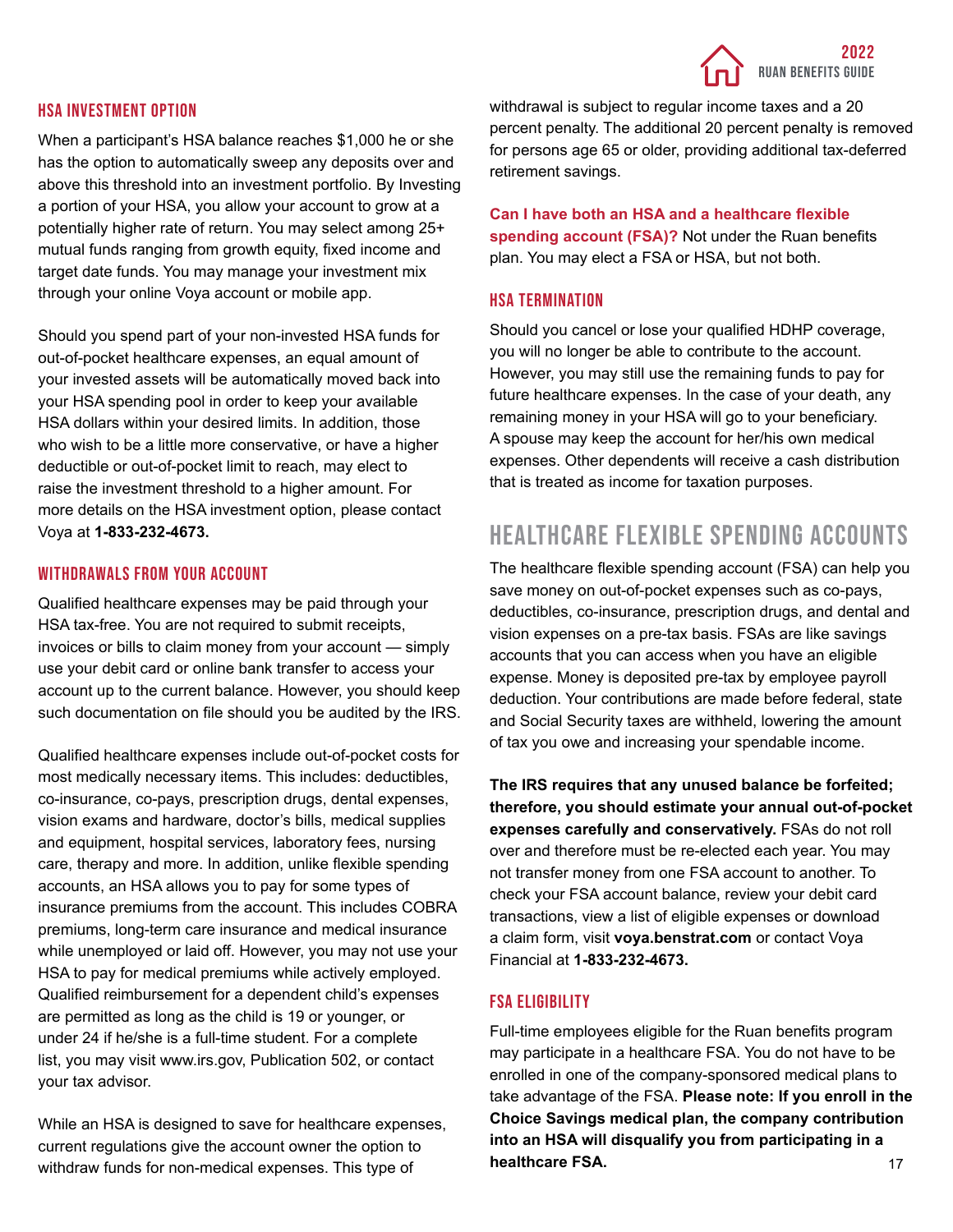#### Employee Contribution Limit

If eligible, you may enroll in a healthcare FSA by making your own pre-tax pledge. The minimum employee annual pledge is \$100 with a maximum of \$2,750.

#### Qualified Expenses

Below are examples of qualified flexible plan expenses that can be paid for through a healthcare FSA. A full list is available at **voya.benstrat.com.** Claims from eligible dependents also qualify for reimbursement from the account.

| <b>Eligible Healthcare FSA Expenses</b>                   |                                          |                                             |  |  |  |  |
|-----------------------------------------------------------|------------------------------------------|---------------------------------------------|--|--|--|--|
| Acupuncture<br>×                                          | Doctor's Fees, (cont.):<br>٠             | Lodging for Medical Care<br>п               |  |  |  |  |
| Alcohol and Drug Addiction Treatment<br><b>CONTRACTOR</b> | Gynecologists<br>Neurologists            | Marriage Counseling                         |  |  |  |  |
|                                                           | Obstetricians                            | <b>Menstrual Products</b>                   |  |  |  |  |
| Ambulance Service<br>ш                                    | Ophthalmologists                         | Nursing Home (if for medical reasons)       |  |  |  |  |
| <b>Braille Books and Magazines</b><br>a.                  | Osteopaths<br>Pediatricians              | Operations                                  |  |  |  |  |
| <b>Chiropractor Fees</b><br>ш                             | Podiatrists                              | Orthodontics                                |  |  |  |  |
|                                                           | Psychiatrists                            | Over-the-Counter (OTC) Drugs                |  |  |  |  |
| Christian Science Practitioner Fees<br>ш                  | Psychologists<br>Surgeons                | Oxygen Equipment                            |  |  |  |  |
| <b>Contact Lenses and Solution</b>                        |                                          | <b>Prescription Drugs</b>                   |  |  |  |  |
| Co-pays and Deductibles<br>m.                             |                                          | Prosthesis                                  |  |  |  |  |
| <b>Counseling Services</b><br>m.                          |                                          | Psychoanalysis                              |  |  |  |  |
| Crutches<br>ш                                             | Eyeglasses<br>ш                          | Schools for Mentally/Physically Handicapped |  |  |  |  |
| Dental Expenses (not cosmetic)<br>a.                      | <b>Hearing Aids</b><br>ш                 | Sterilization<br>ш                          |  |  |  |  |
| Doctor's Fees, including:<br>a.                           | <b>Hospital Services</b><br>ш            | Telephone/Television Equipment for the Deaf |  |  |  |  |
| Anesthesiologists<br>Chiropractors                        | Home for Mentally Retarded               | Therapy (Physical or Occupational)          |  |  |  |  |
| <b>Dentists</b>                                           | Laboratory Fees                          | Wheelchair<br>ш                             |  |  |  |  |
| Dermatologists                                            | <b>LASIK Eye Correction Surgery</b><br>ш | X-Ray Fees<br>ш                             |  |  |  |  |

#### Healthcare FSA Withdrawals

Employees enrolled in a healthcare FSA will receive two flex debit cards to pay for qualified expenses. It provides instant access to your account at the point of sale instead of paying out of pocket, filing a claim and waiting for reimbursement. The flex debit card can be used at doctor's offices, pharmacies, dentists, eye care, hospitals and other healthcare providers that accept MasterCard. Ruan will pay the initial card fee, but the employee must pay for any replacement charges resulting from a lost or stolen card.

Your flex debit card will be sent to your home address in a plain white envelope. To activate the card, you must call the toll-free number provided. When it comes time to pay, simply give the card to the provider or swipe the card. You do not need a PIN; ask the merchant to process the payment as a credit instead of a debit transaction. The system will identify qualified expenses and deduct the cost from your healthcare FSA, up to your annual pledged amount. Should your purchases include ineligible items, they will be separated out and an alternate form of payment requested for those items.

**It is important to keep all itemized receipts and transactions related to your flex debit card as you may be asked to provide documentation to substantiate the expense, per IRS guidelines.** If you do not provide these receipts, your debit card may be canceled. Eligible expenses that are paid out-of-pocket (not using the flex debit card) may be submitted by completing a reimbursement claim form. When submitting your claim form, remember to attach the itemized receipt showing your out-of-pocket cost.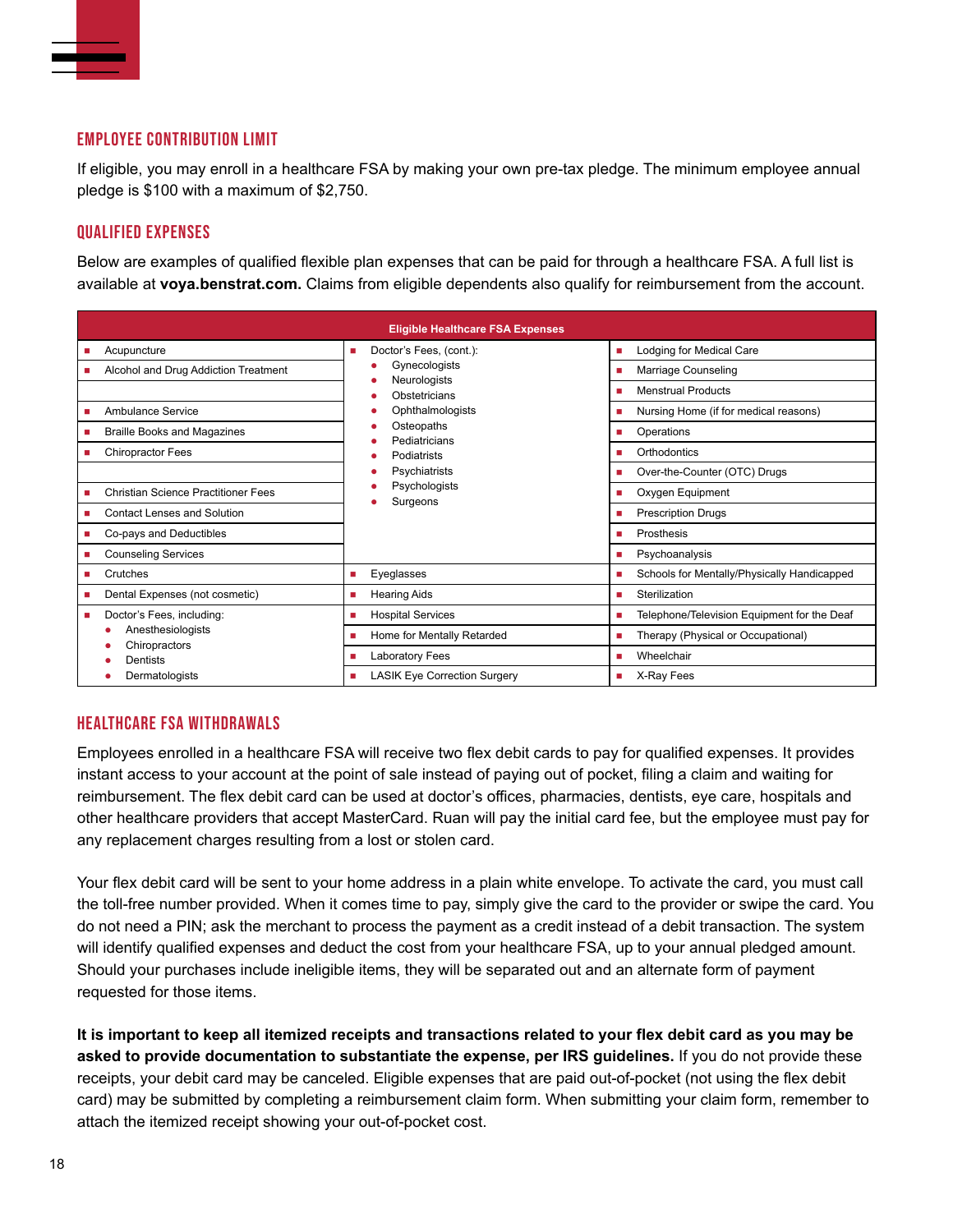

#### Filing Deadlines

Expenses incurred on or before December 31 have until March 31 to file for reimbursement. If you have money remaining in your healthcare FSA after the end of the plan year, there is a "grace period" until March 15 to incur eligible expenses and 45 days thereafter to file for reimbursement. Any unused, unreimbursed funds after the grace period will be forfeited.

#### Termination of Healthcare FSA

Should your employment status change and you are no longer eligible, you will only be able to seek reimbursement for eligible expenses incurred prior to your benefits cancellation date. In some cases, you may be able to continue your FSA through COBRA, provided you still have a positive balance in your account (i.e., did not withdraw more than the contributions made year-to-date). If you are eligible to continue your FSA through COBRA, a continuation form will automatically be mailed to your home address after processing your termination and all final paychecks have been issued.

#### Pre-tax Savings Example

| <b>Total income</b>                            |                 |                          | \$30,000 | \$30,000 |     |
|------------------------------------------------|-----------------|--------------------------|----------|----------|-----|
| <b>Contributions</b> (medical & dependent FSA) |                 |                          | \$5.300  | -        | \$0 |
| <b>Taxable wages</b>                           | Subtotal        |                          | \$24,700 | \$30,000 |     |
| <b>Estimated Taxes*</b>                        |                 |                          | \$4,200  | \$5,500  |     |
| <b>After-tax Earnings</b>                      | <b>Subtotal</b> |                          | \$20,500 | \$24,500 |     |
| <b>Eligible Expenses</b>                       |                 |                          | \$0      | \$5,300  |     |
| Spendable income                               | <b>Total</b>    |                          | \$20,500 | \$19,200 |     |
|                                                |                 | Pre-tax Savings: \$1,300 |          |          |     |

\*Tax rates will vary by state and by personal exemptions.

#### Medical Spending Worksheet

Use this worksheet to estimate your out-of-pocket medical care expenses for the calendar year. This may help determine how much to contribute to one of the eligible medical savings plans listed above.

| <b>Estimated Medical Expenses</b>                                                                                                          |    |
|--------------------------------------------------------------------------------------------------------------------------------------------|----|
| A. Office co-pays                                                                                                                          | \$ |
| <b>B.</b> Deductibles                                                                                                                      | \$ |
| C. Coinsurance                                                                                                                             | \$ |
| D. Prescription costs                                                                                                                      | \$ |
| E. Expenses not covered under the medical plan (i.e., hearing aids, marriage counseling, chiropractor expenses above the plan limit, etc.) | \$ |
| F. Dental expenses not covered under the plan (i.e., deductibles, co-pays, orthodontia or other expenses above the plan limit)             | S  |
| G. Vision expenses                                                                                                                         | \$ |
| H. Other                                                                                                                                   | \$ |
| <b>Total expenses</b>                                                                                                                      | \$ |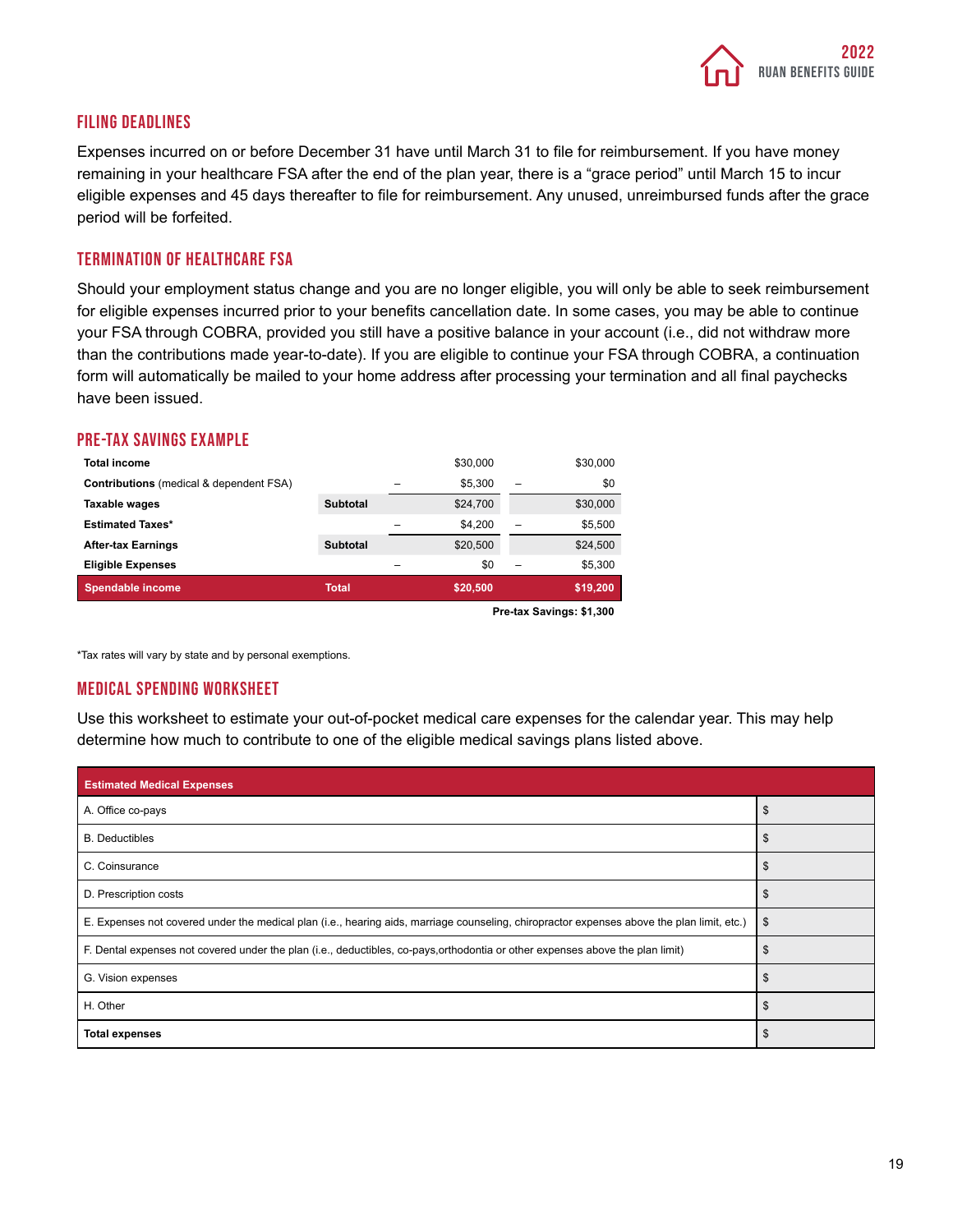|                                                                                  | <b>Health Savings Account</b><br>(HSA)                                                                                                                                                                                                                                                                                                                    | <b>Medical Flexible Spending Account</b><br>(FSA)                                                                                                                                                                                                             |
|----------------------------------------------------------------------------------|-----------------------------------------------------------------------------------------------------------------------------------------------------------------------------------------------------------------------------------------------------------------------------------------------------------------------------------------------------------|---------------------------------------------------------------------------------------------------------------------------------------------------------------------------------------------------------------------------------------------------------------|
| <b>Eligibility</b>                                                               | Enrollment in Ruan's Basic or Choice Savings<br>plan (qualified high deductible health plan,<br>or HDHP), do not have secondary non-HDHP<br>coverage, including Medicare, and not a<br>dependent under another person's tax return.<br>Note: participation in a general purpose<br>health care FSA disqualifies a member from<br>participation in an HSA. | Any full-time employee eligible for the Ruan<br>benefits program.<br><b>Note: participation in Ruan's Choice Savings</b><br>medical plan will disqualify a member from<br>participating in a health care FSA due to the<br>company contributions into an HSA. |
| <b>Who Funds the Account?</b>                                                    | The employee funds the account. Those enrolled<br>in the Choice Savings medical plan receive a<br>company contribution.                                                                                                                                                                                                                                   | The employee funds the account.                                                                                                                                                                                                                               |
| <b>How Are Funds Deposited?</b>                                                  | Payroll deduction or online bank transfer.                                                                                                                                                                                                                                                                                                                | Payroll deduction only.                                                                                                                                                                                                                                       |
| <b>Account Limits</b>                                                            | No minimum.<br>Maximum contribution per year:<br>\$3,650 single coverage<br>\$7,300 Employee + Spouse/Child/Family<br>coverage<br>If coverage starts mid-year, may still contribute<br>the maximum provided you remain in the HDHP<br>medical plan the following year.                                                                                    | Annual minimum: \$100<br>Annual maximum: \$2,750                                                                                                                                                                                                              |
| <b>Company Contributions</b>                                                     | Employees enrolled in the Choice Savings<br>medical plan are automatically enrolled. Ruan will<br>contribute \$9.61 weekly or \$19.23 bi-weekly, up<br>to an annual maximum of \$500. New employees<br>starting coverage after January 1 will have a<br>prorated amount.                                                                                  | None.                                                                                                                                                                                                                                                         |
| <b>Excess Funds at End of the Year</b>                                           | Remains in the account-cannot be lost<br>or forfeited.                                                                                                                                                                                                                                                                                                    | Forfeited if funds are not used up by the end of<br>the grace period (March 15 of the following year).                                                                                                                                                        |
| <b>Account Draws Interest?</b>                                                   | Yes, with the option to invest amounts over<br>\$1,000 for a potential higher rate of return.                                                                                                                                                                                                                                                             | No interest on account.                                                                                                                                                                                                                                       |
| <b>Mid-Year Changes</b>                                                          | Yes. May increase, decrease or stop your<br>contributions at any time within the maximum<br>contribution limits.                                                                                                                                                                                                                                          | May only make related changes following a<br>qualified family status event.                                                                                                                                                                                   |
| <b>Portability</b>                                                               | Yes. May keep the account or rollover once per<br>12-month period.                                                                                                                                                                                                                                                                                        | No.                                                                                                                                                                                                                                                           |
| <b>Account After Death</b>                                                       | Transferred to assigned beneficiary. A spouse<br>may keep the account for medical expenses;<br>other dependents will receive a cash distribution<br>after taxes are withheld.                                                                                                                                                                             | Qualified expenses incurred prior to death may be<br>submitted for reimbursement; remaining balance<br>is forfeited.                                                                                                                                          |
| <b>Tax Benefit</b>                                                               | Contributions pre-tax; withdrawals pre-tax for<br>qualified medical expenses.                                                                                                                                                                                                                                                                             | Contributions pre-tax; withdrawals pre-tax for<br>qualified medical expenses.                                                                                                                                                                                 |
| <b>Availability of Funds</b>                                                     | Up to current account balance only.                                                                                                                                                                                                                                                                                                                       | Full annual pledge is available on the effective date.                                                                                                                                                                                                        |
| <b>Withdrawals</b>                                                               | For qualified health care expenses; allows for<br>non-medical expenses minus income taxes and<br>20% penalty (penalty waived if 65 or older).<br>Funds accessed through debit card or bank<br>transfer.                                                                                                                                                   | Exclusively for qualified health care expenses.<br>Funds accessed through a flex debit card or<br>reimbursement claim form with accompanying<br>documentation.                                                                                                |
| <b>Catch-Up Provision for Age 55 and Over</b>                                    | Yes. \$1,000 per year.                                                                                                                                                                                                                                                                                                                                    | No.                                                                                                                                                                                                                                                           |
| <b>Use Funds for Premium Payments?</b>                                           | Only for COBRA, health premiums while<br>unemployed or laid off and/or long-term care.                                                                                                                                                                                                                                                                    | No.                                                                                                                                                                                                                                                           |
| <b>Additional Fees?</b>                                                          | \$5 card replacement fee<br>\$1.50 per paper statement (electronic is free)<br>\$25 per account closure fee<br>Investment fee of 25 bps annual<br>After termination of employment: \$3.50/mo.fee                                                                                                                                                          | \$5 card replacement fee<br>\$1.50 per paper statement (electronic is free)                                                                                                                                                                                   |
| <b>Can I Have More Than One of These Accounts</b><br><b>Under the Ruan Plan?</b> | No.                                                                                                                                                                                                                                                                                                                                                       | No.                                                                                                                                                                                                                                                           |

Medical Savings Comparison Chart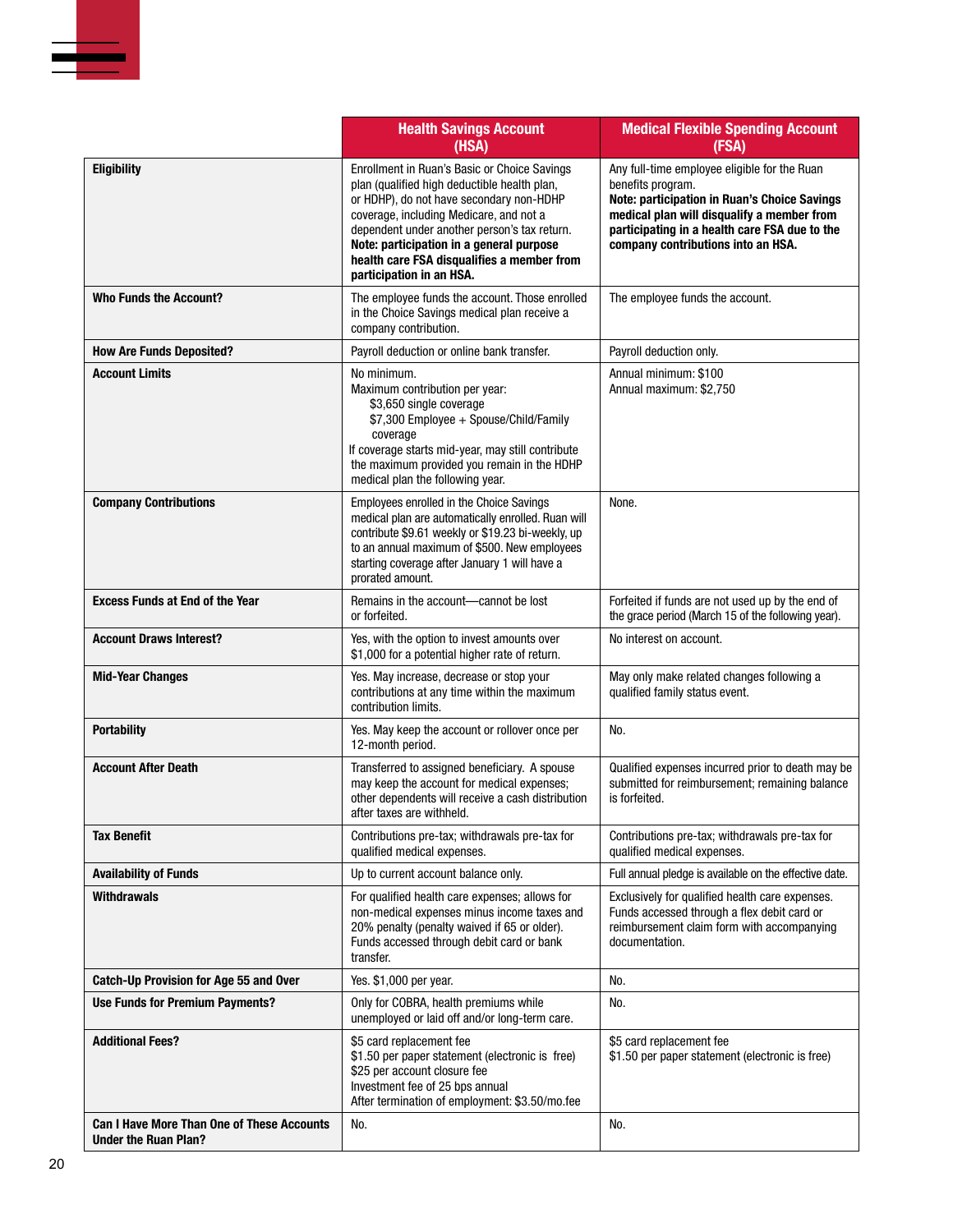

## <span id="page-20-0"></span>Dependent Daycare Savings Plan

#### Dependent Care Flexible Spending Account (FSA)

Ruan offers a dependent care flexible spending account (FSA) to help you save on expenses such as child or elder daycare so that you and your spouse, if you are married, can work or attend school. Your contributions are pre-tax, lowering the amount of taxes you owe and increasing your spendable income. You may elect to contribute anywhere from \$100 to \$5,000 (\$2,500 if married but filing separately) of your pre-tax salary each year to your dependent care FSA. FSAs do not roll over and, therefore, must be re-elected each year. You may not transfer money from one FSA to another.

#### Eligible Dependents

You may use your dependent care FSA to pay for the care of:

- Dependent children under the age of 13
- **Dependent children age 13 or older who are physically or mentally** incapable of self-care
- Your spouse, parent or in-law who is incapable of self-care and spends at least eight hours a day in your home

#### CAUTION!

A dependent care FSA is for the physical care of a dependent; NOT for medical expenses incurred by the dependent. Use the healthcare FSA for medical expenses.

| <b>Eligible* Dependent Care FSA Expenses</b>                            | Ineligible Dependent Care FSA Expenses                                         |
|-------------------------------------------------------------------------|--------------------------------------------------------------------------------|
| Nursery school                                                          | Any expense for which you claim a dependent care tax credit on your income tax |
| Pre-schools                                                             | Expenses that are not incurred for the well-being of the dependent             |
| Licensed daycare centers                                                | A dependent's personal expense, such as food and clothing, unless they cannot  |
| Care for disabled dependents at your home or approved government center | be separated from the cost of care                                             |
| Care provided by an individual, provided you can furnish a taxpayer     | Payment for care given by your spouse for children younger than 19 or any      |
| identification number for that person                                   | person you claim as a dependent on your tax return                             |
| Elder or senior daycare                                                 | Payment for care given for eligible dependent(s) when your spouse is not       |
| Nursing home care for dependent adult                                   | employed outside of the home or is not a full-time student                     |

\*This list contains some of the most common dependent care expenses. Please check with your tax advisor on whether a particular expense qualifies for reimbursement under IRS guidelines.

#### Reimbursement and Filing Deadlines

Dependent care FSA reimbursement differs from health care accounts. If your dependent care account balance is below the amount requested for reimbursement, you will receive only those funds available in the account at the time. As more funds are deposited into your account from your paycheck, you are eligible to receive the balance of your request. Expenses incurred on or before December 31 have until March 31 to file for reimbursement. If you have funds remaining at the end of the calendar year, there is a grace period through March 15 to incur eligible expenses and 45 days thereafter to file for reimbursement. **Any unused, unreimbursed funds after the grace period will be forfeited.**  Therefore, you should estimate your annual out-of-pocket expense carefully and conservatively.

Claim forms are available on the Hub, at voya.benstrat.com or through Human Resources.

#### Dependent Care FSA vs. Tax Credit?

Dependent care expenses reimbursed from your flexible spending account are not eligible for a Dependent Care Tax Credit when you file your income taxes. It is a good idea to consult your tax advisor to determine which option would be the most advantageous based on your personal situation.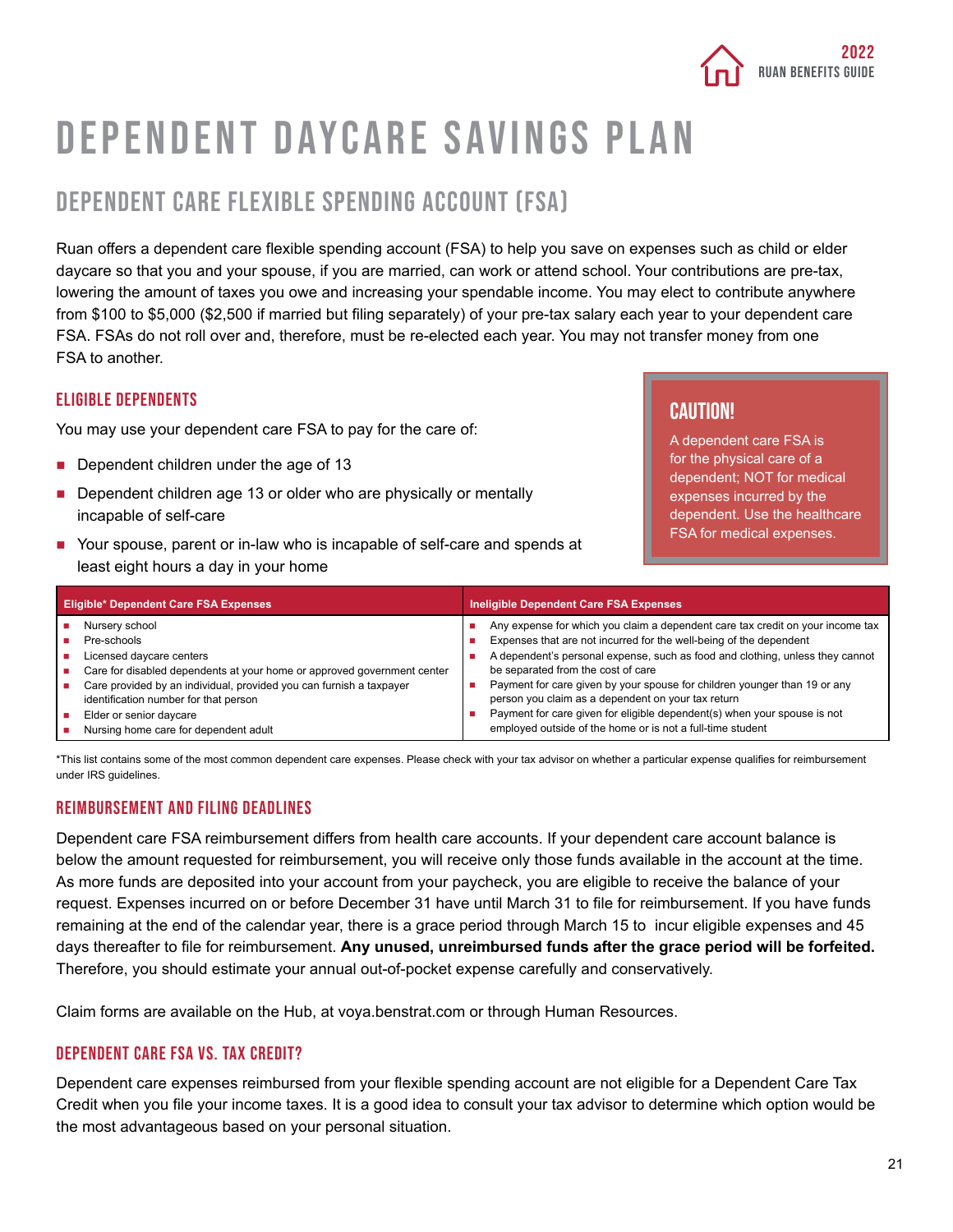## <span id="page-21-0"></span>Income Protection Benefits

#### Short-Term Disability Benefits

Full-time regular employees are eligible for core short-term disability (STD) insurance after 30 days of employment. STD benefits provide income to a member while off work due to a non-work-related illness or injury. You will not receive STD coverage if you are receiving workers' compensation benefits for your disability. If you qualify, after a seven-day waiting period, the plan pays a weekly maximum benefit for up to 26 weeks from the disabling event. Your STD core benefits are based on your job classification and years of service, as listed below:

| <b>Job Classification</b>                 | Core Benefit < 5 Years<br><b>Service</b> | <b>Core Benefit 5+ Years</b><br><b>Service</b> |
|-------------------------------------------|------------------------------------------|------------------------------------------------|
| Driver, Mechanic or<br>Warehouse          | \$200 per week                           | \$200 per week                                 |
| <b>Exempt or Hourly</b><br>Administrative | 75% of weekly wages                      | 100% of weekly wages                           |

Employees in California, Rhode Island, New York, New Jersey and Hawaii have state-provided disability programs. If approved by the insurance carrier, the plan may supplement state-provided benefits, up to the amount you would receive if you were covered only by Ruan.

#### Supplemental STD

Drivers, mechanics and warehouse workers may purchase additional coverage equaling 60 percent of your annual benefits salary (ABS), minus the core benefit, up to a maximum total benefit of \$2,300 per week. Your ABS is equal to one times your annual wages, rounded up to the nearest \$1,000. Drivers will have an ABS of \$52,000 or prior year's wages (rounded up to the nearest \$1,000), whichever is greater. Newly hired/re-hired drivers will have a beginning ABS of \$52,000 for the remainder of the calendar year; the ABS will be adjusted their first January to reflect prior year's wages or \$52,000, whichever is greater.

In no event will your total disability benefit, when combined with all other sources named in the insurance certificate (including Social Security benefits), be more than 60 percent of your basic weekly pay up to the maximum. While the core benefit is subject to state and federal income taxes, supplemental premiums are deducted after tax. Therefore, any supplemental STD income will not be taxed.

#### Long-term Disability Benefits

Ruan provides free core long-term disability (LTD) benefits for regular full-time employees after 30 days of employment. If you exhaust your STD benefits, you may be eligible to receive LTD benefits with approval from the insurance carrier. LTD benefits begin after 26 weeks of continuous disability or injury and provide 50 percent of your basic monthly pay up to a maximum of \$10,000 per month. If approved, your long-term disability benefit will be considered income and, therefore, be subject to state and/or federal taxes. Pre-existing condition exclusions apply.

#### Supplemental LTD

Employees in all job classifications have the option to add to the company-provided LTD benefits by purchasing an additional 10 percent LTD benefit, raising the total to 60 percent of your annual benefits salary. In no event will your total disability benefit, when combined with all other sources named in the certificate (including Social Security benefits), be more than 60 percent of your basic monthly pay up to the maximum. While the core benefit is subject to state and federal income taxes, supplemental coverage premiums are deducted after tax. Therefore, any supplemental LTD income will not be taxed.

During your initial enrollment period as a new hire, you may elect supplemental LTD coverage without medical underwriting or Evidence of Insurability. However, any new LTD elections made at a later date will be subject to medical underwriting and must be approved by the insurance carrier before coverage can begin.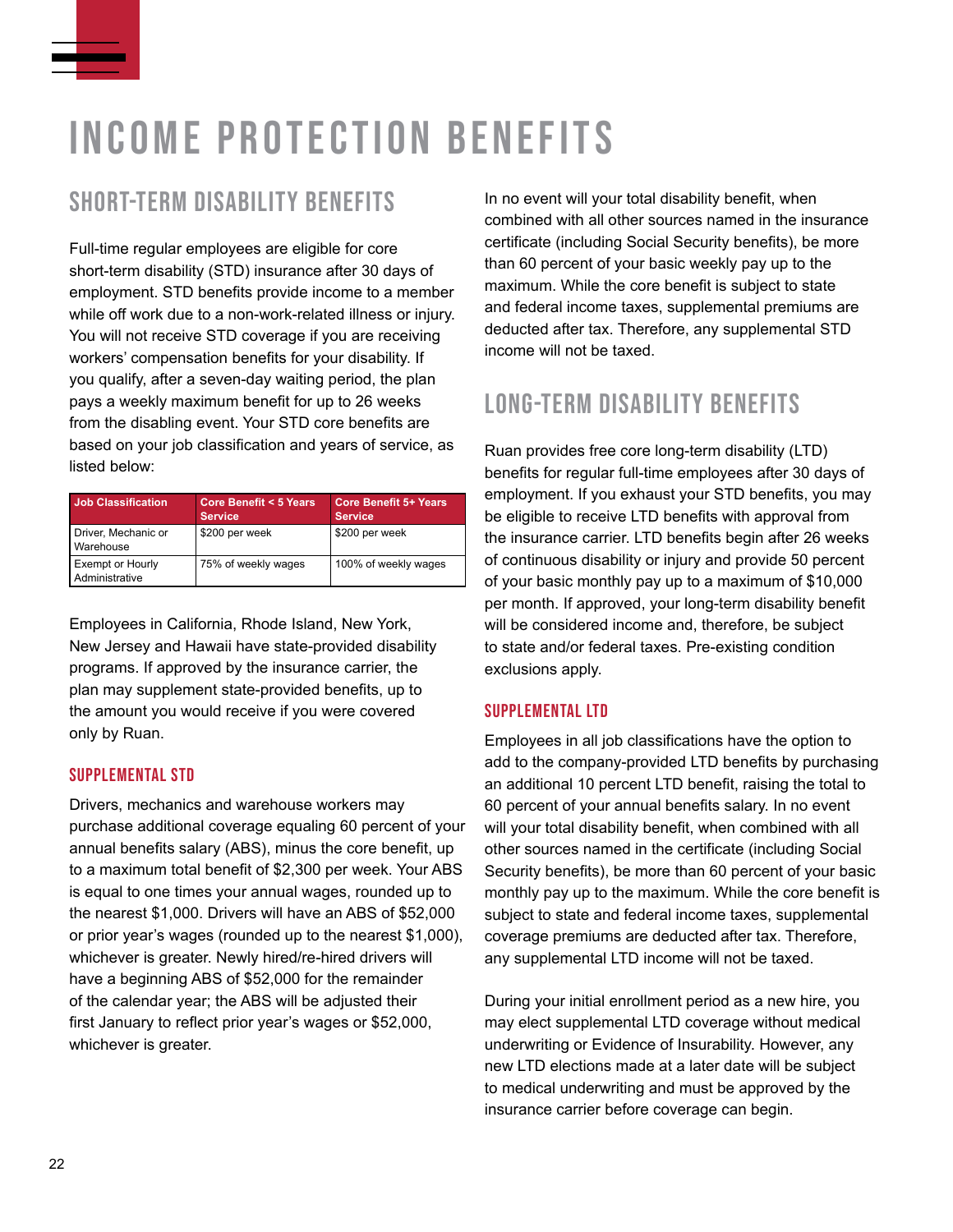#### Life Insurance Benefits

All eligible full-time employees receive a core life insurance benefit equal to one times your annual salary, rounded to the next \$1,000 (maximum \$50,000). All life insurance is term coverage and has no cash value. Your life insurance policy also includes:

- **Accelerated Death Benefits —** if you are terminally ill, you may qualify to receive a portion of your life insurance benefits prior to death
- **Accidental Death and Dismemberment (AD&D)**  if you have an accident that results in the loss of your life or the loss of a limb, you may qualify for additional benefits
- **Seat Belt Benefit —** if you die in an automobile accident where AD&D benefits are payable and you were wearing your seat belt or protected by an airbag, there is an additional benefit of 10% of your AD&D policy up to a maximum of \$10,000
- **Additional Services —** beneficiaries may be eligible for additional services such as grief support or help planning their financial future with the proceeds from the life insurance policy

All life amounts for members age 70 and over will have a reduced benefit. At the time of death, participants ages 70 to 74 will receive 65 percent of the benefit; ages 75 and over will receive 50 percent.

#### Supplemental Life Insurance

Eligible full-time employees may choose to supplement your core life insurance and AD&D coverage by purchasing additional coverage in increments of \$10,000 up to five times your annual wages (maximum of \$500,000). During your initial election period as a new hire, you are guaranteed coverage without medical underwriting. Elections or increases made at a later date may be subject to underwriting approval by the insurance carrier.

#### Dependent Life Insurance

The company provides \$1,000 in life insurance for your spouse at no cost to you. If you purchase additional life insurance benefits on yourself, you may also purchase additional life insurance for your spouse and/or children. AD&D coverage is not available for dependent child life insurance.

Spouse life coverage can be purchased in \$5,000 increments up to one-half of your own supplemental life election (maximum \$250,000). During your initial election period as a new hire, you are guaranteed up to \$50,000 of spouse life coverage without medical underwriting. **Amounts over the guaranteed issue are subject to medical underwriting at your own expense.** Note that a married couple both working for the company cannot enroll in dual coverage, i.e., receive coverage under their own benefits plan and receive dependent spouse coverage.

You may purchase dependent life insurance on children under age 26 in \$2,000 increments up to the maximum of \$10,000 or half of your supplemental life election, whichever is less. A maximum benefit for children from birth to six months is \$2,000.

#### Annual Life Increase Provision

Each year during Open Enrollment, eligible members may increase their supplemental life and/or spouse/child coverage by one or two increments without underwriting approval. Only increases over the 2x increment will require the covered person to complete a health questionnaire and be approved by the insurance carrier before the additional coverage becomes effective. In no event may an annual life increase exceed the total coverage maximum.

#### Continuation of Life Insurance

If you leave the company or move to part-time status, you may continue your life and/or dependent life insurance. You may choose to port your existing coverage OR convert to an individual whole life policy.

- **Portability —** offers term coverage without age reductions; however, benefits will end after reaching a certain age or specified years of coverage. You must return your application and premium payment within 30 days of cancellation in order to continue this option.
- **Conversion —** may convert the coverage into an individual whole life policy. There are no age reductions, and the policy accumulates a cash value. Premiums for life conversion are significantly higher than portability rates. You must return your application and premium payment within 30 days of cancellation in order to continue this option.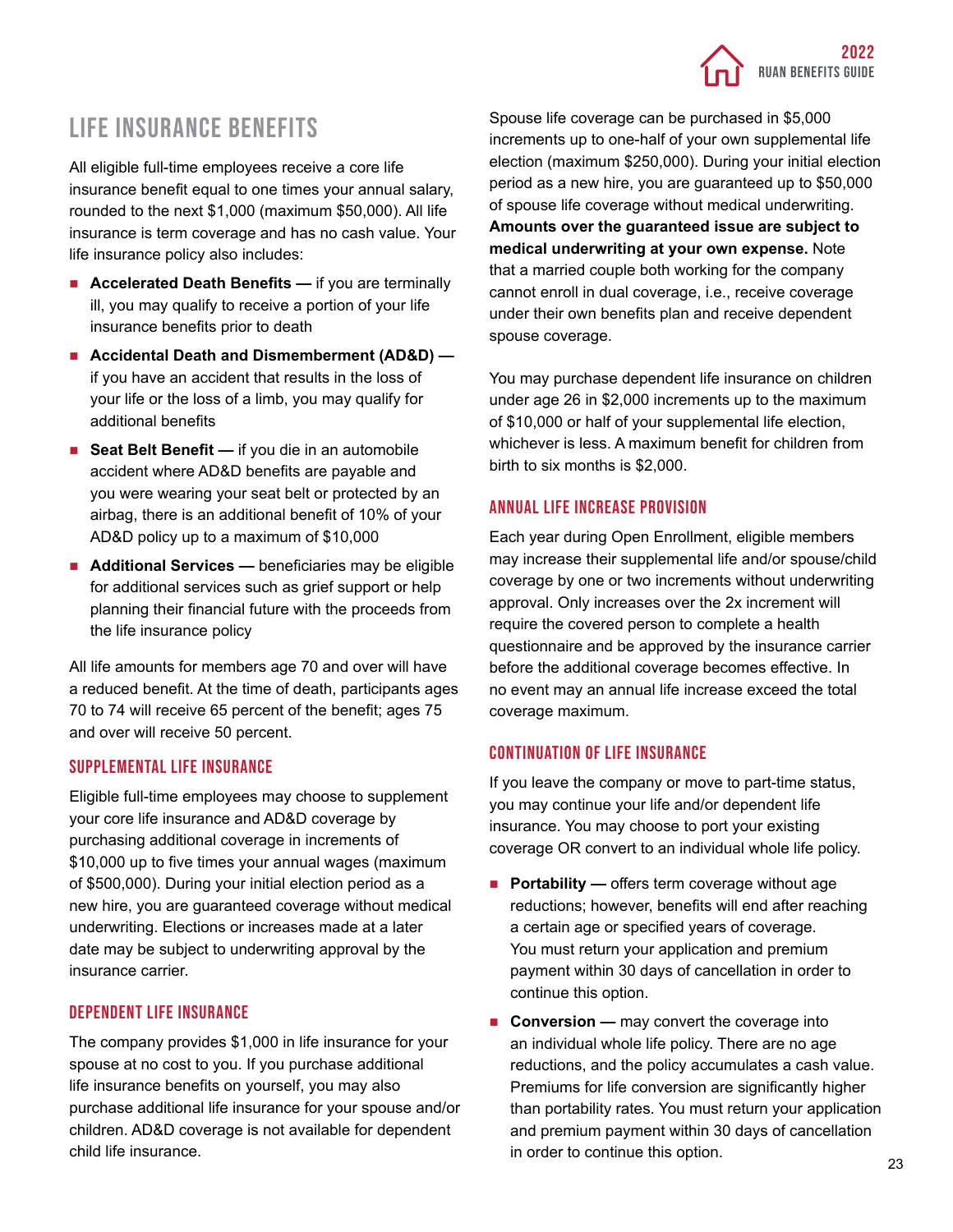## <span id="page-23-0"></span>PAID TIME OFF

#### PAID HOLIDAYS

All full-time employees receive the following paid holidays:

■ New Year's Day

**Fourth of July** 

**Memorial Day** 

- 
- **Labor Dav**
- **Thanksgiving Day**
- Christmas Day

Please note that some locations may observe different holidays due to on-site customer scheduling, a collective bargaining unit or other agreements.

#### **VACATION**

Ruan provides a vacation benefit to allow employees an opportunity to relax and enjoy leisure time. Vacation is earned throughout the year. All vacations must be arranged with, and are subject to approval by, your supervisor. Upon termination of employment, employees are paid for any earned but unused vacation time.

In some situations, an employee may have a different vacation package than the Ruan vacation plan. Examples include, but are not limited to: employees covered under a collective bargaining unit, customer agreements or written hiring agreements. Therefore, you should check with your manager to determine the vacation you may be eligible to take.

#### Selling Earned Vacation

Drivers may cash out their vacation balance up to two times per year. California non-union drivers who have a vacation balance in December will have their balance paid out to them on the last paycheck of the year. Mechanics, warehouse and hourly administrative employees not covered by another time off agreement with three or four weeks of earned vacation may sell back unused vacation time, provided the manager approves and has a business need for the employee to work that week. An eligible employee earning three weeks may work for one week of their vacation in exchange for an extra week's pay; two weeks for employees earning four weeks. This option is not available to exempt employees or those earning only one or two weeks of vacation per year.

#### Other Programs

Additional paid time off programs may be available such as jury duty, funeral leave, flex time or city-/state-mandated sick leave. Please talk with your local manager or reference the company's Employee Policy Manual for more information to determine if you qualify for any of these benefits.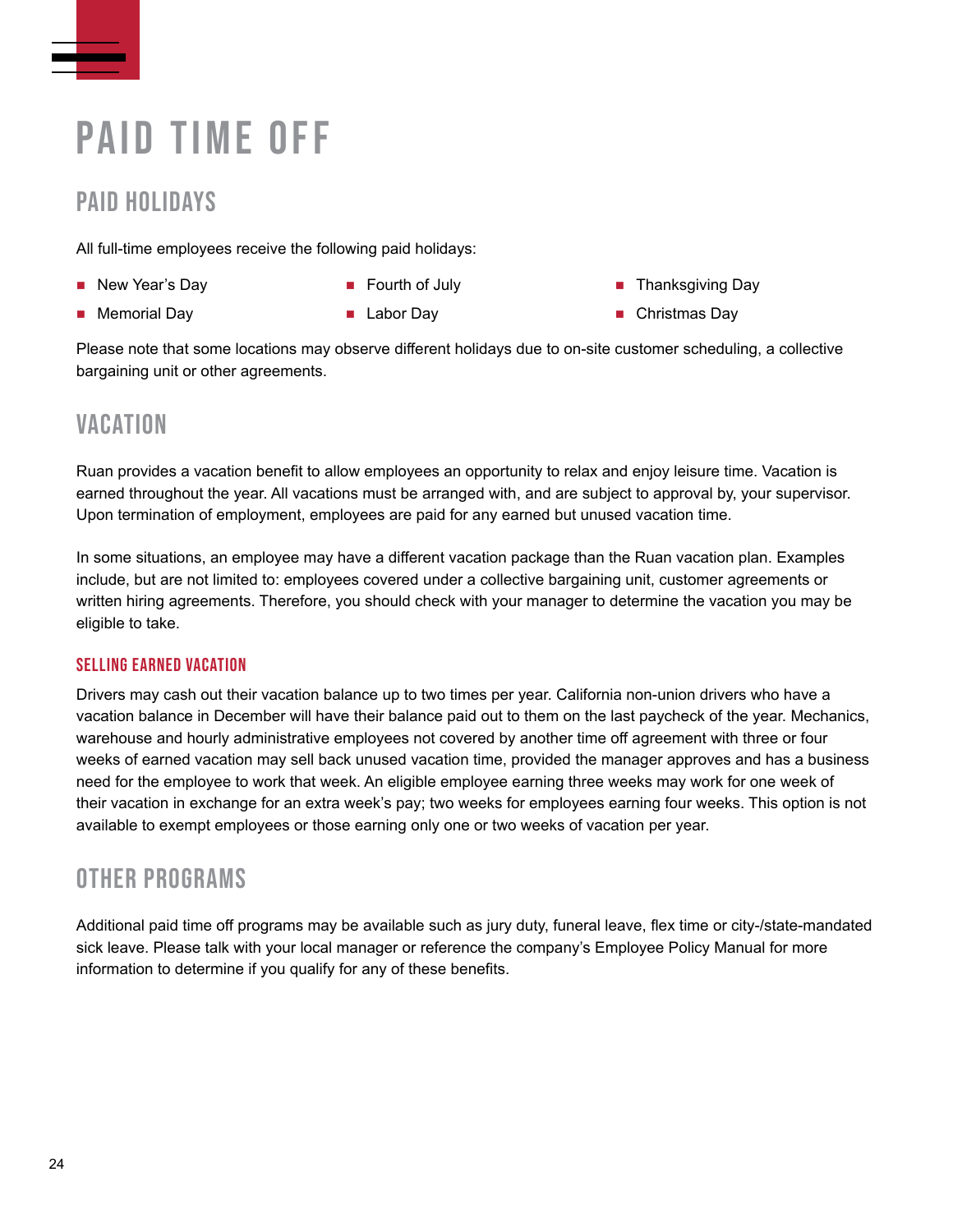## <span id="page-24-0"></span>Other Benefits



#### Employee Assistance Program

EmployeeConnect by ComPsych is an employee assistance program that offers professional, confidential guidance for you and your loved ones, helping navigate difficult situations at work and home.

Counselors may assist with work-life balance, family relationships, anxiety and depression, addiction, financial guidance, and more. This program is available 24 hours a day, seven days a week for you and your family at no charge. Individuals may qualify for up to five face-toface counseling sessions per covered incident per year, unlimited phone access to a ComPsych staff attorney with one free 30-minute face-to-face consultation, and unlimited phone access to a ComPsych financial expert.

It's easy to access EmployeeConnect services. Just visit **www.guidanceresources.com,** download the **GuidanceNow** mobile app, or call **1-888-628-4824.** 

GuidanceResources.com login credentials: Username: **LFGSupport** Password: **LFGSupport1**

#### Tuition Reimbursement

An educational fund has been established to assist employees in furthering their education. Full-time regular employees are eligible following one year of employment. After scholarships, grants or awards, Ruan will reimburse work-related classes 75 percent of the tuition expenses (maximum \$2,000 per person per year). Applications are available on the Ruan Hub or through the benefits department and should be submitted and approved prior to enrollment.

Before the reimbursement check can be released, the employee must provide a receipt for tuition payment and proof of a "C" or better grade. If employment is terminated for any reason within one year following course completion, the employee must repay the amount reimbursed.

#### Wellness Reimbursement

Ruan promotes healthy lifestyles; therefore, we provide a benefit for participation in an approved fitness facility, weight loss program or smoking cessation course. After 30 days of service, the company will reimburse an eligible, full-time employee and/or covered spouse 50 percent of expenses up to \$200 per year per family. Sports equipment, apparel, shoes, diet foods/ supplements or expenses for recreational activities (e.g., volleyball, bowling, softball teams or children's activities) are not covered. You have until March 31 to file for reimbursement on expenses incurred the prior year. Additional information and reimbursement forms are available on the Ruan Hub, at **www.ruan.com/benefits,**  or by calling **Human Resources at 1-800-845-6675.**

#### Travel Assistance

As part of your company-paid core life insurance benefit, employees and their dependents have access to travel, medical, legal and financial assistance benefits when traveling 100 or more miles from home through Lincoln's TravelConnect® program. Services include: emergency medical evacuation; travel advisories; visa/ passport and vaccination requirements; replacement of lost or stolen passports, tickets and credit cards; emergency travel fund assistance; identity recovery assistance; medical, dental and pharmacy referrals; hospital payment facilitation; evacuations for natural and political emergencies; transportation of remains; return transportation of minor children or pets following an emergency; and more. Note, some exclusions apply.

If you need medical, security or travel assistance, regardless of the nature or severity of your situation, **contact On Call 24 hours a day:**

Call collect from anywhere in the world: **+1-603-328-1955** Call **toll free** from the U.S. or Canada: **866-525-1955** Email: **mail@oncallinternational.com**

For a complete list of TravelConnect® services, go to **www.mysearchlightportal.com** and enter your group ID: **LFGTravel123.**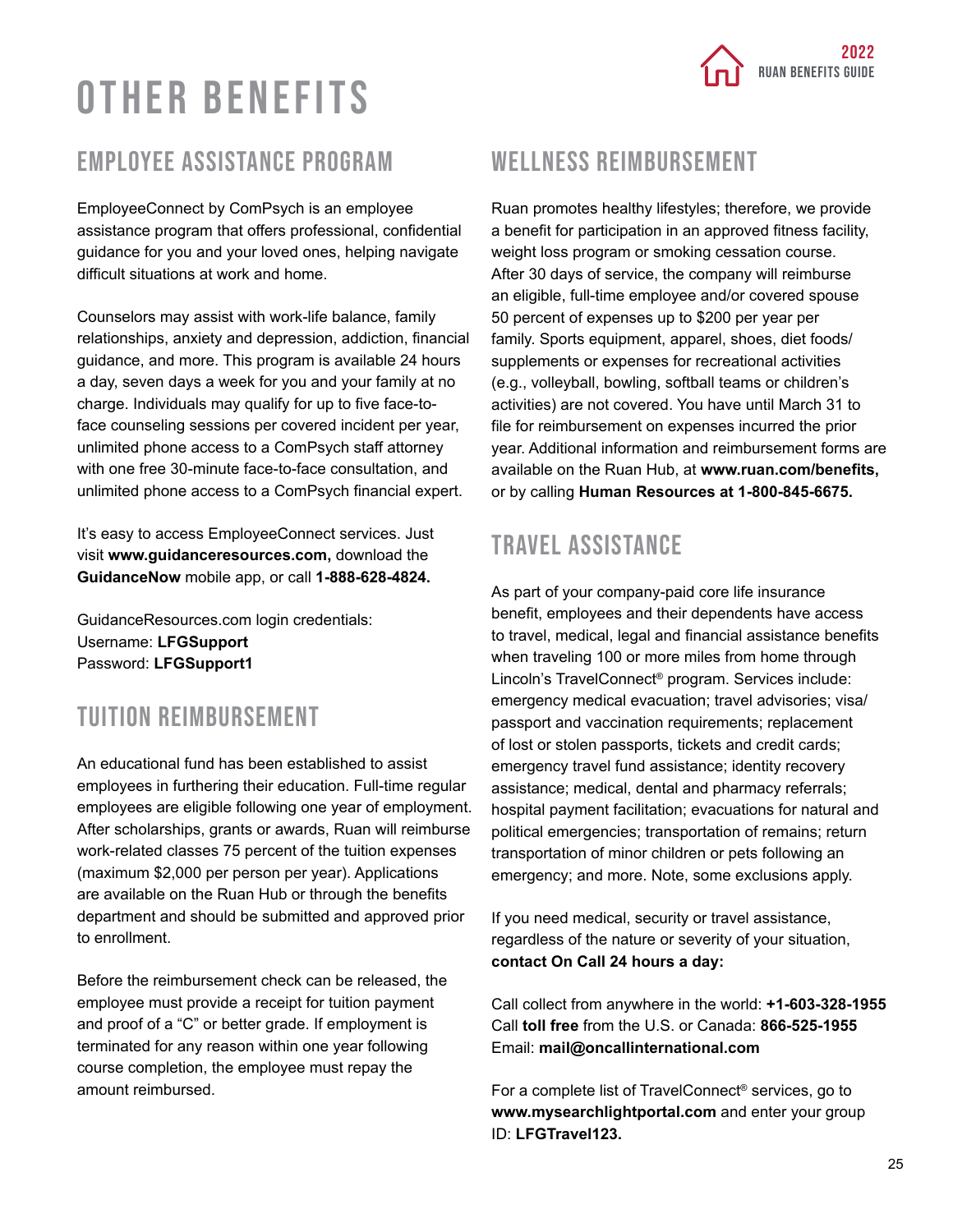#### LifeKeys Services through Lincoln

As part of your company-paid core life insurance benefit, you have access to a wide range of services to help you and your loved ones through life's most important matters. LifeKeys services through Lincoln include: grief counseling for up to one year following the death of a covered individual with up to **six face-to-face sessions and unlimited phone counseling,** financial services for beneficiaries, online resource for the information needed to recognize and prevent identity theft, and more.

It's easy to access LifeKeys services. Just visit **www.guidanceresources.com,** download the GuidanceNow mobile app, or call **1-855-891-3684.** Firsttime user: Enter web ID LifeKeys.

#### Direct Deposit

Ruan offers employees the benefit of payment through direct deposit. Any employee with a savings or checking account may participate. In this program, you authorize your pay to be automatically deposited into the account(s) of your choice every payday. You will still receive an earnings statement with your personal payroll information. There is no charge for using direct deposit. Forms are available on the Ruan Hub or through the Payroll Department.

#### iPay

iPay allows you to view and/or print your pay stubs and W-2s anytime via a secure website. The system holds up to two years of pay stub records and up to three years of Ruan issued W-2s. To register with the site, go to **https://ipay.adp.com and click on the Register Now link.** When prompted for a passcode, enter **Ruans-1932.** From there, you will enter your personal information and establish your own username and password for future login access.

#### Referral Bonus

Ruan encourages employees to refer and recommend quality applicants for possible employment. If the candidate you refer is hired, you receive a bonus: \$1,000 for drivers and technicians or \$500 for all other positions. Complete rules and an overview of the process is available on the employee Hub, or you may contact our driver recruiting department.

#### Employee Discounts

Employees may qualify for discounts on various goods and services including floral and gift basket arrangements, Microsoft products, wireless plans, select GM vehicles, HP computers and Bridgestone tires. Some discounts or promotions change regularly, so please check the Ruan Hub for a list of the most current discounts available.

#### Funeral and Will Preparation

As part of your company-paid core life insurance benefit, employees have access to resources available through Lincoln's FuneralPrep and EstateGuidance services. These online portals provide a breadth of resources helping with at-need or pre-funeral planning and online will preparation.

FuneralPrep gives you the ability to search for funeral homes, review price ranges and services, and work with a funeral planning expert for guidance through the preplanning funeral arrangement process. To access the portal, visit **www.lincolnfuneralprep.com/gplife.** 

EstateGuidance is a straightforward online will preparation platform to create, save and print a legally binding will that you can change at any time with unlimited revisions. All personal legal forms and documents are stored on a secure server and are only accessible via password.

To access EstateGuidance, go to **www.estateguidance. com** and click "Get Started" at the top to begin. Create your account and enter **"LifeKeys"** in the Promotional Code field to receive the discounted products. Or, simply call **1-855-891-3684.**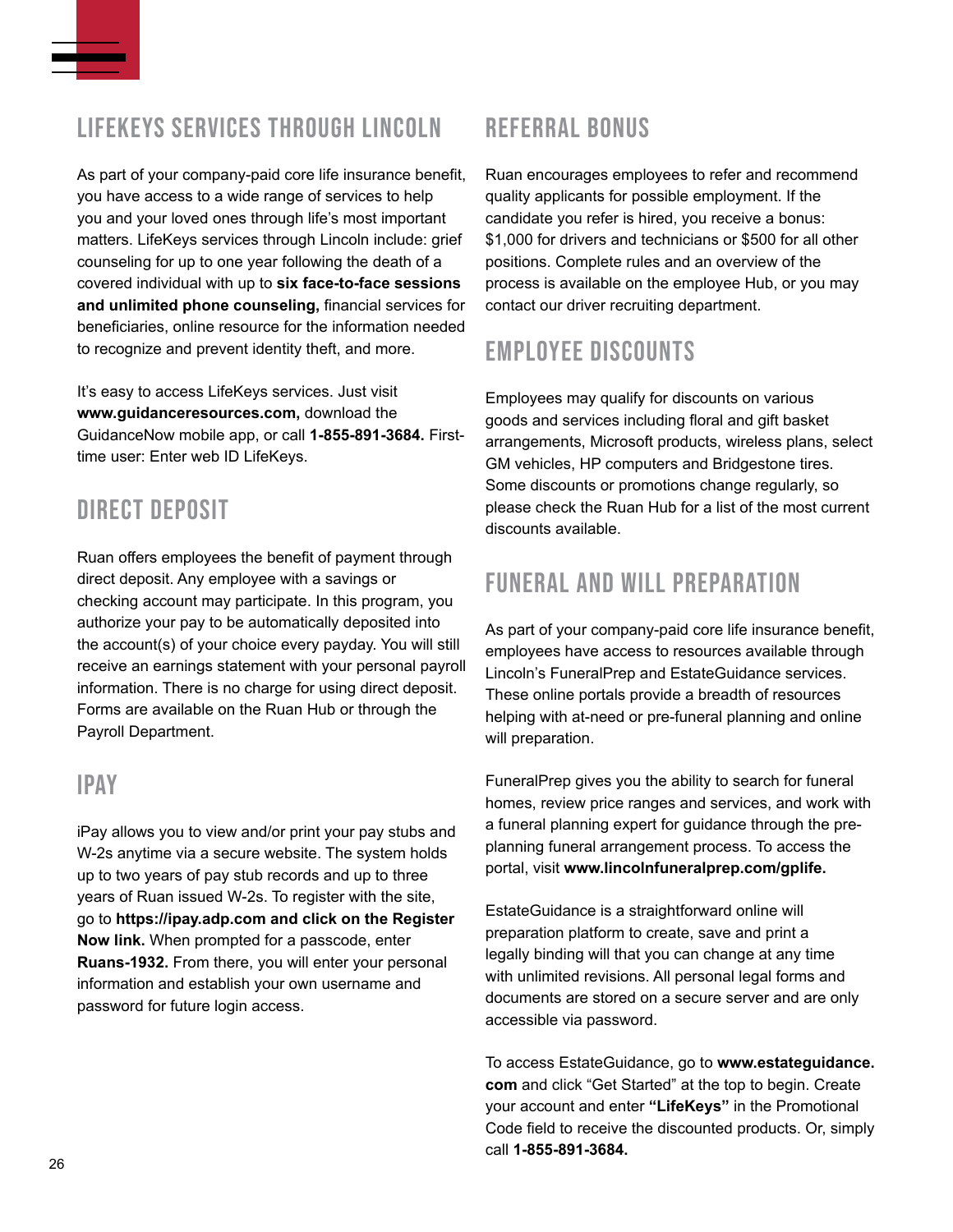

## <span id="page-26-0"></span>401(k) Retirement Plan

Ruan's 401(k) retirement plan provides a tax-advantaged retirement savings opportunity for employees. The company will match your contributions after one year of employment to help you prepare for retirement. In addition to quarterly reports, you may access your account balance, change your deferral percentage, change your investment mix or initiate a loan 24 hours a day by using Principal Financial Group's TeleTouch system at **1-800-547-7754** or online at **www.principal.com. Ruan's group/contract number is 381756.** 

#### Employee Savings

You are eligible to participate in Ruan's 401(k) program on the first pay period following 30 days of employment, provided that you are not participating in a union pension program. Once you meet the eligibility requirements, you may enter the plan at any time. You will contribute a percentage of your gross pay (including overtime, commissions and bonuses) each pay period through payroll deduction.

#### Automatic Enrollment with Annual Step-up

Eligible new hires will be automatically enrolled into the Ruan 401(k) plan. Six percent of your gross pay will be designated toward your personal account and invested in the T. Rowe Price Retirement Advisor Trust that most closely matches your normal retirement date. In addition, employees choosing automatic enrollment will have their contribution automatically increased 1 percent each July 1. This annual step up allows members to gradually increase their retirement savings. Employees subject to this annual increase will receive a notice prior to the step up date along with instructions on how to opt out should they decide to decline participation in the program.

If you wish to choose a different percentage, invest in other funds or waive participation altogether, you must call Principal's TeleTouch system at **1-800-547-7754** or visit **www.principal.com** to make your election.

#### Pre-tax Deferrals

You may elect 401(k) deferrals to be deducted on a pre-tax or post-tax basis. A traditional pre-tax 401(k) deferral deducts money from your paycheck before taxes are withheld, lowering your current tax liability. Your contribution, plus any company matching you may be eligible for, is placed into your personal retirement account. Your account, plus any gains or losses, remains tax free until you begin to withdraw funds from the account. Only the amount of the withdrawal is subject to taxes. If you withdraw money before reaching retirement age, or age 59½ if still working, any withdrawals will be subject to taxes and a 10 percent early withdrawal penalty.

#### Roth 401(k) Deferrals

Roth 401(k) deferrals are deducted from your paycheck after taxes have been withheld. Because you have already paid taxes on this money, your account, plus any gains or losses, is not subject to state or federal taxes when you withdraw funds from the account. There is, however, a 10 percent early withdrawal penalty if you remove money from your account prior to retirement, or age 59½ if still working. Generally, Roth contributions may be a better option if you have several years until retirement (more than five), anticipate that you will be at a higher tax bracket when you retire and have been actively saving toward retirement. If you are considering a Roth 401(k), check with your tax advisor to see which deferral option best meets your retirement goals.

#### Deferral Changes and Limits

Eligible employees may contribute to both a pre-tax and Roth 401(k) account at the same time; however, you may not combine accounts. You may voluntarily change or stop your salary deferral at any time by using **TeleTouch** at **1-800-547-7754** or by visiting **www.principal.com.** The change will take effect on the first payroll following your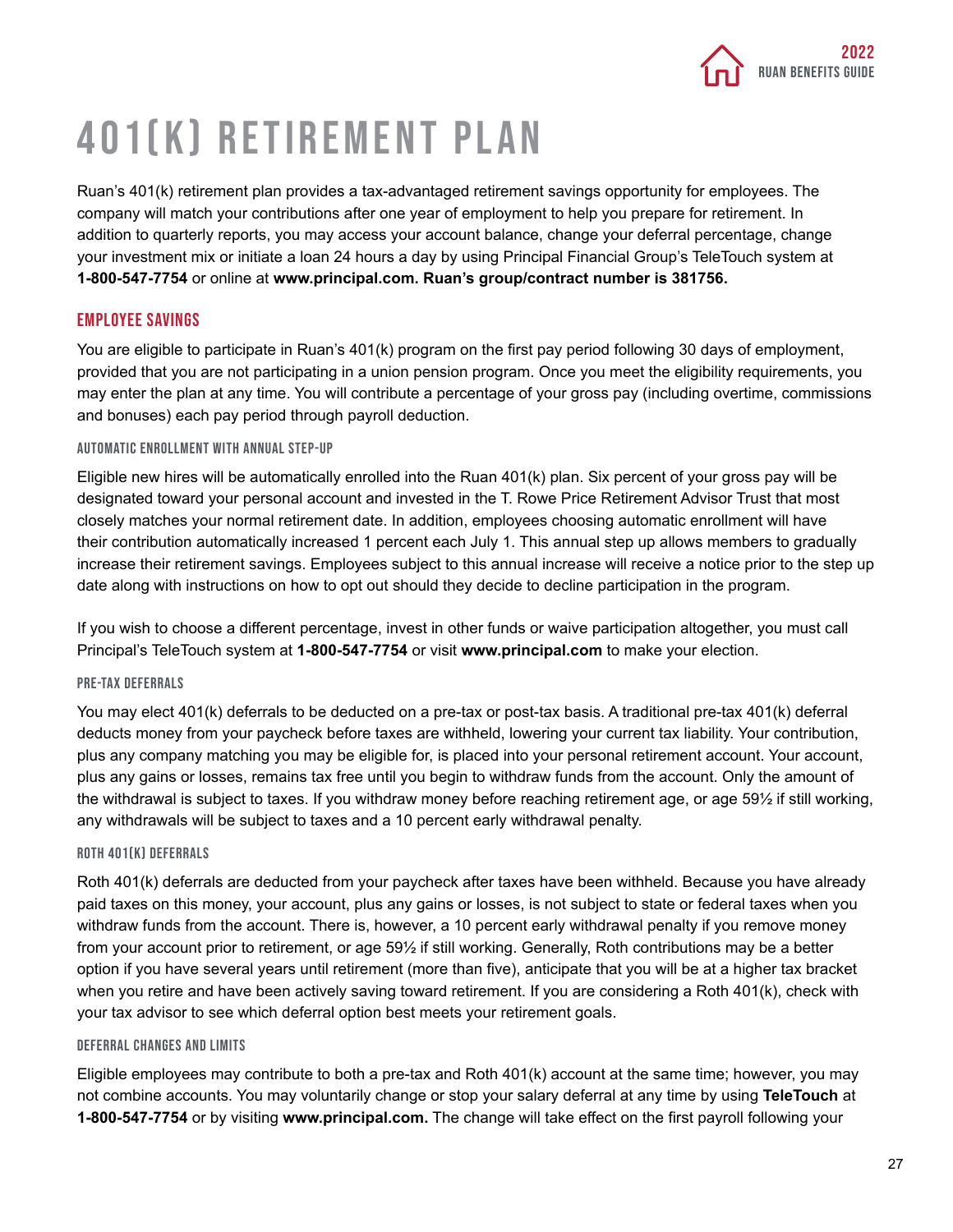request. You may defer up to 80 percent each pay period, with an IRS annual contribution limit of \$20,500 for the 2022 plan year. Please note that if you initiate a deferral change or opt out of the plan, you will no longer be eligible for the annual step up program. You may, however, sign up for a similar program through Principal Financial Group's Annual Increase option. For more information, visit **www.principal.com** or call **1-800-547-7754.**

#### Catch-Up Contributions

Employees age 50 or older are able to contribute additional deferrals over the annual IRS limit toward their 401(k) account. The catch-up limit is \$6,500.

#### Investments

You may invest the money in your retirement account among several different investment funds ranging from low risk to high risk. Investment returns and detailed listings of each account are available through the **TeleTouch** system at **1-800-547-7754** or by visiting **www.principal.com.** In addition, you may use these same resources to check your personal account returns and/or change your investment mix at any time. Please note that some funds may charge a small redemption fee and/or limit the number of times you may transfer between accounts.

If you are not comfortable selecting your own investments, try the T. Rowe Price Retirement Advisor Trust closest to your retirement age. Each account contains a mix of stocks, bonds and other investments based on your projected retirement age. An account manager will oversee the portfolio and periodically adjust the investment mix. As you move toward retirement, the account will become more conservative to help reduce large swings in value due to market fluctuations. If you do not make an investment election, your money will be invested in the T. Rowe Price fund closest to your normal retirement date.

#### Company Contributions (Matches)

After one year of service, eligible participants will receive a match equal to 50 percent of the first 6 percent that you contribute (maximum 3 percent of pay). Company contributions will be placed into your pre-tax retirement account; Roth contributions will be matched in the same manner. Executive management may also offer additional discretionary contributions; however, discretionary matches are not guaranteed. Note that match dollars will not appear on your paycheck as it is not earned income; however, company contributions may be viewed on your quarterly statements and your online account at **www.principal.com.**

#### 401(k) Matching Example

| <b>Employee Contribution:</b>         |          |         |
|---------------------------------------|----------|---------|
| Annual Wages \$40,000 x 6% deferral   | $=$      | \$2,400 |
| <b>Company Contributions:</b>         |          |         |
| Employee Deferral \$2,400 x 50% match | $\equiv$ | \$1,200 |
| <b>Total Annual Contributions</b>     |          | \$3,600 |

#### **VESTING**

You are always 100 percent vested in the contributions you choose to defer. **Company matches are vested based on years of service, as shown below.** 

| Years   |    |     |                      |     |     |      |
|---------|----|-----|----------------------|-----|-----|------|
| Vesting | 0% | 20% | 40%<br>$\sim$ $\sim$ | 60% | 80% | 100% |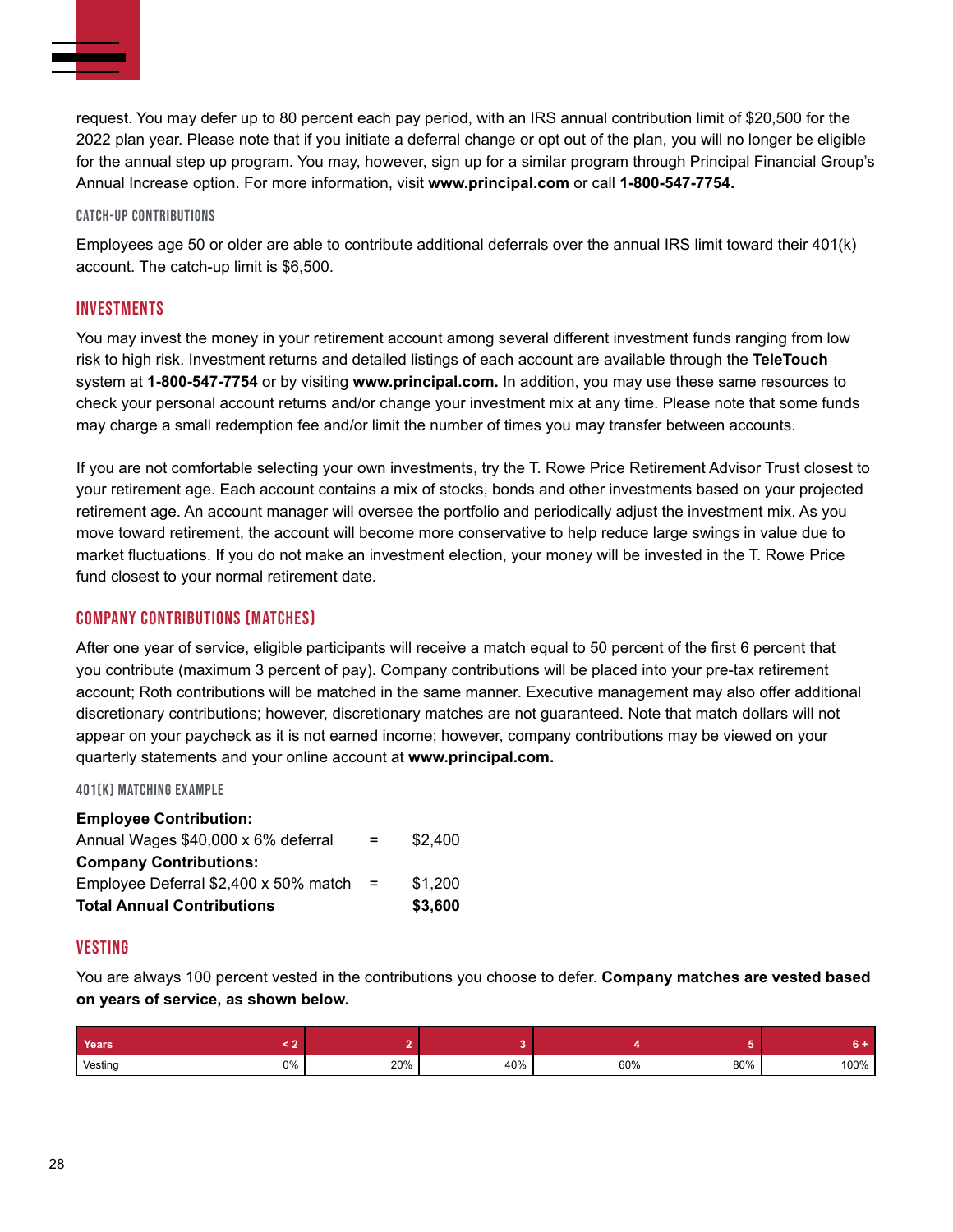#### **WITHDRAWALS**

Participants may receive benefits at retirement (age 62 or older), death, disability or termination of employment. Your personal 401(k) account is designed to provide retirement income, so there are restrictions on withdrawing funds while you are still working for the company. Depending on the type of withdrawal, you may have to pay interest, income taxes and/or a 10 percent penalty. You should compare and consider other types of loans or lending agencies before accessing your 401(k) retirement account.

#### Loans

You may take up to two loans per 12-month period. There is a minimum loan amount of \$1,000 and a maximum of 50 percent of your vested account balance or \$50,000 (whichever is less). Each loan will have a separate payment deduction from your paycheck and payback schedule. In addition, you may not have more than three outstanding loan balances at any given time. **Note that beginning January 1, 2023, the number of outstanding loans will be reduced to two.**

You will sign an agreement to pay back the principal and interest into your account. You also agree to have a loan origination fee and quarterly recordkeeping fees deducted from your account. The loan payback period varies with the amount you borrow with a maximum of five years. If you do not pay back your loan, you will pay taxes and possibly a 10 percent penalty on the outstanding balance. If your employment terminates prior to paying back the loan, you will have 60 days to pay the remaining balance in full. Otherwise you will be responsible for taxes and penalties.

Loans may be requested through **TeleTouch** at **1-800-547-7754** or **www.principal.com.** Allow two to three weeks' processing time for your loan application to be completed.

#### 59½ Withdrawal

Employees age 59½ or older who are still working for the company may withdraw their deferral contributions at any time; regular income taxes may apply. Matching contributions may be withdrawn beginning at age 62. Withdrawal forms are available from Principal Financial Group. Allow two to three weeks processing time for your withdrawal application to be completed.

#### Hardship Withdrawal

If you are an active employee and have not reached age 59½, you may qualify for a hardship withdrawal of your deferral contributions. The Ruan 401(k) plan defines a financial hardship as an immediate and severe financial need that you are unable to meet any other way. IRS guidelines also limit the use of a hardship withdrawal to the following reasons:

- **Purchase of a primary residence**
- **Prevent foreclosure or eviction of your** primary residence
- Repair damages to your primary residence, including expenses and losses on account of a disaster declared by the Federal Emergency Management Agency (FEMA)
- **Unreimbursed medical expenses for you or your** qualified dependent
- Tuition, room and board for the upcoming postsecondary school year for you, your spouse, your children, or qualified dependent
- **Funeral or burial expenses for your parents, spouse,** children, or qualified dependents

Other rules and/or restrictions may apply. Withdrawal forms are available from Principal Financial Group. In addition to your hardship withdrawal form, you must also submit supporting documentation showing the qualifying reason (from the list above) and the amount needed to cover the financial need. If your request is approved, hardship withdrawals may be subject to regular income taxes and a 10 percent early withdrawal penalty. Allow two to three weeks' processing time for your hardship request. 29 AMS and the state of the state of the state of the state o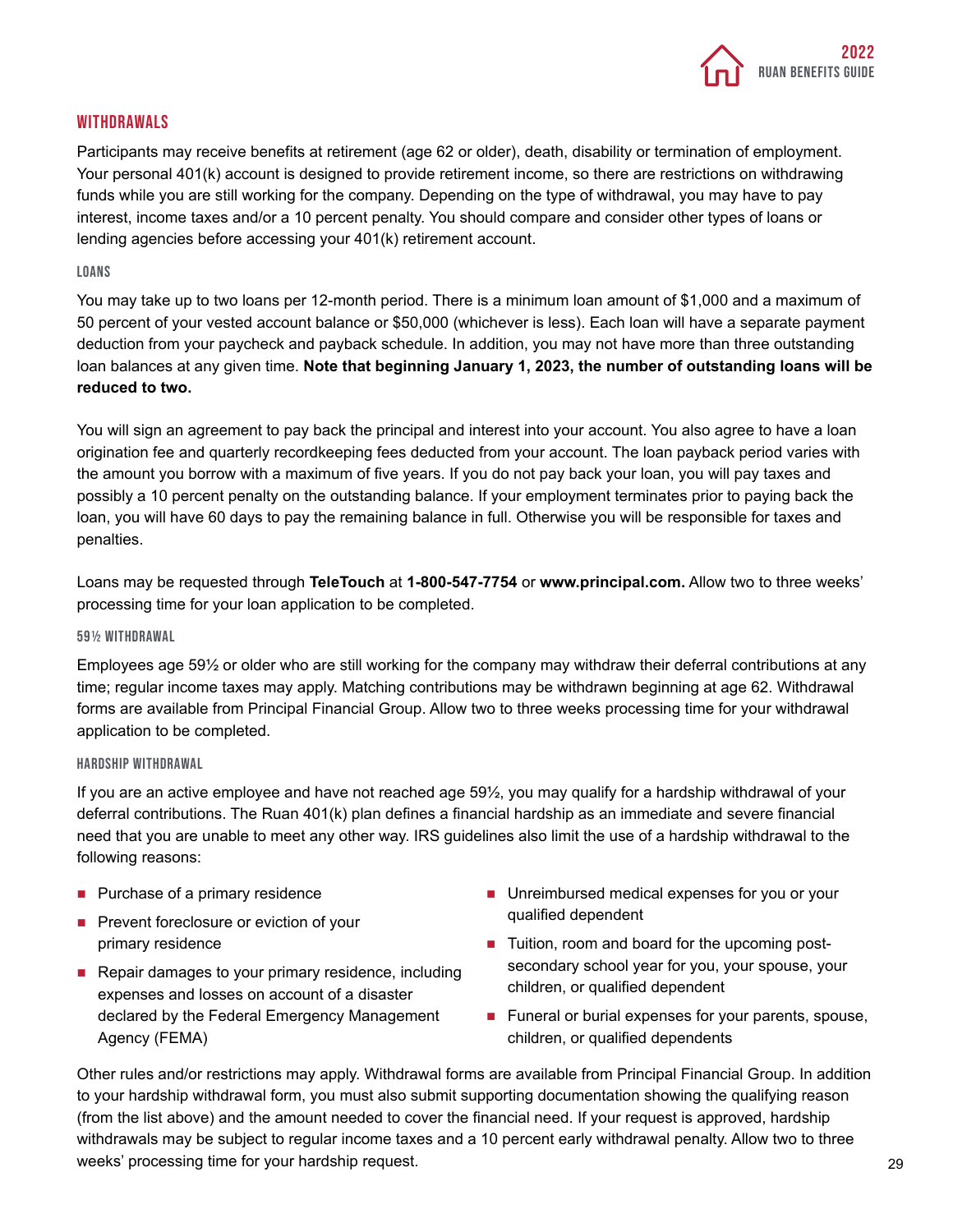## <span id="page-29-0"></span>Glossary of Terms

Provided below is a list of definitions for the terms most commonly used when administering benefits:

**401(k):** Defined contribution plan allowing tax-advantaged savings for an employee's retirement.

**All Inclusive Deductible:** In relation to a medical plan, all services — including office visits and prescription drugs — are subject to the annual deductible before insurance pays a portion of the claim. The exception is preventive care services or preventive medications.

**Annual Benefits Salary (ABS)**: Calculated as one times your annual wages, rounded up to the nearest \$1,000. Drivers will have an ABS of prior year's wages, rounded up to the nearest \$1,000. Newly hired/re-hired drivers will have a beginning ABS of \$52,000 for the remainder of the calendar year; the ABS will be adjusted their first January to reflect prior year's wages or \$52,000, whichever is greater.

**Benefits Plan Year:** Ruan's 12-month benefit period beginning January 1 and ending December 31.

**Consolidated Omnibus Budget Reconciliation Act (COBRA):** A federal law that requires group health plans to allow employees and certain dependents to continue their group insurance for a stated period of time following a qualifying event that causes loss of coverage.

**Co-insurance:** Your share of the costs of a covered healthcare service, calculated as a percent (for example, 20 percent) of the allowed amount for the service. You pay co-insurance plus any deductibles you owe. For example, if the health insurance or plan's allowed amount for an office visit is \$100 and you've met your deductible, your coinsurance payment of 20 percent would be \$20. The health insurance or plan pays the rest of the allowed amount.

**Company Contribution:** Money the company provides toward a particular benefit plan.

**Co-payment (Co-pay):** A fixed amount (for example, \$15) you pay for a covered healthcare service, usually when you receive the service. The amount can vary by the type of covered healthcare service.

**Deductible:** The amount you owe for healthcare services your health insurance or plan covers before your health insurance or plan begins to pay. For example, if your deductible is \$1,000, your plan won't pay anything until you've met your \$1,000 deductible for covered healthcare services subject to the deductible. The deductible may not apply to all services.

**Deferral:** Monies that an employee contributes to a plan through payroll deduction.

**Dependent:** An employee's legally married spouse, children under age 26 or incapacitated adult children (subject to medical approval).

**Explanation of Benefits (EOB):** Provided by the insurance company, this document details the way in which benefits were paid on a particular claim.

**Family Status Event (also Life Event):** A family event that may require an update or change to a benefit(s) election. A list of qualified family status events is located in the "Qualified Life Events" section of this booklet.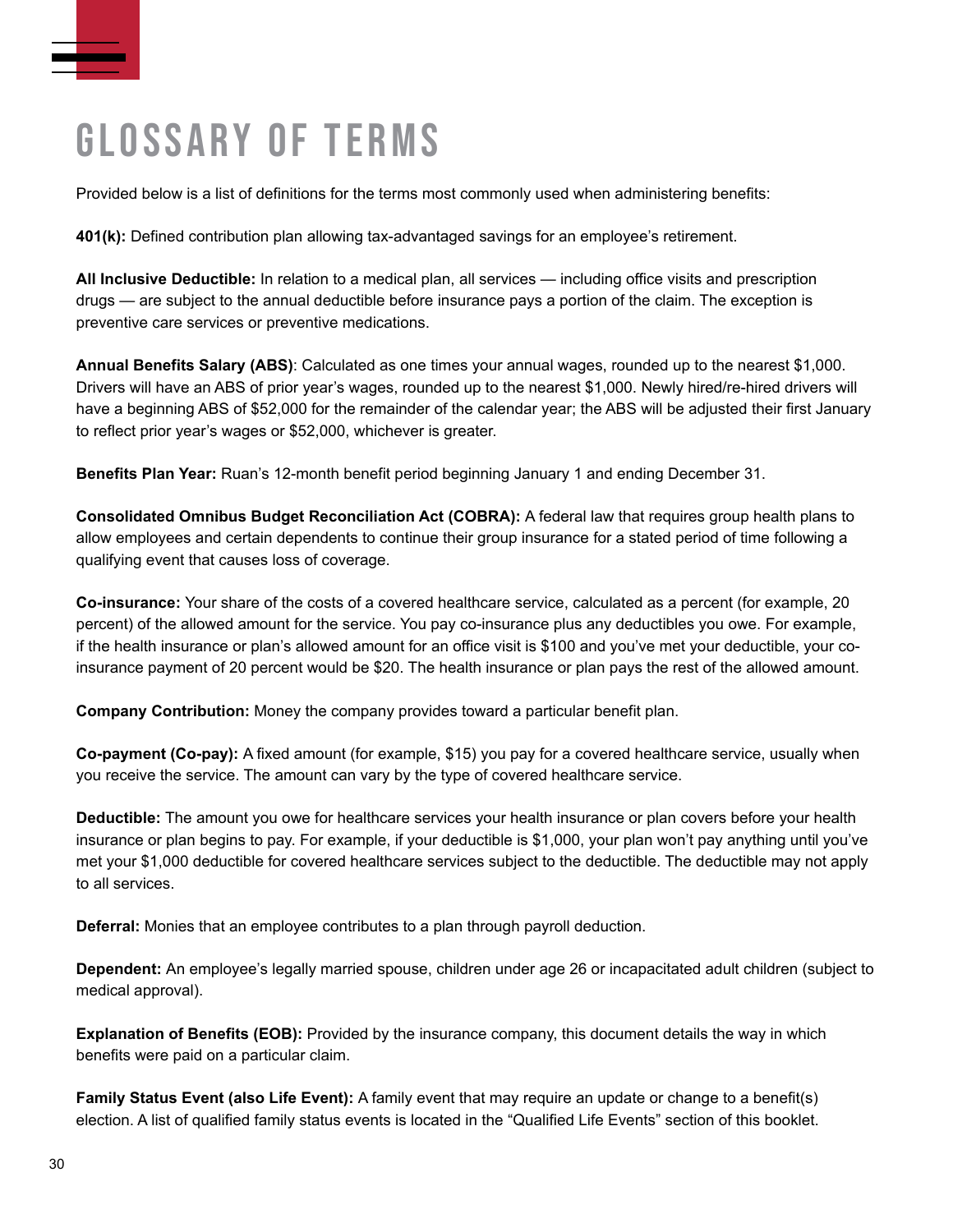

**Family and Medical Leave Act (FMLA):** If eligible, an employee may receive up to 12 weeks of job protected leave.

**Flexible Spending Account (FSA):** A reimbursement account to which employees contribute pre-tax dollars for payment of health and/ or dependent care expenses. Ruan benefits offers both a healthcare and dependent care FSA. Employers may choose to contribute to employees' healthcare FSAs.

**High Deductible Health Plan (HDHP):** A medical insurance plan with a high annual deductible. A HDHP will not provide benefits until a minimum deductible is met, with the exception of preventative and well-child care. There are statutory minimum deductibles and out-of-pocket maximums that are subject to annual cost of living adjustments.

**Health Insurance Portability and Accountability Act (HIPAA):** A federal law improving access to health insurance when changing jobs by restricting certain pre-existing condition limitations and protecting the privacy and standardization of medical records.

**Health Savings Account (HSA):** A tax-favored healthcare savings account, managed by the individual, which accumulates and carries over from year to year. Qualified expenses may be paid tax-free from the account. Eligibility requirements apply.

**Inventory Information Approval System (IIAS):** An IRS-approved retail inventory system that only allows qualified FSA items to be approved for payment with a flex debit card.

**Long-term Disability (LTD):** Disability benefits that may begin after short-term disability benefits have been exhausted.

**Maintenance of Benefits (MOB):** Applies when an employee or dependent is covered by more than one insurance policy. It is a method of limiting insurance payments to no more than 100 percent of the approved charges.

**Maintenance Medication:** Prescription medications taken regularly to treat chronic conditions.

**Medicare Secondary Payer (MSP):** If an employee or dependent has coverage through both Medicare and a group health plan, in most cases, the group plan will pay primary and Medicare secondary on a covered service.

**New York State Surcharge:** The New York State Healthcare Initiative Pool will assess Ruan's health plans a tax on all medical claims paid in the state of New York. As a result, employees with a New York home address will have a portion of this fee added to their medical premiums to help cover the additional expense.

**Open Enrollment:** The opportunity each fall to choose the benefits and coverages desired for the upcoming benefits plan year. Also know as Annual Benefits Enrollment.

**Out-of-Pocket Maximum:** The most you pay during a policy period (usually a year) before your health insurance or plan begins to pay 100 percent of the allowed amount. This limit never includes your premium, balance-billed charges or healthcare your health insurance or plan doesn't cover. Some health insurance or plans don't count all of your co-payments, deductibles, co-insurance payments, out-of-network payments or other expenses toward this limit.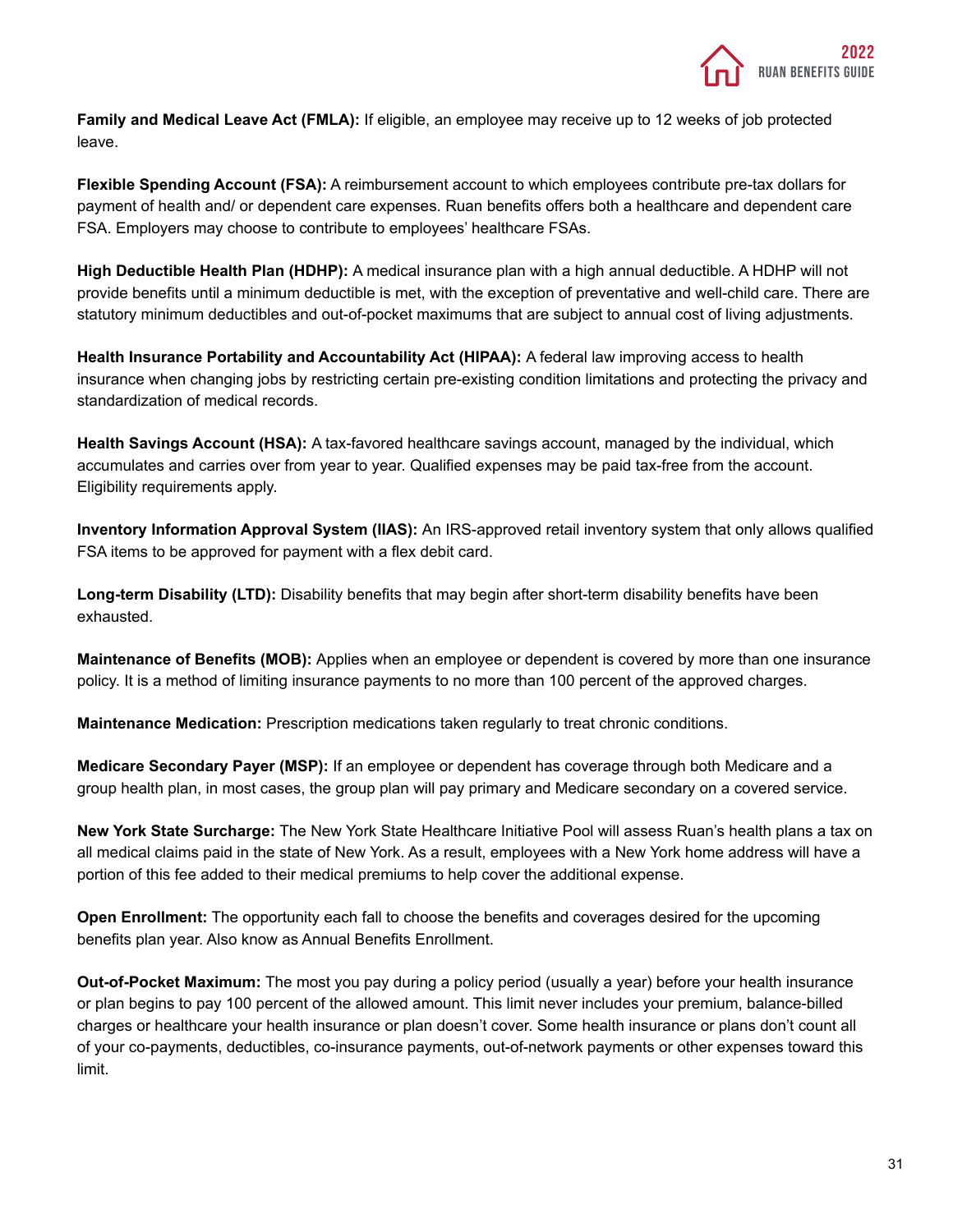

**Preferred Provider Organization (PPO):** A PPO is a group of healthcare providers who have an agreement to provide quality healthcare at discounted rates.

**Premium:** The amount that must be paid for your health insurance or plan. You and/or your employer usually pay it monthly, quarterly or yearly.

**Summary Plan Description (SPD):** A booklet or certificate describing each benefit in greater detail including eligibility, covered services, payment schedules, limitations or exclusions, etc.

**Spouse:** A man or woman lawfully married to a covered employee, as determined by the laws of the state of the covered employee's residence. In addition, if your state of residence recognizes common law marriage, coverage for your common law spouse and dependent children may be obtained.

**Specialty Drugs:** High-cost injectable, infused, oral or inhaled drugs for the ongoing treatment of a chronic condition. These drugs generally require special handling and storage with close supervision and monitoring of the patient's drug therapy.

**Short-term Disability (STD):** A benefit providing income to a participant while off work due to a non-work-related illness or injury.

**Usual, Customary and Reasonable (UCR):** The amount paid for a medical service in a geographical area based on what providers in the area usually charge for the same or similar medical service. The UCR amount sometimes is used to determine the allowed amount.

**Underwriting (for life insurance):** A process of identifying potential risk for either approval or denial of coverage.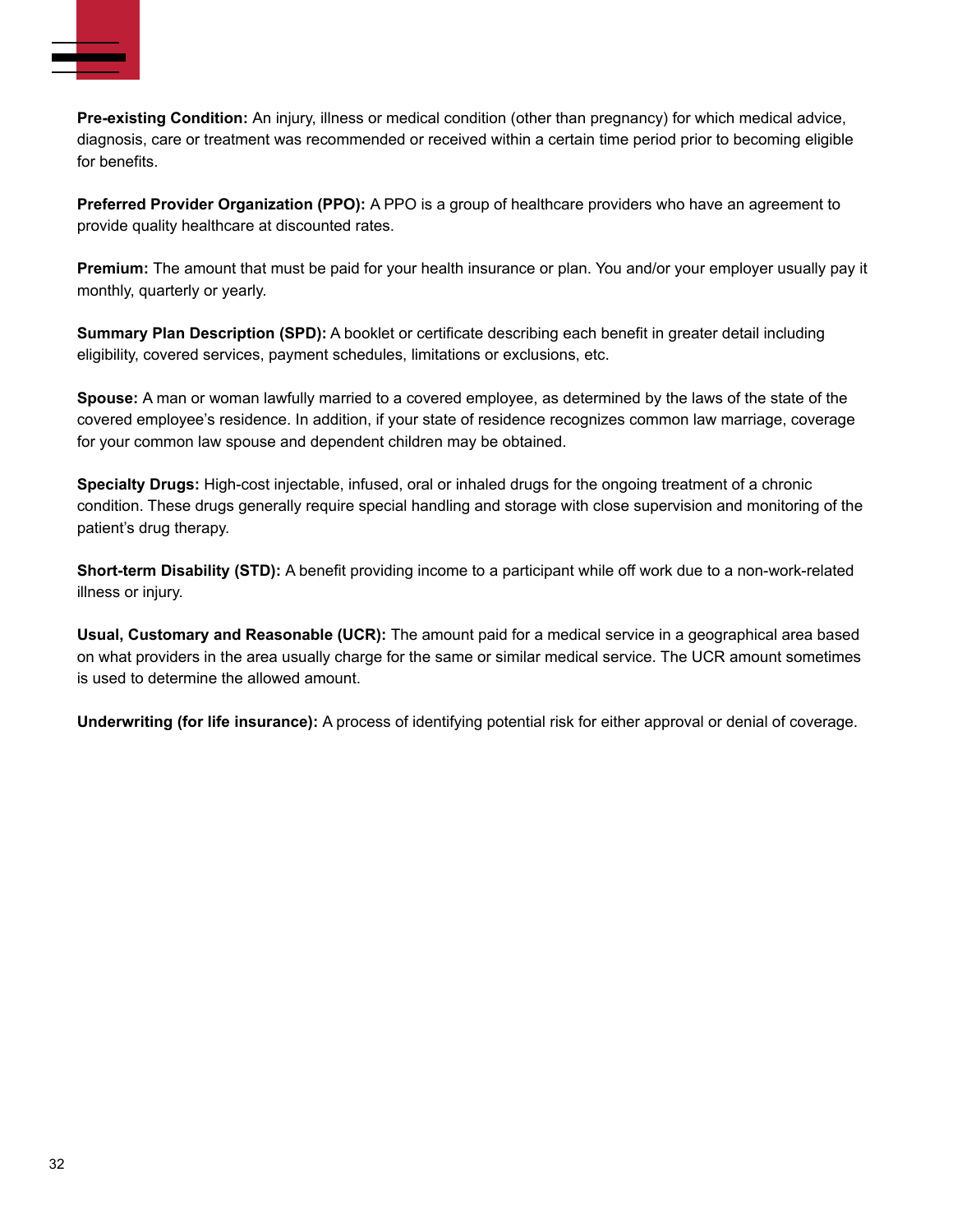## <span id="page-32-0"></span>2022 Price List (Full-Time )

| <b>Medical Plans</b>  |                       | <b>Employee Pre-Tax Cost</b> |                  |          |             |
|-----------------------|-----------------------|------------------------------|------------------|----------|-------------|
|                       |                       | <b>Tobacco</b>               |                  |          | Non-Tobacco |
|                       |                       | Weekly                       | <b>Bi-Weekly</b> | Weekly   | Bi-Weekly   |
| Light                 | Single                | \$12.69                      | \$25.38          | \$4.15   | \$8.31      |
|                       | Employee + Spouse     | \$27.92                      | \$55.85          | \$20.77  | \$41.54     |
|                       | Employee + Child(ren) | \$26.00                      | \$52.00          | \$18.84  | \$37.68     |
|                       | Family                | \$36.57                      | \$73.15          | \$28.27  | \$56.54     |
| Basic                 | Single                | \$30.22                      | \$60.44          | \$20.99  | \$41.98     |
|                       | Employee + Spouse     | \$61.98                      | \$123.97         | \$45.14  | \$90.28     |
|                       | Employee + Child(ren) | \$53.35                      | \$106.71         | \$39.51  | \$79.02     |
|                       | Family                | \$75.28                      | \$150.55         | \$59.82  | \$119.63    |
| <b>Choice Savings</b> | Single                | \$52.15                      | \$104.31         | \$33.69  | \$67.38     |
|                       | Employee + Spouse     | \$96.92                      | \$193.85         | \$70.85  | \$141.69    |
|                       | Employee + Child(ren) | \$95.77                      | \$191.54         | \$69.69  | \$139.38    |
|                       | Family                | \$130.38                     | \$260.77         | \$104.08 | \$208.15    |
| Premier               | Single                | \$94.15                      | \$188.30         | \$80.31  | \$160.62    |
|                       | Employee + Spouse     | \$186.51                     | \$373.03         | \$168.05 | \$336.10    |
|                       | Employee + Child(ren) | \$166.64                     | \$333.28         | \$151.41 | \$302.82    |
|                       | Family                | \$264.24                     | \$528.48         | \$245.77 | \$491.55    |

\* New York State Surcharge: Employees with a New York state residence will be subject to a surcharge of \$10 Single/\$15 Employee + Spouse/\$15 Employee + Child(ren)/\$20 Family added to their monthly medical premium. See Glossary of Terms for more information.

∆ Non-tobacco discount must be re-elected each year. To apply for this discount, please agree to the non-tobacco statement when completing your online benefits enrollment.

| <b>Dental Plans</b>   |                       | <b>Employee Pre-Tax Cost</b> |                  |
|-----------------------|-----------------------|------------------------------|------------------|
|                       |                       | Weekly                       | <b>Bi-Weekly</b> |
| Standard              | Single                | \$1.68                       | \$3.36           |
|                       | Employee + Spouse     | \$3.48                       | \$6.96           |
|                       | Employee + Child(ren) | \$4.08                       | \$8.16           |
|                       | Family                | \$5.94                       | \$11.88          |
| Premier               | Single                | \$5.32                       | \$10.65          |
|                       | Employee + Spouse     | \$10.56                      | \$21.12          |
|                       | Employee + Child(ren) | \$11.98                      | \$23.95          |
|                       | Family                | \$19.46                      | \$38.91          |
| <b>Vision Plan</b>    |                       | <b>Employee Pre-Tax Cost</b> |                  |
|                       |                       | Weekly                       | <b>Bi-Weekly</b> |
| Single                |                       | \$1.62                       | \$3.23           |
| Employee + Spouse     |                       | \$3.00                       | \$6.00           |
| Employee + Child(ren) |                       | \$3.46                       | \$6.92           |
| Family                |                       | \$4.62                       | \$9.23           |

Note: Deductions will be adjusted accordingly based on your pay cycle.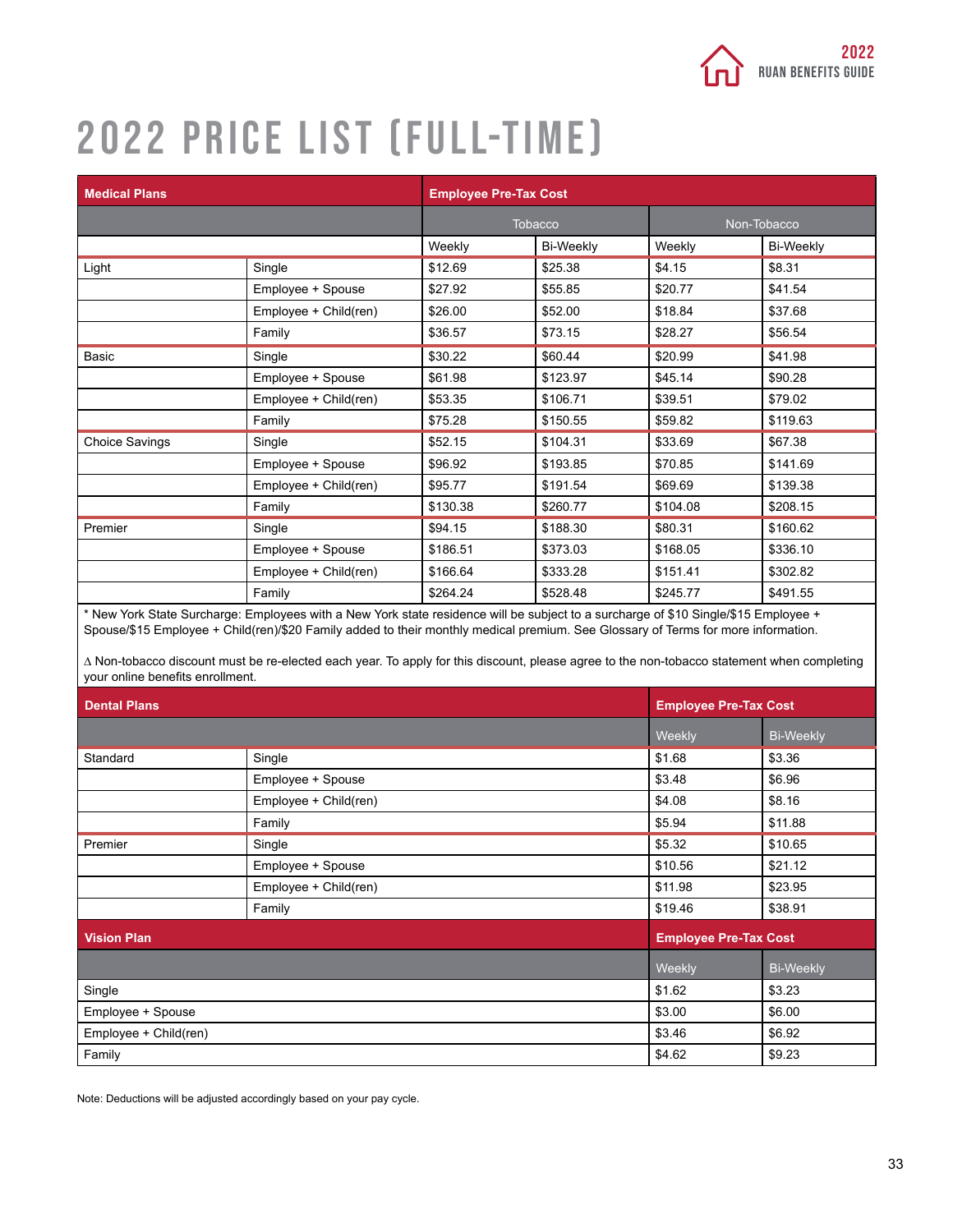#### 2022 Price List (Full-Time) Continued

| <b>Supplemental Disability</b>                                                                                                                                                                                                                          |                                                                                                                                                                                                                                                                                              |                                | <b>Employee After-Tax Cost</b>    |
|---------------------------------------------------------------------------------------------------------------------------------------------------------------------------------------------------------------------------------------------------------|----------------------------------------------------------------------------------------------------------------------------------------------------------------------------------------------------------------------------------------------------------------------------------------------|--------------------------------|-----------------------------------|
| Short-term: {(Annual Benefits Salary x .014) $\div$ 12} - \$20.22 core benefit =<br>Example: $\{(\$52,000 \times .014) \div 12\}$ - \$20.22 = \$40.45<br>Long-term: (Monthly Benefit Salary x \$0.20) ÷ 100 = Example: (\$4,333x \$0.20) ÷ 100 = \$8.67 |                                                                                                                                                                                                                                                                                              | \$<br>monthly<br>\$<br>monthly |                                   |
| <b>Supplemental Life And Dependent Life Insurance</b>                                                                                                                                                                                                   |                                                                                                                                                                                                                                                                                              |                                | <b>Employee After-Tax Cost</b>    |
| Employee and Spouse rate per \$1,000                                                                                                                                                                                                                    |                                                                                                                                                                                                                                                                                              | Child rate per \$1,000         |                                   |
| Age $<$ 30                                                                                                                                                                                                                                              | \$0.16                                                                                                                                                                                                                                                                                       | \$0.20                         |                                   |
| Age 30-39                                                                                                                                                                                                                                               | \$0.21                                                                                                                                                                                                                                                                                       | Formula:                       |                                   |
| Age 40-49                                                                                                                                                                                                                                               | \$0.32                                                                                                                                                                                                                                                                                       | Rate x Election                |                                   |
| Age 50-59                                                                                                                                                                                                                                               | \$0.62                                                                                                                                                                                                                                                                                       | \$1,000                        | Self: \$_________________monthly  |
| Age 60-64                                                                                                                                                                                                                                               | \$1.04                                                                                                                                                                                                                                                                                       | Example:                       | Spouse: \$________________monthly |
| Age 65-69                                                                                                                                                                                                                                               | \$1.67                                                                                                                                                                                                                                                                                       | $$0.32 \times $50,000$         |                                   |
| Age 70+                                                                                                                                                                                                                                                 | \$2.69                                                                                                                                                                                                                                                                                       | \$1,000                        |                                   |
|                                                                                                                                                                                                                                                         |                                                                                                                                                                                                                                                                                              | $=$ \$16.00 your cost          |                                   |
|                                                                                                                                                                                                                                                         | Employee Maximum: \$10,000 increments up to 5x annual wages (max. \$500,000).<br>Spouse Maximum: \$5,000 increments up to $\frac{1}{2}$ of employee's supp. amount (max. \$250,000).<br>Children Maximum: \$2,000 increments up to $\frac{1}{2}$ of employee's supp. amount (max. \$10,000). |                                |                                   |
| <b>Flexible Spending Accounts</b>                                                                                                                                                                                                                       |                                                                                                                                                                                                                                                                                              |                                | <b>Employee Pre-Tax Cost</b>      |
| Formula: Annual pledge $\div$ months remaining in year = monthly contribution                                                                                                                                                                           |                                                                                                                                                                                                                                                                                              |                                |                                   |
| Healthcare: (minimum \$100; maximum \$2,750)                                                                                                                                                                                                            |                                                                                                                                                                                                                                                                                              |                                |                                   |
|                                                                                                                                                                                                                                                         | Members enrolled in the Choice Savings medical plan will be automatically enrolled in an                                                                                                                                                                                                     |                                | \$<br>monthly                     |
|                                                                                                                                                                                                                                                         | HSA, which will prevent participation in a Healthcare FSA. See your Employee Benefits                                                                                                                                                                                                        |                                |                                   |
| Guide for details.                                                                                                                                                                                                                                      |                                                                                                                                                                                                                                                                                              |                                |                                   |
|                                                                                                                                                                                                                                                         | Dependent Care: (minimum \$100; maximum \$5,000 or \$2,500 if married but filing separately)                                                                                                                                                                                                 |                                | \$<br>monthly                     |

Note: Deductions will be adjusted accordingly based on your pay cycle.

#### 2022 Price List (Part-Time)

| <b>Medical Plans</b>                                                                                                                                                                                                                                                    | <b>Employee Pre-Tax Cost</b> |                  |  |
|-------------------------------------------------------------------------------------------------------------------------------------------------------------------------------------------------------------------------------------------------------------------------|------------------------------|------------------|--|
|                                                                                                                                                                                                                                                                         | Weekly                       | <b>Bi-Weekly</b> |  |
| Single* Light Plan                                                                                                                                                                                                                                                      | \$23.08                      | \$46.15          |  |
| Employee + Spouse* Light Plan                                                                                                                                                                                                                                           | \$46.15                      | \$92.31          |  |
| Employee + Child(ren)* Light Plan                                                                                                                                                                                                                                       | \$46.15                      | \$92.31          |  |
| Family* Light Plan                                                                                                                                                                                                                                                      | \$92.31                      | \$184.62         |  |
| *New York State Surcharge: Employees with a New York state residence will be subject to a surcharge of \$10 Single/\$15 Employee +<br>Spouse/\$15 Employee + Child(ren)/\$20 Family added to their monthly medical premium. See Glossary of Terms for more information. |                              |                  |  |

Note: Deductions will be adjusted accordingly based on your pay cycle.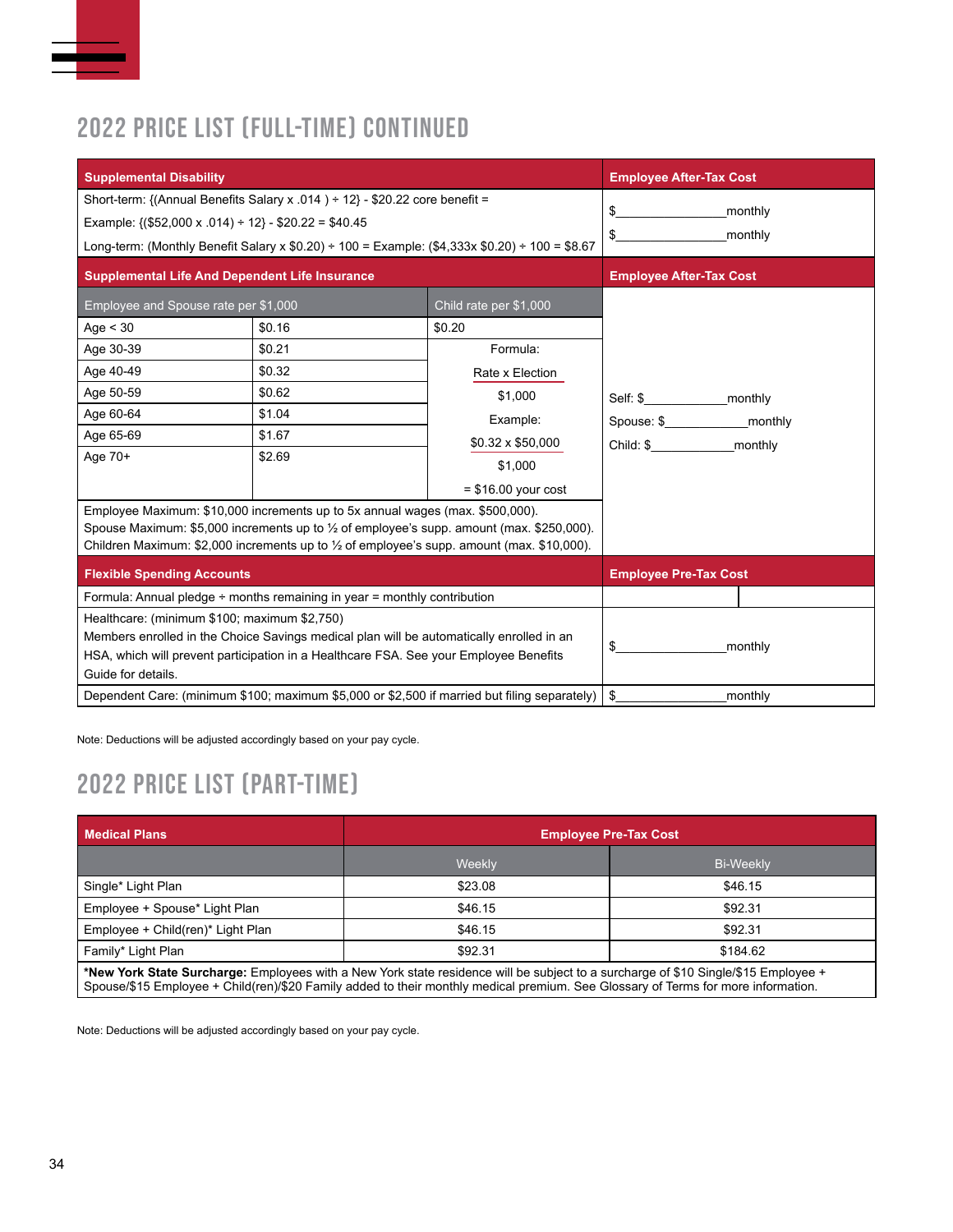

## **NOTES**